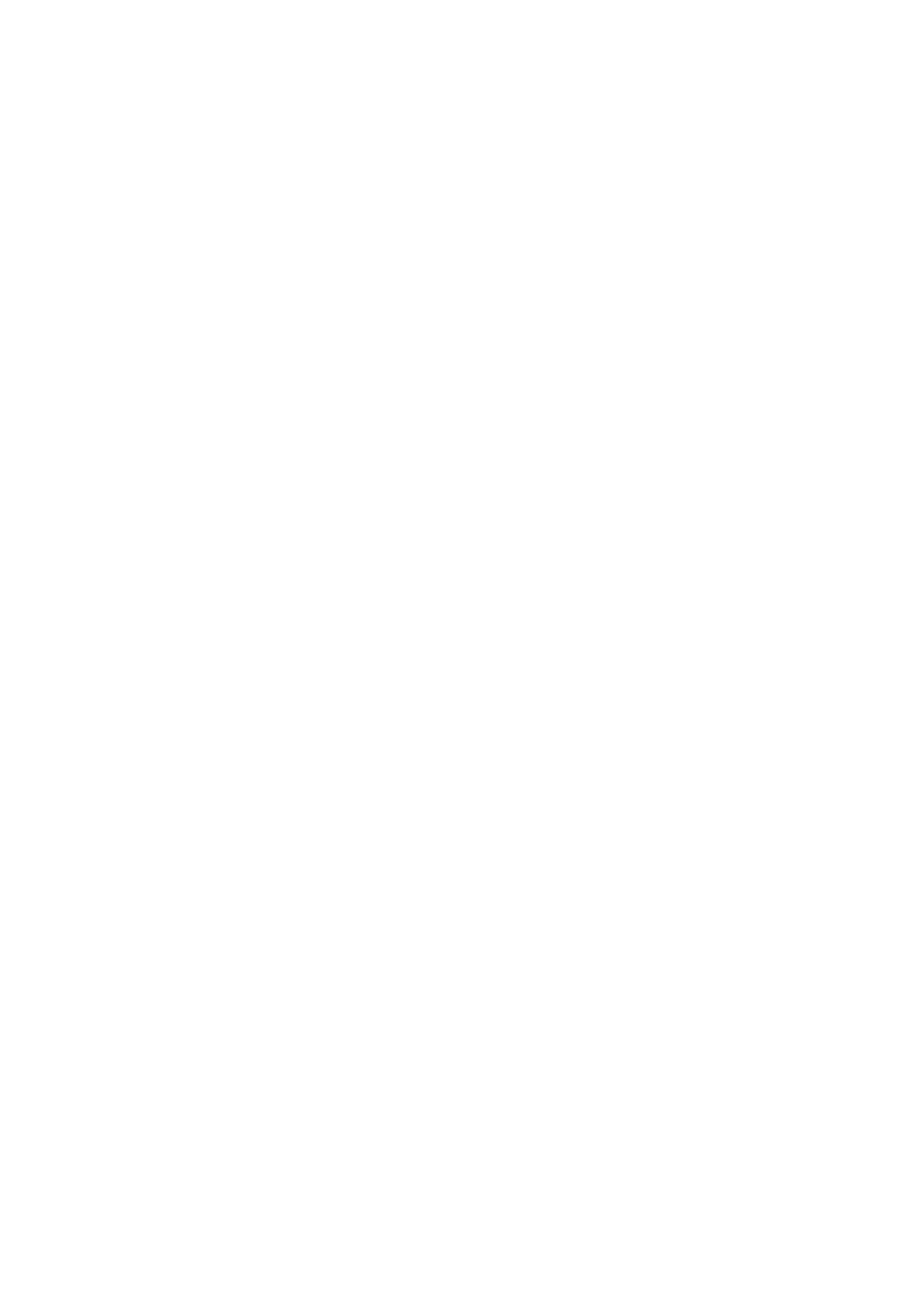#### **Flow Chart A: Case finding in Hospital**

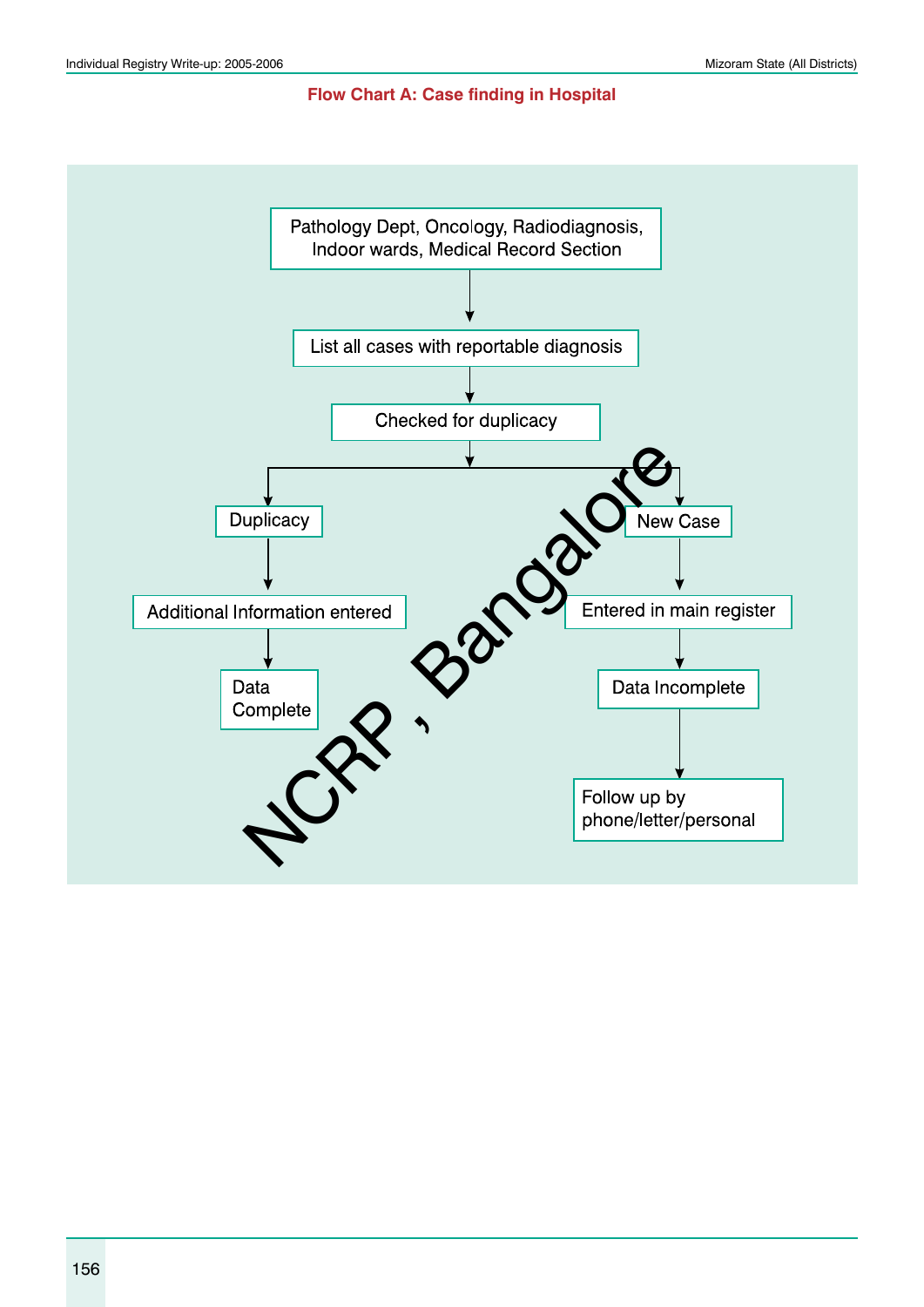

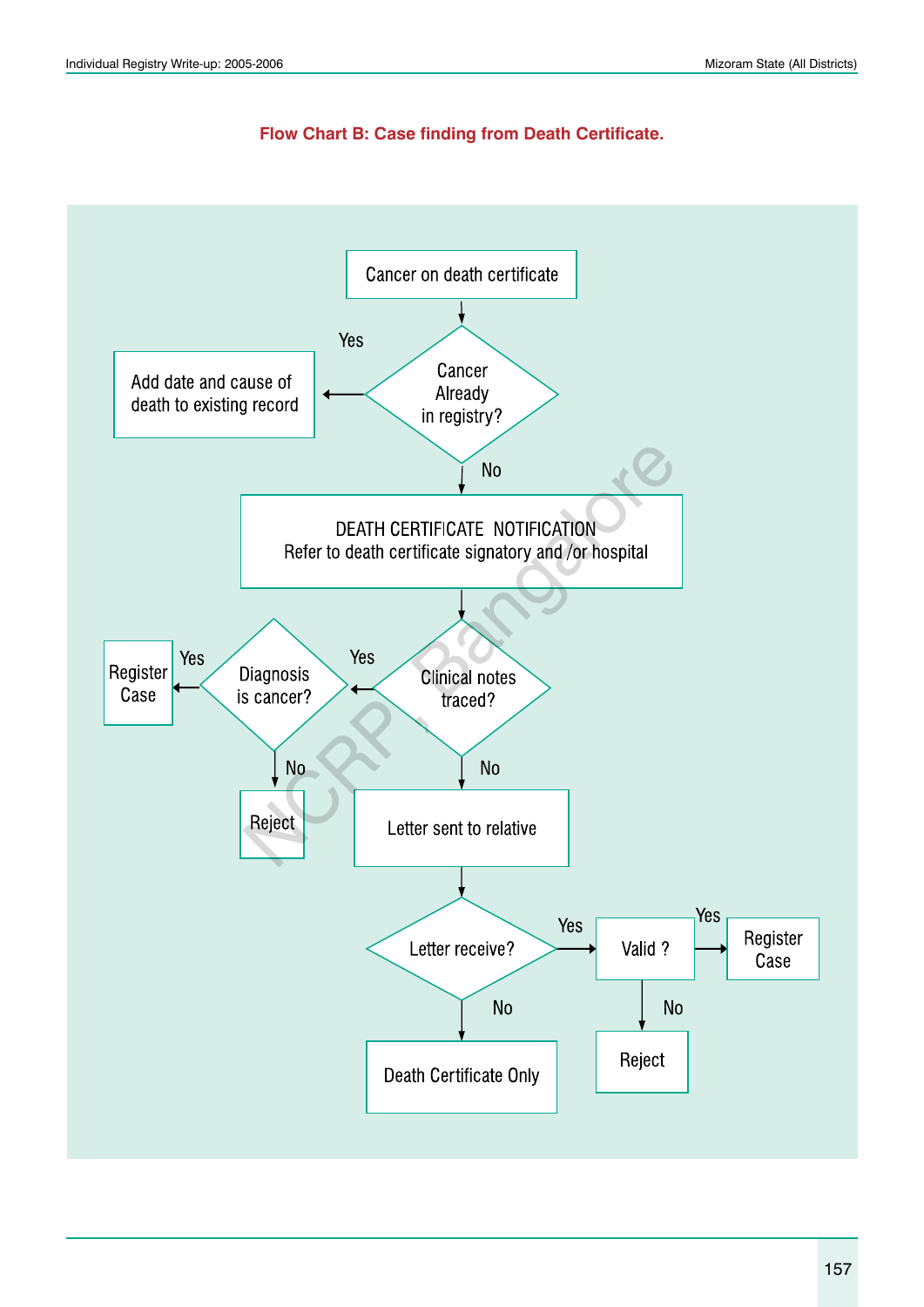### **Figure MIZ-1**

#### **Population Pyramid showing Age Distribution: 2005-2006**



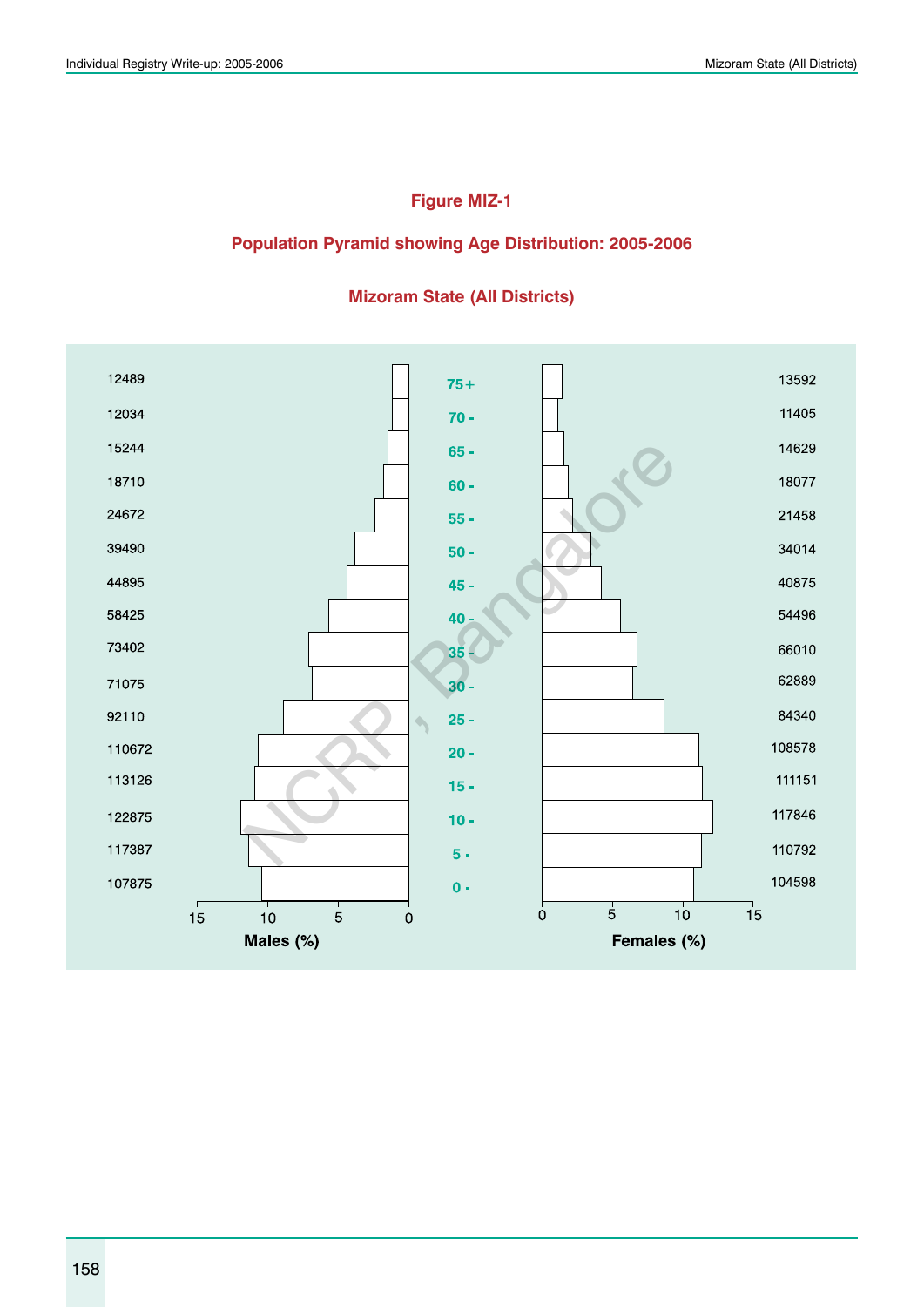### **TABLE: MIZ - 1**

### **Population by Five Year Age Group and Gender : 2005-2006**

*Number and Relative Proportion (%)*

|                  |               | <b>MALES</b> | <b>FEMALES</b> |        | <b>TOTAL</b>  |        |
|------------------|---------------|--------------|----------------|--------|---------------|--------|
| <b>Age Group</b> | <b>Number</b> | $\%$         | <b>Number</b>  | %      | <b>Number</b> | %      |
| $0 - 4$          | 107875        | 10.43        | 104598         | 10.73  | 212474        | 10.57  |
| $5-9$            | 117387        | 11.35        | 110792         | 11.37  | 228179        | 11.36  |
| $10 - 14$        | 122875        | 11.88        | 117846         | 12.09  | 240721        | 11.98  |
| $15 - 19$        | 113126        | 10.94        | 111151         | 11.40  | 224277        | 11.16  |
| 20-24            | 110672        | 10.70        | 108578         | 11.14  | 219250        | 10.91  |
| 25-29            | 92110         | 8.90         | 84340          | 8.65   | 176450        | 8.78   |
| 30-34            | 71075         | 6.87         | 62889          | 6.45   | 133964        | 6.67   |
| 35-39            | 73402         | 7.10         | 66010          | 6.77   | 139412        | 6.94   |
| 40-44            | 58425         | 5.65         | 54496          | 5.59   | 112921        | 5.62   |
| 45-49            | 44895         | 4.34         | 40875          | 4.19   | 85770         | 4.27   |
| 50-54            | 39490         | 3.82         | 34014          | 3.49   | 73504         | 3.66   |
| 55-59            | 24672         | 2.38         | 21458          | 2.20   | 46130         | 2.30   |
| 60-64            | 18710         | 1.81         | 18077          | 1.85   | 36788         | 1.83   |
| 65-69            | 15244         | 1.47         | 14629          | 1.50   | 29872         | 1.49   |
| 70-74            | 12034         | 1.16         | 11405          | 1.17   | 23440         | 1.17   |
| $75+$            | 12489         | 1.21         | 13592          | 1.39   | 26081         | 1.30   |
| <b>Total</b>     | 1034482       | 100.00       | 974749         | 100.00 | 2009231       | 100.00 |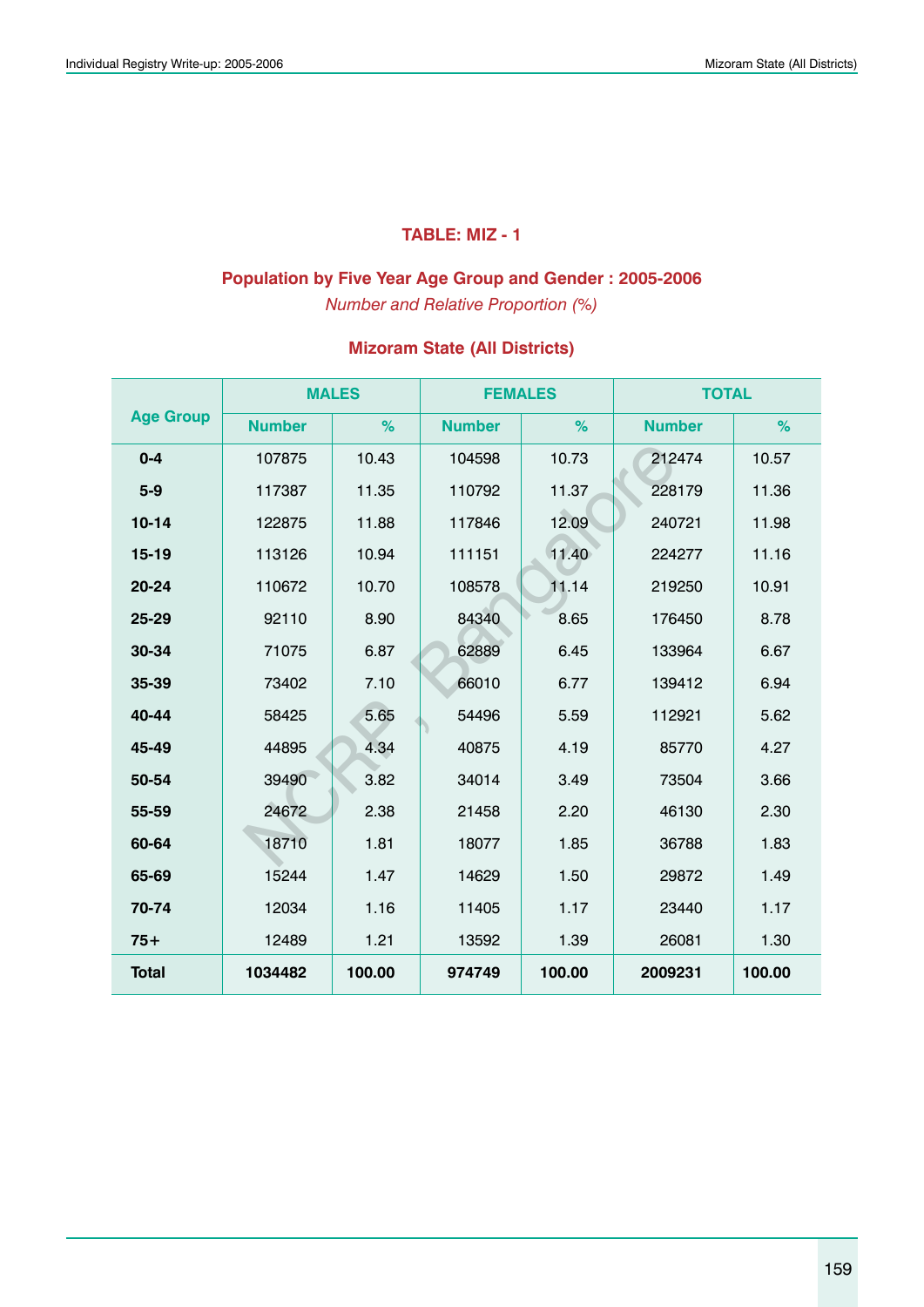#### **TABLE : MIZ - 2**

# **Main Sources of Registration of Incident Cases of Cancer : 2005-2006 Mizoram State (All Districts)**

| <b>Name of the Institution (Source Code)</b> | <b>Number</b> | %      |
|----------------------------------------------|---------------|--------|
| Civil Hospital, Aizawl (100)                 | 872           | 38.36  |
| Life Line Lab, Aizawl (101)                  | 525           | 23.10  |
| Registry of Births & Deaths, Aizawl (109)    | 339           | 14.91  |
| Genesis Lab, Aizawl (102)                    | 202           | 8.89   |
| DCO (989)                                    | 119           | 5.24   |
| Presbyterian Hospital, Aizawl (103)          | 77            | 3.39   |
| North East Cancer Atlas Data (888)           | 44            | 1.94   |
| Civil Hospital, Lunglei (200)                | 25            | 1.10   |
| Sky Lab, Lunglei (201)                       | 16            | 0.70   |
| New Life Polyclinic, Aizawl (107)            | 12            | 0.53   |
| Christian Hospital, Lunglei (202)            | 9             | 0.40   |
| Civil Hospital, Kolasib (700)                | 8             | 0.35   |
| Tata Memorial Hospital, Mumbai (900)         | 6             | 0.26   |
| Civil Hospital, Champhai (400)               | 5             | 0.22   |
| Others (999)                                 | 14            | 0.62   |
| <b>Total</b>                                 | 2273          | 100.00 |

*The numbers and proportion listed are the minimum number of cases. Institutions could have registered / reported more cases, since duplicate registrations and non-resident/registry cases are not included.*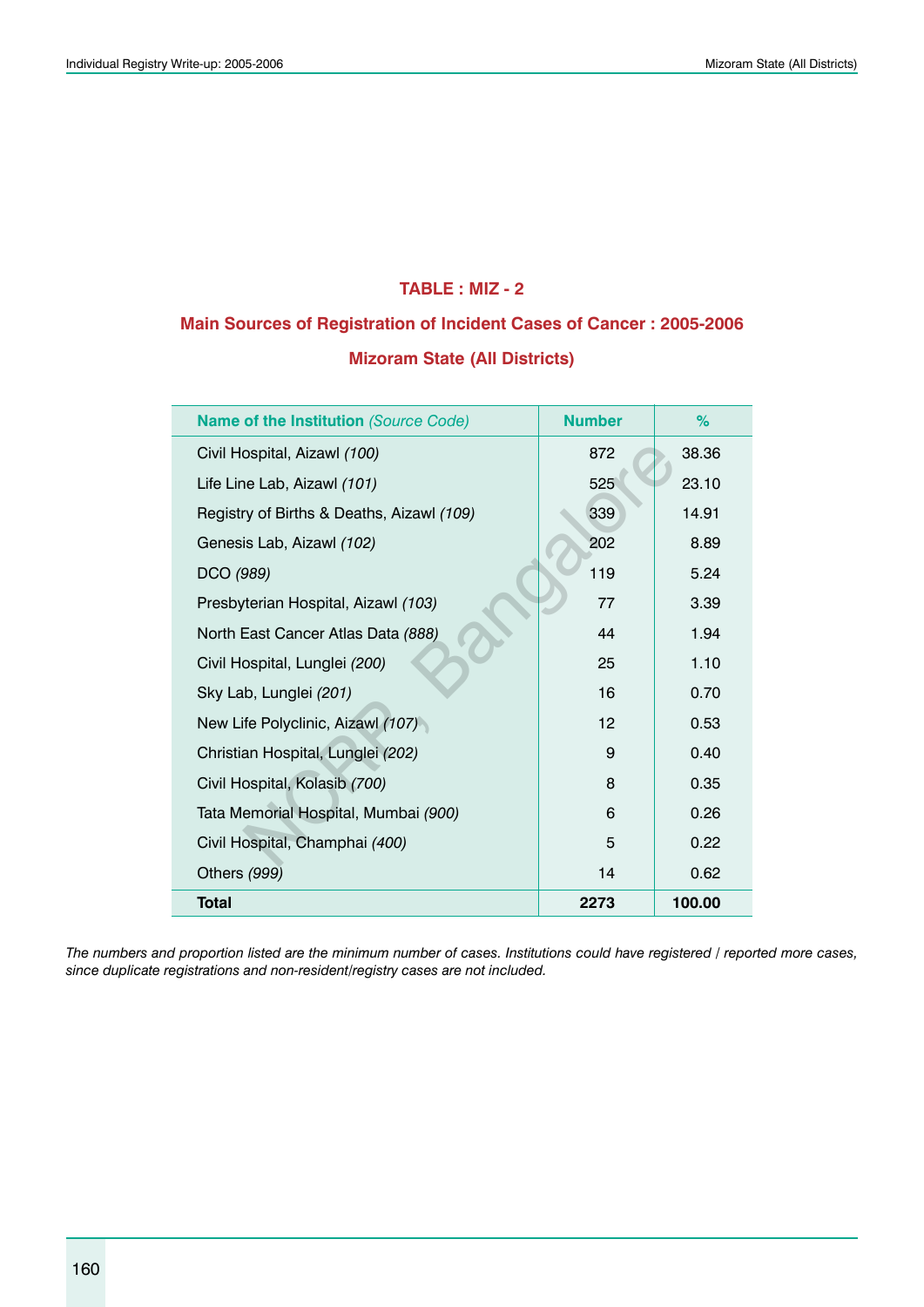### **TABLE MIZ-3 (a): Number of Incident Cancers by Five Year Age Group and Site (ICD-10): 2005-2006 – Males**

*%= Relative Proportion of Cancers of All Sites.*

| <b>ICD-10</b>   | <b>Site</b>               | $0-4$                    |                |              |                | 5-9 10-14 15-19 20-24 25-29 30-34 35-39 40-44 |                          |                          |                |                          | 45-49                    | $50 - 54$               | 55-59                    | 60-64                    | 65-69                    | 70-74                    | $75+$                    | <b>Unkn</b> | <b>Total</b>             | %                        |
|-----------------|---------------------------|--------------------------|----------------|--------------|----------------|-----------------------------------------------|--------------------------|--------------------------|----------------|--------------------------|--------------------------|-------------------------|--------------------------|--------------------------|--------------------------|--------------------------|--------------------------|-------------|--------------------------|--------------------------|
| C <sub>00</sub> | Lip                       |                          |                |              |                |                                               |                          | $\overline{\phantom{a}}$ | $\mathbf{1}$   | $\blacksquare$           |                          |                         | $\blacksquare$           |                          | $\blacksquare$           | $\frac{1}{2}$            | $\mathbf{1}$             | 0.08        |                          |                          |
| C01-02          | Tongue                    |                          |                |              |                | 2                                             | $\blacksquare$           | $\overline{c}$           | $\mathbf{1}$   | $\overline{7}$           | 5                        | $\overline{c}$          | $\overline{4}$           | $\overline{c}$           | $\overline{a}$           | $\mathbf{1}$             | 26                       | 2.03        |                          |                          |
| C03-06          | Mouth                     |                          |                |              |                |                                               | $\blacksquare$           | 3                        | $\mathbf{1}$   | $\mathbf{1}$             | $\overline{7}$           | $\blacksquare$          | $\overline{c}$           | 3                        | 1                        | $\mathbf{1}$             | 21                       | 1.64        | $\overline{c}$           |                          |
| C07-8           | <b>Salivary Gland</b>     |                          |                |              |                |                                               |                          |                          |                | $\blacksquare$           |                          |                         | ÷,                       | $\mathbf{1}$             | $\overline{a}$           | 1                        | $\overline{c}$           | 0.16        |                          |                          |
| CO <sub>9</sub> | Tonsil                    |                          |                |              |                | $\overline{a}$                                | $\blacksquare$           | 1                        | $\mathbf{1}$   | $\mathbf{1}$             | $\mathbf{1}$             | 10                      | $\overline{2}$           | $\overline{c}$           |                          | $\overline{a}$           | 18                       | 1.41        |                          |                          |
| C10             | Oth. Oropharynx           |                          |                |              |                | ÷.                                            |                          | ÷.                       | $\mathbf{1}$   | $\blacksquare$           | $\overline{c}$           | 5                       | $\overline{c}$           | $\overline{a}$           | 1                        | $\overline{a}$           | 11                       | 0.86        |                          |                          |
| C <sub>11</sub> | Nasopharynx               | $\mathbf{1}$             |                |              |                | $\overline{a}$                                | $\overline{c}$           | $\overline{a}$           | 4              | 6                        | 3                        | 6                       | $\overline{4}$           | 6                        | $\overline{7}$           | $\overline{4}$           | 46                       | 3.60        | 3                        |                          |
| $C12-13$        | Hypopharynx               | $\blacksquare$           |                |              |                | $\overline{a}$                                |                          | $\overline{a}$           | 1              | 16                       | 12                       | $\overline{7}$          | 12                       | 5                        | $\overline{c}$           | 6                        | 63                       | 4.93        | 2                        |                          |
| C <sub>14</sub> | Pharynx Unspecified       |                          |                |              |                | $\overline{a}$                                |                          | $\overline{a}$           | 1              | $\overline{4}$           | 3                        | $\overline{4}$          | $\overline{c}$           | $\overline{\phantom{a}}$ | 1                        | $\overline{4}$           | 20                       | 1.56        | 1                        |                          |
| C15             | Oesophagus                |                          |                |              |                | $\overline{\phantom{a}}$                      | $\mathbf{1}$             | 1                        | 6              | 18                       | 28                       | 30                      | 25                       | 15                       | 8                        | $\overline{7}$           | 142                      | 11.10       | 3                        |                          |
| C16             | Stomach                   |                          |                |              |                | 1                                             | $\overline{2}$           | 3                        | 11             | 28                       | 28                       | 40                      | 28                       | 50                       | 37                       | 41                       | 302                      | 23.61       | 33                       |                          |
| C17             | Small Intestine           |                          |                |              |                |                                               |                          |                          | ä,             | $\mathbf{1}$             | $\mathbf{1}$             | $\overline{a}$          | $\mathbf{1}$             |                          | $\overline{2}$           | ÷,                       | $\mathbf 5$              | 0.39        |                          |                          |
| C <sub>18</sub> | Colon                     |                          |                |              |                |                                               |                          | 1                        | $\mathbf{1}$   | $\overline{\phantom{a}}$ | $\mathbf{1}$             | $\mathbf{1}$            | $\mathbf{1}$             | $\overline{2}$           | $\overline{2}$           | 3                        | 14                       | 1.09        | $\overline{c}$           |                          |
| C19-20          | Rectum                    |                          |                |              |                | $\blacksquare$                                | $\mathbf{1}$             | 1                        | $\overline{a}$ | $\overline{\phantom{a}}$ | 3                        | ÷,                      | 4                        | $\overline{3}$           | $\overline{c}$           | 6                        | 21                       | 1.64        | $\mathbf{1}$             |                          |
|                 |                           |                          |                |              |                | $\blacksquare$                                |                          |                          |                | $\blacksquare$           |                          |                         | t.                       |                          |                          | ÷,                       | $\mathbf{1}$             | 0.08        | 1                        |                          |
| C <sub>21</sub> | Anus & Anal Canal         |                          |                |              |                |                                               |                          |                          |                |                          | 6                        | $\overline{3}$          | ÷.                       |                          |                          |                          |                          |             |                          |                          |
| C22             | Liver                     |                          |                |              |                | $\overline{a}$                                | $\mathbf{1}$             | 3                        | 5              | 6                        |                          |                         |                          | $\overline{2}$           | 6                        | 5                        | 42                       | 3.28        | 5                        |                          |
| C23-24          | Gallbladder etc.          |                          |                |              |                | $\overline{a}$                                |                          | $\overline{a}$           | ÷,             | $\overline{\phantom{a}}$ |                          |                         | $\overline{3}$           | 1                        | $\overline{c}$           | $\overline{a}$           | $\overline{7}$           | 0.55        | 1                        |                          |
| C <sub>25</sub> | Pancreas                  |                          |                |              |                | $\overline{a}$                                | $\mathbf{1}$             | $\overline{a}$           | L,             | $\mathbf{1}$             | $\mathbf{1}$             | $\mathbf{f}$            | 3                        | $\mathbf{1}$             | 3                        | 1                        | 15                       | 1.17        | 3                        |                          |
| C30-31          | Nose, Sinuses etc.        | $\mathbf{1}$             |                |              |                | $\overline{a}$                                |                          | $\overline{a}$           | L,             | $\mathbf{1}$             | ٠.                       | $\overline{1}$          | $\mathbf{1}$             |                          |                          | $\overline{a}$           | $\overline{4}$           | 0.31        |                          |                          |
| C32             | Larynx                    |                          |                |              |                | $\overline{a}$                                |                          | 1                        | $\overline{c}$ | $\mathcal{L}$            | $\overline{2}$           | $\overline{c}$          | $\mathbf{1}$             | 3                        | 1                        | $\overline{a}$           | 21                       | 1.64        | $\overline{c}$           |                          |
| C33-34          | Lung etc.                 | $\overline{a}$           |                |              |                | $\overline{a}$                                |                          | 3                        | $\overline{4}$ | $\overline{5}$           | $\overline{t}$           | 17                      | 19                       | 32                       | 16                       | 31                       | 161                      | 12.59       | 27                       |                          |
| C37-38          | Other Thoracic Organs     |                          |                |              |                | L.                                            |                          | $\overline{a}$           |                | Ξ                        | 1                        |                         | $\blacksquare$           |                          | $\overline{a}$           | ÷.                       | $\mathbf{1}$             | 0.08        |                          |                          |
| C40-41          | <b>Bone</b>               |                          | 1              |              | $\mathbf{1}$   | $\overline{c}$                                |                          | ٠                        |                | $\overline{c}$           |                          |                         | $\blacksquare$           | $\mathbf{1}$             | ÷,                       | 1                        | 8                        | 0.63        |                          |                          |
| C43             | Melanoma of Skin          | $\blacksquare$           |                |              |                |                                               |                          |                          |                | $\overline{\phantom{a}}$ |                          |                         | $\blacksquare$           |                          |                          | ÷.                       |                          |             |                          |                          |
| C44             | <b>Other Skin</b>         |                          |                |              |                |                                               |                          | $\overline{\phantom{a}}$ | 1              | $\overline{\phantom{a}}$ |                          |                         | $\overline{c}$           |                          | $\overline{c}$           | $\overline{c}$           | 9                        | 0.70        | 2                        |                          |
| C45             | Mesothelioma              |                          |                |              |                |                                               |                          | $\overline{a}$           |                | $\blacksquare$           |                          |                         | $\blacksquare$           |                          |                          | $\overline{\phantom{a}}$ |                          |             |                          |                          |
| C46             | Kaposi Sarcoma            |                          |                |              |                |                                               |                          | ٠.                       |                | $\blacksquare$           |                          |                         | $\overline{\phantom{a}}$ |                          |                          | $\overline{\phantom{a}}$ |                          |             |                          |                          |
| $C47 + C49$     | Conn. & Soft Tissue       |                          |                |              | $\mathbf{1}$   |                                               |                          | 1                        | $\mathbf{1}$   | $\overline{\phantom{a}}$ |                          | 3                       | $\overline{c}$           |                          | ÷.                       | 3                        | 15                       | 1.17        | 4                        |                          |
| C50             | <b>Breast</b>             |                          |                |              |                |                                               |                          | $\overline{a}$           |                | $\overline{\phantom{a}}$ |                          |                         | ÷,                       |                          | 1                        | $\overline{a}$           | $\overline{c}$           | 0.16        | 1                        |                          |
| C60             | Penis                     | $\blacksquare$           |                |              |                |                                               |                          | $\overline{a}$           | $\mathbf{1}$   | $\blacksquare$           | $\blacksquare$           | $\overline{c}$          | $\mathbf{1}$             | $\overline{c}$           | $\overline{a}$           | ÷,                       | $\overline{7}$           | 0.55        | 1                        |                          |
| C61             | Prostate                  | $\blacksquare$           |                |              |                |                                               |                          | $\overline{a}$           | $\overline{a}$ | $\overline{\phantom{a}}$ |                          |                         | $\mathbf{1}$             | $\overline{a}$           | 1                        | 12                       | 18                       | 1.41        | 4                        |                          |
| C62             | <b>Testis</b>             | $\mathbf{1}$             |                |              |                | $\overline{a}$                                | $\mathbf{1}$             | ÷.                       | ÷,             | $\overline{\phantom{a}}$ |                          | 1                       | $\blacksquare$           |                          |                          | ÷.                       | 4                        | 0.31        |                          |                          |
| C63             | <b>Other Male Genital</b> |                          |                |              |                | ÷.                                            |                          | $\overline{a}$           | ÷,             | $\blacksquare$           |                          |                         | $\blacksquare$           |                          |                          | $\overline{\phantom{a}}$ | ä,                       |             |                          |                          |
| C64             | Kidney etc.               | $\overline{4}$           |                |              |                | $\blacksquare$                                |                          | $\overline{a}$           | ÷,             | $\blacksquare$           |                          | 1                       | $\blacksquare$           |                          | 1                        | ÷.                       | 6                        | 0.47        |                          |                          |
| C65             | <b>Renal Pelvis</b>       |                          |                |              |                | ÷                                             |                          | $\overline{\phantom{a}}$ | ÷,             | ÷,                       |                          |                         | $\blacksquare$           |                          |                          |                          |                          |             |                          |                          |
| C66             | Ureter                    |                          |                |              |                |                                               |                          |                          | $\overline{a}$ | ÷,                       |                          |                         | $\overline{a}$           |                          |                          |                          |                          |             |                          |                          |
| C67             | <b>Bladder</b>            | $\overline{\phantom{a}}$ |                |              | ٠              | 1                                             | L                        | $\overline{\phantom{a}}$ | 2              | $\overline{\phantom{a}}$ | 1                        | -                       | ٠                        | 1                        | 1                        | 4                        | 11                       | 0.86        |                          |                          |
| C68             | Uns.Urinary Organs        |                          |                |              |                | $\overline{\phantom{a}}$                      | $\overline{\phantom{a}}$ | $\blacksquare$           | ÷,             | $\blacksquare$           | $\blacksquare$           | $\overline{a}$          | $\blacksquare$           |                          | ä,                       | $\overline{a}$           |                          |             |                          |                          |
| C69             | Eye                       | 3                        |                |              |                |                                               | $\overline{\phantom{a}}$ | $\blacksquare$           | $\frac{1}{2}$  | $\blacksquare$           |                          |                         | $\mathbf{1}$             |                          | ä,                       | $\overline{a}$           | $\overline{4}$           | 0.31        |                          | $\overline{\phantom{a}}$ |
| C70-72          | Brain, Nervous System     |                          | $\overline{2}$ |              | $\mathbf{1}$   | 3                                             | $\overline{\phantom{a}}$ | $\blacksquare$           | 1              | $\mathbf{1}$             | $\mathbf{1}$             | $\mathbf{1}$            | $\Box$                   | $\mathbf{1}$             | 1                        | $\overline{a}$           | 14                       | 1.09        | $\overline{c}$           | $\overline{\phantom{a}}$ |
| C73             | <b>Thyroid</b>            |                          |                |              |                | $\overline{\phantom{a}}$                      | $\overline{\phantom{a}}$ | $\overline{a}$           | $\frac{1}{2}$  | $\overline{\phantom{a}}$ | $\mathbf{1}$             | $\frac{1}{2}$           | $\Box$                   | $\mathbf{1}$             | $\overline{c}$           | 1                        | 6                        | 0.47        | $\mathbf{1}$             | $\overline{\phantom{a}}$ |
| C74             | <b>Adrenal Gland</b>      | $\overline{a}$           |                |              |                | $\overline{\phantom{a}}$                      | $\overline{\phantom{a}}$ | $\blacksquare$           | $\frac{1}{2}$  | $\blacksquare$           | $\blacksquare$           | $\frac{1}{2}$           | $\overline{\phantom{a}}$ |                          | ÷,                       | ÷,                       |                          |             | $\overline{\phantom{a}}$ | $\overline{\phantom{a}}$ |
| C77             | Sec Lymph Nodes           |                          |                |              | $\overline{a}$ | $\overline{\phantom{a}}$                      | $\overline{\phantom{a}}$ | $\blacksquare$           | $\overline{a}$ | $\mathbf{1}$             | $\blacksquare$           | $\overline{a}$          | $\mathbf{1}$             | ä,                       | ÷,                       | 1                        | 3                        | 0.23        | $\blacksquare$           | $\overline{\phantom{a}}$ |
|                 |                           |                          |                |              | $\overline{a}$ |                                               |                          |                          | $\overline{a}$ | $\overline{\phantom{a}}$ |                          |                         | $\Box$                   |                          | L.                       | ÷,                       |                          |             | $\blacksquare$           |                          |
| C78             | Sec Resp & Digestive      |                          |                |              |                | $\overline{\phantom{a}}$                      | $\overline{\phantom{a}}$ | $\blacksquare$           |                |                          | $\overline{\phantom{0}}$ | $\overline{a}$          |                          |                          |                          |                          | $\overline{\phantom{a}}$ |             |                          | $\overline{\phantom{a}}$ |
| C79             | Sec Others                |                          |                |              | $\blacksquare$ | $\overline{\phantom{a}}$                      | $\overline{\phantom{a}}$ |                          | ÷,             | $\blacksquare$           | $\overline{\phantom{0}}$ | $\overline{a}$          | $\Box$                   |                          | L.                       | $\overline{a}$           |                          |             | $\blacksquare$           | $\overline{\phantom{a}}$ |
| C81             | <b>Hodgkins Disease</b>   | $\overline{\phantom{a}}$ |                |              |                |                                               | $\overline{\phantom{a}}$ | 1                        | $\blacksquare$ | $\mathbf{1}$             | $\blacksquare$           |                         | $\blacksquare$           |                          | L.                       | ÷,                       | $\overline{c}$           | 0.16        |                          | $\overline{\phantom{a}}$ |
| C82-85, C96 NHL |                           | $\mathbf{1}$             | $\mathbf{1}$   |              | $\mathbf{1}$   | 1                                             | $\overline{\phantom{a}}$ | 1                        | 1              | $\overline{c}$           | $\blacksquare$           | 1                       | 3                        | $\overline{c}$           | 4                        | $\overline{2}$           | 21                       | 1.64        | 1                        | $\overline{\phantom{a}}$ |
| C90             | Multiple Myeloma          | $\overline{\phantom{a}}$ |                |              |                | $\overline{\phantom{a}}$                      | $\overline{\phantom{a}}$ | $\overline{a}$           | $\frac{1}{2}$  | $\overline{\phantom{a}}$ |                          | 1                       | $\Box$                   |                          | L.                       | $\mathbf{1}$             | $\overline{\mathbf{c}}$  | 0.16        | $\blacksquare$           | $\overline{\phantom{a}}$ |
| C91             | Lymphoid Leuk.            | $\overline{c}$           |                | 3            |                |                                               |                          | $\overline{a}$           | $\frac{1}{2}$  | $\blacksquare$           | 1                        | $\mathbf{1}$            | $\Box$                   | $\overline{c}$           | $\blacksquare$           | ÷,                       | 9                        | 0.70        |                          | $\overline{\phantom{a}}$ |
| C92-94          | Myeloid Leukaemia         | $\overline{c}$           | 1              |              | 3              | 3                                             | $\mathbf{1}$             | ÷,                       | $\blacksquare$ | $\overline{\mathbf{c}}$  | $\mathbf{1}$             | $\overline{\mathbf{c}}$ | 3                        |                          | $\overline{\phantom{a}}$ | $\overline{a}$           | 19                       | 1.49        | 1                        | $\overline{a}$           |
| C95             | Leukaemia Uns             | $\mathbf{1}$             | $\mathbf{1}$   |              | $\overline{c}$ | $\overline{c}$                                | $\mathbf{1}$             | 1                        | $\blacksquare$ | $\blacksquare$           |                          |                         | $\blacksquare$           | $\overline{2}$           | $\blacksquare$           | $\overline{c}$           | 13                       | 1.02        | $\mathbf{1}$             | $\blacksquare$           |
| 0&U             | Other and Uns             | 5                        |                | $\mathbf{1}$ |                | $\blacksquare$                                | $\overline{c}$           | $\mathbf{1}$             | 10             | 12                       | 11                       | 22                      | 19                       | 11                       | 25                       | 30                       | 162                      | 12.67       | 13                       | $\overline{\phantom{a}}$ |
|                 | <b>All Sites</b>          | 21                       | 6              | $\pmb{4}$    | $10$           | 15                                            | 14                       | 24                       | 57             | 123                      | 127                      | 164                     | 147                      | 151                      | 129                      | 170                      | 1279                     | 100.00      | 117                      | ÷                        |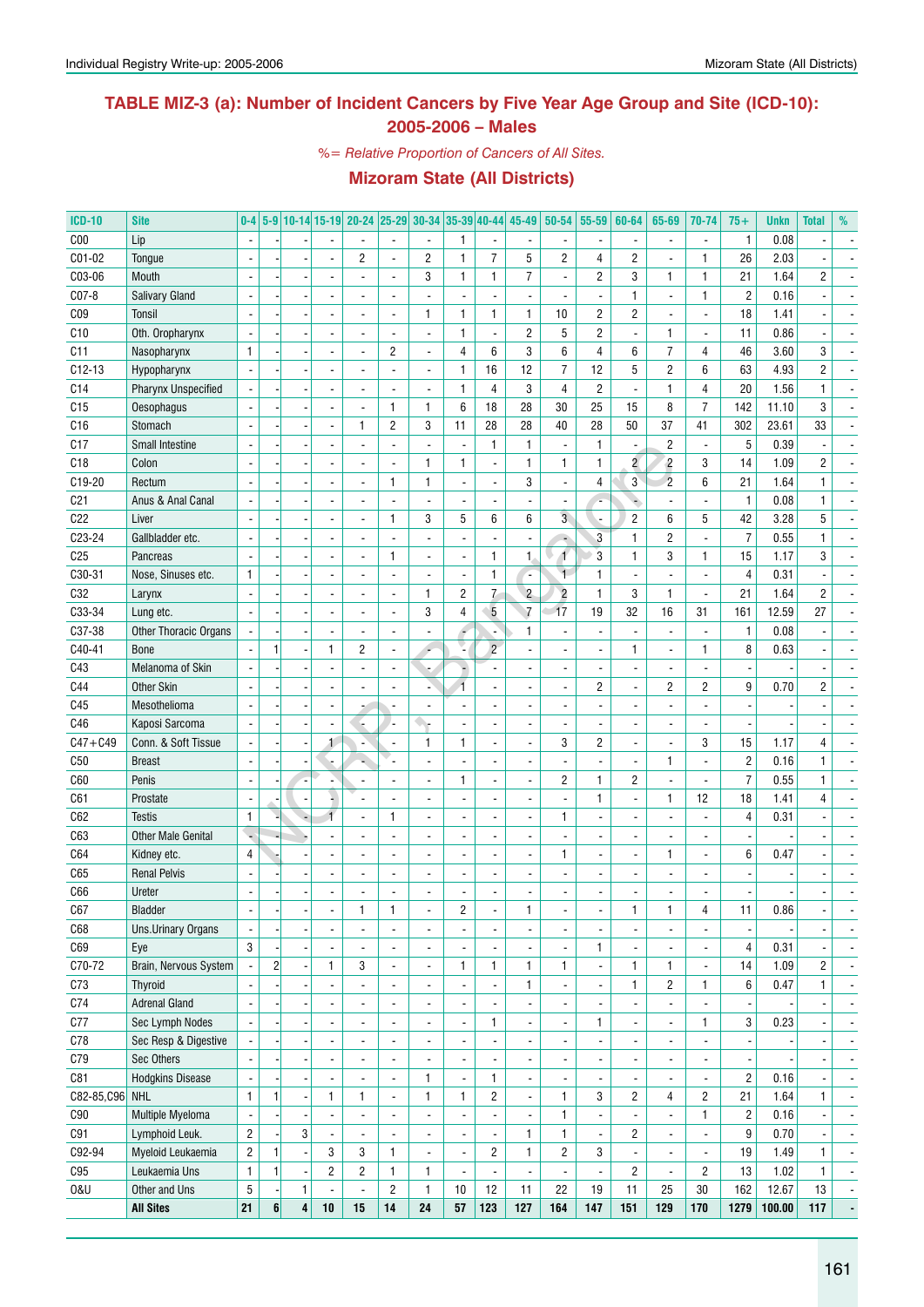### **TABLE MIZ-3 (b): Number of Incident Cancers by Five Year Age Group and Site (ICD-10): 2005-2006 – Females**

*%= Relative Proportion of Cancers of All Sites.*

| <b>ICD-10</b>   | <b>Site</b>                         | $0 - 4$                  |              |                          |                                       |                          |                                                      |                                            |                          |                          | 5-9 10-14 15-19 20-24 25-29 30-34 35-39 40-44 45-49 50-54 |                                | 55-59                                      | 60-64                          | 65-69                    | 70-74                    | $75+$                          | <b>Unkn</b>                   | <b>Total</b>             | %                        |
|-----------------|-------------------------------------|--------------------------|--------------|--------------------------|---------------------------------------|--------------------------|------------------------------------------------------|--------------------------------------------|--------------------------|--------------------------|-----------------------------------------------------------|--------------------------------|--------------------------------------------|--------------------------------|--------------------------|--------------------------|--------------------------------|-------------------------------|--------------------------|--------------------------|
| C <sub>00</sub> | Lip                                 |                          |              |                          |                                       |                          |                                                      | $\blacksquare$                             |                          |                          |                                                           |                                | $\blacksquare$                             |                                | ٠                        | $\overline{\phantom{a}}$ |                                | ÷,                            |                          |                          |
| C01-02          | Tongue                              |                          |              |                          |                                       |                          |                                                      | ÷,                                         | 1                        | ä,                       |                                                           |                                |                                            |                                | $\mathbf{1}$             | $\mathbf{1}$             |                                | $\overline{a}$                | 3                        | 0.30                     |
| C03-06          | Mouth                               |                          |              |                          |                                       |                          |                                                      | $\blacksquare$                             | 1                        | $\overline{c}$           |                                                           | 3                              | $\mathbf{1}$                               | $\overline{c}$                 | $\overline{c}$           | $\mathbf{1}$             | 1                              | $\overline{a}$                | 13                       | 1.31                     |
| $CO7-8$         | <b>Salivary Gland</b>               |                          |              |                          |                                       | $\overline{a}$           |                                                      | $\overline{\phantom{a}}$                   | $\overline{a}$           | $\mathbf{1}$             |                                                           |                                | $\blacksquare$                             |                                | $\mathbf{1}$             | $\overline{2}$           |                                | ÷,                            | 4                        | 0.40                     |
| C <sub>09</sub> | Tonsil                              | $\overline{\phantom{a}}$ |              |                          |                                       | $\blacksquare$           | $\blacksquare$                                       | $\mathbf{1}$                               | ÷,                       | $\overline{a}$           | $\blacksquare$                                            | 1                              | ÷,                                         | $\blacksquare$                 | $\overline{a}$           | $\overline{a}$           | $\blacksquare$                 | ÷,                            | $\overline{c}$           | 0.20                     |
| C10             | Oth. Oropharynx                     |                          |              |                          |                                       |                          |                                                      | $\blacksquare$                             | ٠                        | $\overline{\phantom{a}}$ |                                                           |                                | 1                                          | $\overline{\phantom{a}}$       |                          | $\overline{\phantom{a}}$ |                                | $\qquad \qquad \blacksquare$  | $\mathbf{1}$             | 0.10                     |
| C11             | Nasopharynx                         | ÷,                       |              |                          |                                       |                          |                                                      | 1                                          | ÷,                       | $\mathbf{1}$             | $\mathbf{1}$                                              | $\overline{c}$                 | $\mathbf{1}$                               | 3                              | $\overline{c}$           | $\overline{2}$           | 1                              | ä,                            | 14                       | 1.41                     |
| $C12-13$        | Hypopharynx                         |                          |              |                          |                                       | $\blacksquare$           | $\blacksquare$                                       | $\blacksquare$                             | $\overline{c}$           | $\mathbf{1}$             | $\overline{\phantom{a}}$                                  | 1                              | $\overline{2}$                             | $\blacksquare$                 | 1                        | $\overline{a}$           | $\overline{\phantom{a}}$       | ä,                            | $\overline{7}$           | 0.70                     |
| C14             | Pharynx Unspecified                 |                          |              |                          |                                       |                          |                                                      |                                            |                          | $\overline{\phantom{a}}$ |                                                           | 1                              | $\blacksquare$                             | $\mathbf{1}$                   | $\mathbf{1}$             | $\mathbf{1}$             |                                | $\overline{a}$                | $\overline{4}$           | 0.40                     |
| C15             | Oesophagus                          |                          |              |                          |                                       |                          |                                                      | 1                                          | $\overline{a}$           | 3                        | 3                                                         | $\overline{4}$                 | $\mathbf{1}$                               | $\mathbf{1}$                   | $\mathbf{1}$             | $\overline{2}$           | 4                              | L                             | 20                       | 2.01                     |
| C16             | Stomach                             |                          |              |                          | $\overline{\phantom{a}}$              | $\overline{\phantom{a}}$ | $\overline{c}$                                       | 4                                          | 1                        | 5                        | 9                                                         | 17                             | 21                                         | 20                             | 22                       | 27                       | 21                             | $\blacksquare$                | 149                      | 14.99                    |
| C17             | Small Intestine                     | ÷,                       |              |                          |                                       | ÷.                       |                                                      | ä,                                         | ÷,                       | $\mathbf{1}$             | $\overline{\phantom{a}}$                                  | $\blacksquare$                 | $\blacksquare$                             | $\blacksquare$                 | ÷,                       | ÷,                       |                                | ÷,                            | $\mathbf{1}$             | 0.10                     |
| C18             | Colon                               |                          |              |                          |                                       |                          | 1                                                    | $\overline{\phantom{a}}$                   | 1                        | $\overline{c}$           | 2                                                         | 2                              | $\overline{\phantom{a}}$                   | 3                              |                          | $\overline{\phantom{a}}$ | 5                              | $\overline{\phantom{a}}$      | 16                       | 1.61                     |
| C19-20          | Rectum                              |                          |              |                          |                                       | $\overline{a}$           | $\mathbf{1}$                                         | 1                                          | $\overline{c}$           | $\overline{\phantom{a}}$ | $\overline{2}$                                            | 3                              | 5                                          | $\overline{2}$                 | 6                        | 5                        | 3                              | $\overline{\phantom{a}}$      | 30                       | 3.02                     |
| C <sub>21</sub> | Anus & Anal Canal                   |                          |              |                          |                                       | ÷.                       | $\overline{\phantom{a}}$                             | $\mathbf{1}$                               | ä,                       | $\blacksquare$           | $\overline{a}$                                            | $\overline{a}$                 | $\overline{a}$                             | ÷,                             |                          | $\overline{a}$           |                                | ÷,                            | $\mathbf{1}$             | 0.10                     |
| C22             | Liver                               | $\overline{2}$           |              |                          |                                       |                          |                                                      | $\overline{a}$                             | $\overline{c}$           | $\overline{\phantom{a}}$ | 3                                                         | $\overline{c}$                 | $\overline{7}$                             | $\mathbf{3}$                   | $\overline{2}$           | 3                        | 2                              | L                             | 26                       | 2.62                     |
| C23-24          | Gallbladder etc.                    | $\overline{a}$           |              |                          |                                       | $\blacksquare$           |                                                      | $\blacksquare$                             | 1                        | $\overline{a}$           | $\mathbf{1}$                                              | $\overline{3}$                 | $\overline{c}$                             | 1                              | 3                        | $\mathbf{1}$             | 2                              | L                             | 14                       | 1.41                     |
| C <sub>25</sub> | Pancreas                            | $\overline{a}$           |              |                          | $\blacksquare$                        | $\blacksquare$           | $\overline{\phantom{a}}$                             | $\blacksquare$                             | 1                        | $\mathbf{1}$             | 2                                                         | $\overline{2}$                 | $\mathbf{1}$                               | ÷,                             | $\overline{c}$           | $\blacksquare$           | 3                              | ÷,                            | 12                       | 1.21                     |
| C30-31          | Nose, Sinuses etc.                  | ÷,                       | 1            |                          |                                       | 1                        | $\overline{2}$                                       | $\overline{\phantom{a}}$                   | ä,                       | $\overline{\phantom{a}}$ |                                                           | 4                              | Y.                                         | $\overline{\phantom{a}}$       | $\mathbf{1}$             | $\blacksquare$           |                                | $\overline{\phantom{a}}$      | 5                        | 0.50                     |
| C32             | Larynx                              |                          |              |                          |                                       |                          | $\blacksquare$                                       | $\blacksquare$                             | 1                        | $\mathbf{1}$             | $\overline{\phantom{a}}$                                  | 5                              | $\blacksquare$                             |                                | 1                        | $\overline{\phantom{a}}$ | 3                              | $\overline{\phantom{a}}$      | 11                       | 1.11                     |
| C33-34          | Lung etc.                           |                          |              | 1                        |                                       | ÷.                       | ÷.                                                   | 1                                          | $\overline{c}$           | 6                        | 5                                                         | 15                             | 21                                         | 26                             | 30                       | 21                       | 22                             | $\blacksquare$                | 150                      | 15.09                    |
| C37-38          | Other Thoracic Organs               |                          |              |                          |                                       | $\overline{a}$           | $\blacksquare$                                       | $\blacksquare$                             | $\overline{a}$           | é                        |                                                           | L.                             | $\blacksquare$                             |                                | L.                       | $\overline{a}$           |                                | ä,                            | $\overline{\phantom{a}}$ |                          |
| C40-41          | <b>Bone</b>                         |                          |              |                          | $\overline{c}$                        | $\overline{a}$           |                                                      | ä,                                         |                          | ٠                        | $\overline{2}$                                            |                                | $\overline{\phantom{a}}$                   |                                | $\overline{c}$           | ä,                       | 1                              | ä,                            | $\overline{7}$           | 0.70                     |
| C43             | Melanoma of Skin                    |                          |              |                          |                                       |                          |                                                      | ÷,                                         | F                        | $\overline{\phantom{a}}$ |                                                           |                                | $\blacksquare$                             |                                |                          | $\overline{\phantom{a}}$ |                                | $\overline{a}$                | $\blacksquare$           |                          |
| C44             | <b>Other Skin</b>                   |                          |              |                          |                                       | $\overline{a}$           |                                                      |                                            |                          | ÷.                       |                                                           |                                | $\blacksquare$                             | $\overline{c}$                 | $\overline{c}$           | $\frac{1}{2}$            | 1                              | ä,                            | 5                        | 0.50                     |
| C45             | Mesothelioma                        |                          |              |                          |                                       | $\overline{a}$           | $\overline{\phantom{a}}$                             | L.                                         | L.                       | $\blacksquare$           | $\overline{a}$                                            |                                | $\blacksquare$                             | ÷,                             |                          | $\frac{1}{2}$            | $\overline{a}$                 | ä,                            | $\blacksquare$           | $\overline{\phantom{a}}$ |
| C46             | Kaposi Sarcoma                      |                          |              |                          |                                       |                          |                                                      | $\overline{\phantom{a}}$                   |                          | $\overline{\phantom{a}}$ | $\overline{\phantom{a}}$                                  |                                | $\overline{\phantom{a}}$                   | $\overline{\phantom{a}}$       |                          | $\overline{\phantom{a}}$ |                                | $\qquad \qquad \blacksquare$  | $\overline{\phantom{a}}$ | $\overline{\phantom{a}}$ |
| $C47 + C49$     | Conn. & Soft Tissue                 |                          |              |                          |                                       |                          |                                                      | 1                                          | ä,                       | $\blacksquare$           | $\blacksquare$                                            |                                | $\mathbf{1}$                               | 1                              | $\mathbf{1}$             | $\frac{1}{2}$            | $\overline{2}$                 | ä,                            | $\overline{7}$           | 0.70                     |
| C50             | <b>Breast</b>                       |                          |              |                          | $\mathbf{1}$                          | $\overline{1}$           | $\overline{1}$                                       | $\bullet$ 7                                | 9                        | 17                       | 13                                                        | 11                             | 11                                         | 9                              | $\overline{7}$           | 5                        | $\overline{4}$                 | $\overline{\phantom{a}}$      | 96                       | 9.66                     |
| C51             | Vulva                               |                          |              |                          |                                       | ÷,                       | $\blacksquare$                                       | 1                                          | $\overline{a}$           | $\overline{\phantom{a}}$ | $\mathbf{1}$                                              | $\mathbf{1}$                   | 3                                          |                                |                          | $\mathbf{1}$             |                                | ä,                            | $\overline{7}$           | 0.70                     |
| C52             | Vagina                              |                          |              |                          |                                       | ٠                        | ♦.                                                   | ä,                                         | $\overline{\phantom{a}}$ | $\mathbf{1}$             |                                                           |                                |                                            |                                |                          | $\overline{a}$           |                                | Ĭ.                            | $\mathbf{1}$             | 0.10                     |
| C53             | Cervix Uteri                        | $\overline{a}$           |              |                          |                                       | $\overline{c}$           | 3                                                    | 16                                         | 23                       | 28                       | 19                                                        | 15                             | 14                                         | $\mathbf{1}$                   | 6                        | 6                        | 1                              | $\overline{\phantom{a}}$      | 134                      | 13.48                    |
| C54             | Corpus Uteri                        | $\sim$                   |              | $\overline{\phantom{a}}$ | é.                                    |                          |                                                      | $\blacksquare$                             | ÷,                       | $\blacksquare$           | $\mathbf{1}$                                              | $\mathbf{1}$                   | $\mathbf{1}$                               | $\mathbf{1}$                   |                          | $\frac{1}{2}$            | $\overline{a}$                 | $\mathbf{1}$                  | 5                        | 0.50                     |
| C55             | <b>Uterus Unspecified</b>           |                          |              |                          |                                       | 1                        | $\blacksquare$                                       | ä,                                         | 1                        | $\overline{\phantom{a}}$ | $\mathbf{1}$                                              | $\overline{c}$                 | $\overline{\phantom{a}}$                   | $\overline{\phantom{a}}$       |                          | $\overline{\phantom{a}}$ |                                | $\overline{\phantom{a}}$      | 5                        | 0.50                     |
| C <sub>56</sub> | Ovary etc.                          | ÷                        |              |                          | $\mathbf{1}$                          |                          |                                                      | 3                                          | 3                        | $\mathbf{1}$             | 4                                                         |                                | $\overline{\phantom{a}}$                   | 1                              | $\overline{c}$           | $\overline{\phantom{a}}$ | 2                              | $\qquad \qquad \blacksquare$  | 17                       | 1.71                     |
| C57             | <b>Other Female Genital</b>         | ÷                        |              |                          | $\overline{a}$                        | $\blacksquare$           | $\blacksquare$                                       | ä,                                         | $\overline{a}$           | $\overline{c}$           | $\overline{a}$                                            |                                | $\blacksquare$                             | $\overline{\phantom{a}}$       | $\mathbf{1}$             | $\overline{\phantom{a}}$ | $\overline{\phantom{a}}$       | ä,                            | 3                        | 0.30                     |
| C <sub>58</sub> | Placenta                            |                          |              |                          | 1                                     | 1                        | 4                                                    | $\mathbf{1}$                               | 1                        | $\mathbf{1}$             | $\overline{\phantom{a}}$                                  | 1                              | ÷,                                         | $\blacksquare$                 |                          | $\overline{a}$           | $\overline{\phantom{a}}$       | ÷,                            | 10                       | 1.01                     |
| C64             | Kidney etc.                         | $\overline{c}$           |              |                          |                                       |                          |                                                      | $\overline{\phantom{a}}$                   |                          | $\mathbf{1}$             | 1                                                         | $\overline{c}$                 | $\overline{\phantom{a}}$                   | $\overline{a}$                 |                          | $\overline{\phantom{a}}$ | $\overline{\phantom{a}}$       | $\overline{\phantom{a}}$      | $6\phantom{1}$           | 0.60                     |
| C65             | <b>Renal Pelvis</b>                 |                          |              |                          |                                       |                          |                                                      |                                            |                          |                          |                                                           |                                | ÷,                                         |                                |                          |                          |                                |                               |                          |                          |
| C66             | Ureter                              | $\blacksquare$           |              |                          |                                       | $\frac{1}{2}$            | $\overline{\phantom{a}}$                             | $\overline{\phantom{a}}$                   | $\frac{1}{2}$            | $\overline{\phantom{a}}$ | $\overline{\phantom{a}}$                                  | $\overline{\phantom{a}}$       | $\overline{\phantom{a}}$                   | $\overline{\phantom{a}}$       | $\frac{1}{2}$            | $\overline{\phantom{a}}$ | $\overline{\phantom{a}}$       | $\overline{\phantom{a}}$      | $\overline{\phantom{a}}$ | $\overline{\phantom{a}}$ |
| C67             | Bladder                             | $\blacksquare$           |              |                          | $\overline{\phantom{a}}$              | $\overline{\phantom{a}}$ | $\overline{\phantom{a}}$                             | $\overline{\phantom{a}}$                   | $\overline{a}$           | $\overline{c}$           | $\mathbf{1}$                                              | $\overline{\phantom{a}}$       | $\mathbf{1}$                               | 1                              | $\overline{\phantom{0}}$ | $\mathbf{1}$             |                                | $\overline{\phantom{a}}$      | 6                        | 0.60                     |
| C68             | Uns.Urinary Organs                  |                          |              |                          | $\blacksquare$                        | $\overline{\phantom{a}}$ | $\overline{\phantom{a}}$                             | $\overline{\phantom{a}}$                   | -                        | $\overline{\phantom{a}}$ | $\blacksquare$                                            | $\overline{\phantom{a}}$       | $\overline{\phantom{a}}$                   | $\overline{\phantom{a}}$       | ۰                        | $\overline{\phantom{a}}$ |                                | $\overline{\phantom{m}}$      | $\overline{\phantom{a}}$ | $\overline{\phantom{a}}$ |
| C69             | Eye                                 | $\mathbf{1}$             |              |                          |                                       | $\overline{\phantom{a}}$ | $\overline{\phantom{a}}$                             | $\overline{\phantom{a}}$                   |                          | $\overline{\phantom{a}}$ |                                                           | $\blacksquare$                 | $\blacksquare$                             | 1                              | ÷,                       | $\mathbf{1}$             | 1                              | $\overline{a}$                | 4                        | 0.40                     |
| C70-72          | Brain, Nervous System               |                          |              |                          | $\mathbf{1}$                          | $\blacksquare$           | $\blacksquare$                                       | $\mathbf{1}$                               | $\overline{\phantom{a}}$ | $\blacksquare$           |                                                           |                                | $\mathbf{1}$                               | $\overline{\phantom{a}}$       | $\mathbf{1}$             | $\overline{2}$           | $\blacksquare$                 | ä,                            | 6                        | 0.60                     |
| C73             | <b>Thyroid</b>                      |                          |              |                          | $\overline{c}$                        | 1                        | $\overline{\phantom{a}}$                             | $\blacksquare$                             | $\overline{c}$           | $\mathbf{1}$             | $\mathbf{1}$                                              | 1                              | $\overline{c}$                             |                                | 1                        | $\overline{2}$           | 6                              | $\overline{a}$                | 19                       | 1.91                     |
| C74             | <b>Adrenal Gland</b>                |                          |              |                          |                                       |                          |                                                      | $\blacksquare$                             |                          | $\blacksquare$           |                                                           |                                | $\overline{\phantom{a}}$                   |                                |                          |                          |                                | $\overline{a}$                | $\overline{\phantom{a}}$ |                          |
| C77             | Sec Lymph Nodes                     |                          |              |                          | $\blacksquare$                        | $\overline{\phantom{a}}$ | $\mathbf{1}$                                         | $\overline{\phantom{a}}$                   | $\overline{\phantom{a}}$ | $\Box$                   | $\overline{\phantom{a}}$                                  | $\overline{\phantom{a}}$       | $\overline{\phantom{a}}$                   | 1                              | ٠                        | $\blacksquare$           | $\blacksquare$                 | $\overline{a}$                | $\overline{2}$           | 0.20                     |
| C78             | Sec Resp & Digestive                | $\overline{\phantom{a}}$ |              | $\overline{\phantom{a}}$ | ÷,                                    | $\blacksquare$           | $\overline{\phantom{a}}$                             | $\overline{\phantom{a}}$                   | $\blacksquare$           | $\Box$                   | $\overline{\phantom{a}}$                                  | $\overline{\phantom{a}}$       | $\blacksquare$                             | $\overline{\phantom{a}}$       | ÷,                       | $\overline{\phantom{a}}$ | $\overline{\phantom{a}}$       | $\blacksquare$                | $\overline{\phantom{a}}$ | $\overline{\phantom{a}}$ |
| C79             | Sec Others                          |                          |              |                          | $\blacksquare$                        | $\overline{\phantom{a}}$ | $\overline{\phantom{a}}$                             | $\overline{\phantom{a}}$                   | ۰                        | $\overline{\phantom{a}}$ | $\overline{\phantom{a}}$                                  | $\overline{\phantom{a}}$       | $\overline{\phantom{a}}$                   | $\overline{\phantom{a}}$       | $\frac{1}{2}$            | $\overline{\phantom{a}}$ | $\overline{\phantom{a}}$       | $\qquad \qquad \blacksquare$  | $\overline{\phantom{a}}$ | $\overline{\phantom{a}}$ |
| C81             | <b>Hodgkins Disease</b>             | $\overline{\phantom{a}}$ |              |                          | $\overline{a}$                        | $\overline{a}$           | $\overline{\phantom{a}}$                             | $\blacksquare$                             | ä,                       | $\blacksquare$           | $\overline{a}$                                            | $\blacksquare$                 | $\blacksquare$                             |                                | ä,                       | $\overline{\phantom{a}}$ |                                | ÷,                            | $\blacksquare$           | $\blacksquare$           |
| C82-85, C96 NHL |                                     | $\mathbf{1}$             |              | $\mathbf{1}$             | $\blacksquare$                        | $\mathbf{1}$             | $\blacksquare$                                       | $\blacksquare$                             | $\overline{c}$           | $\mathbf{1}$             |                                                           | 1                              | $\overline{c}$                             | $\overline{2}$                 | $\overline{\phantom{0}}$ | $\overline{c}$           | $\overline{2}$                 | $\overline{\phantom{a}}$      | 15                       | 1.51                     |
| C90             | Multiple Myeloma                    | $\overline{\phantom{a}}$ |              |                          |                                       |                          | $\overline{\phantom{a}}$                             | $\overline{a}$                             |                          | $\blacksquare$           | $\overline{\phantom{a}}$                                  | $\overline{2}$                 | $\blacksquare$                             |                                | ä,                       | $\frac{1}{2}$            |                                | ÷,                            | $\overline{2}$           | 0.20                     |
|                 |                                     | $\mathbf{1}$             | $\mathbf{1}$ |                          |                                       |                          |                                                      |                                            |                          |                          |                                                           |                                |                                            |                                |                          |                          |                                | ÷,                            |                          |                          |
| C91<br>C92-94   | Lymphoid Leuk.<br>Myeloid Leukaemia | $\mathbf{1}$             | 1            | $\mathbf{1}$             | $\blacksquare$                        | $\overline{2}$           | $\overline{\phantom{a}}$<br>$\overline{\phantom{a}}$ | $\overline{\phantom{a}}$<br>$\blacksquare$ | $\mathbf{1}$             | $\blacksquare$<br>$\Box$ | $\overline{2}$                                            | $\overline{2}$                 | $\overline{\phantom{a}}$<br>$\blacksquare$ | $\overline{\phantom{a}}$       | 1                        | $\mathbf{1}$             | $\blacksquare$                 | $\blacksquare$                | $\overline{c}$<br>12     | 0.20<br>1.21             |
| C95             |                                     | 3                        |              |                          | $\mathbf{1}$                          |                          |                                                      |                                            |                          |                          |                                                           |                                | $\mathbf{1}$                               |                                |                          | $\blacksquare$           |                                |                               | 9                        |                          |
| 0&U             | Leukaemia Uns<br>Other and Uns      | $\overline{a}$           |              | $\overline{\phantom{a}}$ |                                       | $\overline{c}$           | $\overline{\phantom{a}}$<br>1                        | $\overline{c}$<br>1                        | $\overline{\phantom{a}}$ | $\blacksquare$<br>11     | $\overline{\phantom{a}}$<br>14                            | $\overline{\phantom{a}}$<br>16 | 12                                         | $\overline{\phantom{a}}$<br>15 | ÷,<br>14                 | 16                       | $\overline{\phantom{a}}$<br>25 | $\blacksquare$                | 131                      | 0.91<br>13.18            |
|                 | <b>All Sites</b>                    | 11                       | $\vert$      | 2<br>5                   | $\overline{\phantom{a}}$<br>$\pmb{9}$ | $12\,$                   | 16                                                   | 43                                         | 4<br>61                  | $\bf{90}$                | 88                                                        | 116                            | 112                                        | 97                             | 114                      | 103                      | 112                            | $\overline{\phantom{a}}$<br>1 | 994                      | 100.00                   |
|                 |                                     |                          |              |                          |                                       |                          |                                                      |                                            |                          |                          |                                                           |                                |                                            |                                |                          |                          |                                |                               |                          |                          |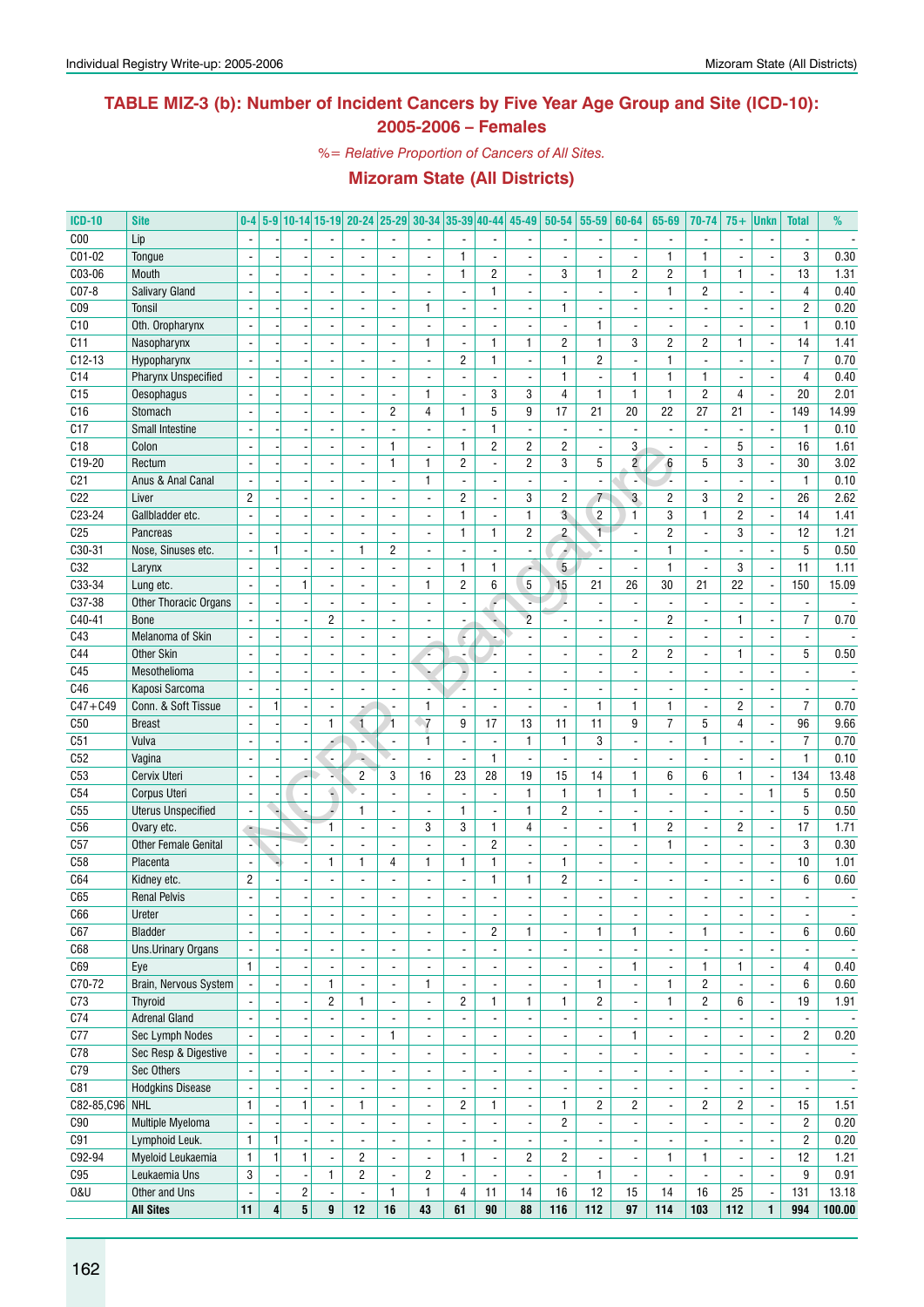### **Table: MIZ–4(a):**

## **Average Annual Age Specific,Crude (CR), Age Adjusted (AAR) (with Standard Error(SE)) and Truncated (35-64 yrs) (TR) Incidence Rate per 100,000 population: 2005-2006 - Males Mizoram State (All Districts)**

| <b>ICD-10</b>   | $0-4$                        | 5-9                      | $10 - 14$                    | $ 15-19$                 | $20 - 24$                | $25 - 29$                | 30-34                    | 35-39                    | $40 - 44$                | $45 - 49$ | $50 - 54$ | $55 - 59$                | 60-64                    | 65-69 | 70-74                    | >75                      | CR                       | AAR                      | <b>SE</b>                | TR                       |
|-----------------|------------------------------|--------------------------|------------------------------|--------------------------|--------------------------|--------------------------|--------------------------|--------------------------|--------------------------|-----------|-----------|--------------------------|--------------------------|-------|--------------------------|--------------------------|--------------------------|--------------------------|--------------------------|--------------------------|
| C <sub>00</sub> |                              |                          | $\overline{a}$               |                          | $\overline{a}$           | $\overline{\phantom{a}}$ |                          | 1.4                      |                          |           |           |                          |                          |       |                          |                          | 0.1                      | 0.1                      | 0.08                     | 0.3                      |
| C01-02          |                              |                          | $\overline{a}$               |                          | 1.8                      | $\overline{a}$           | 2.8                      | 1.4                      | 12.0                     | 11.1      | 5.1       | 16.2                     | 10.7                     |       |                          | 8.0                      | 2.5                      | 3.3                      | 0.67                     | 9.0                      |
| C03-06          |                              |                          | $\blacksquare$               | ÷,                       |                          |                          | 4.2                      | 1.4                      | 1.7                      | 15.6      |           | 8.1                      | 16.0                     | 6.6   | 16.6                     | 8.0                      | 2.0                      | 3.0                      | 0.69                     | 6.7                      |
| $CO7-8$         |                              |                          | $\blacksquare$               | $\overline{\phantom{a}}$ |                          | ٠                        |                          | ÷                        |                          |           |           |                          | 5.3                      |       |                          | 8.0                      | 0.2                      | 0.4                      | 0.27                     | 0.7                      |
| CO <sub>9</sub> |                              |                          | $\overline{\phantom{a}}$     | $\overline{\phantom{a}}$ | $\overline{a}$           | $\overline{a}$           | 1.4                      | 1.4                      | 1.7                      | 2.2       | 25.3      | 8.1                      | 10.7                     |       |                          |                          | 1.7                      | 2.4                      | 0.59                     | 7.5                      |
| C10             |                              |                          | $\overline{\phantom{a}}$     | $\overline{\phantom{a}}$ |                          | $\overline{a}$           | $\blacksquare$           | 1.4                      | $\overline{\phantom{a}}$ | 4.5       | 12.7      | 8.1                      |                          | 6.6   |                          |                          | 1.1                      | 1.5                      | 0.46                     | 4.2                      |
| C11             | 0.9                          |                          | $\overline{\phantom{a}}$     | $\overline{\phantom{a}}$ | $\overline{\phantom{a}}$ | 2.2                      | $\overline{\phantom{a}}$ | 5.4                      | 10.3                     | 6.7       | 15.2      | 16.2                     | 32.1                     | 45.9  | 24.9                     | 32.0                     | 4.4                      | 6.8                      | 1.05                     | 13.0                     |
| $C12-13$        |                              |                          | $\overline{\phantom{a}}$     | $\overline{\phantom{a}}$ | $\overline{\phantom{a}}$ | $\overline{\phantom{a}}$ | $\overline{\phantom{a}}$ | 1.4                      | 27.4                     | 26.7      | 17.7      | 48.7                     | 26.7                     | 13.1  | 16.6                     | 48.1                     | 6.1                      | 8.9                      | 1.15                     | 23.3                     |
| C <sub>14</sub> |                              |                          | $\blacksquare$               | $\overline{\phantom{a}}$ |                          |                          | $\blacksquare$           | 1.4                      | 6.8                      | 6.7       | 10.1      | 8.1                      |                          | 6.6   | 8.3                      | 32.0                     | 1.9                      | 2.7                      | 0.62                     | 5.6                      |
| C <sub>15</sub> |                              |                          | $\blacksquare$               | $\overline{\phantom{a}}$ | $\overline{a}$           | 1.1                      | 1.4                      | 8.2                      | 30.8                     | 62.4      | 76.0      | 101.4                    | 80.2                     | 52.5  | 24.9                     | 56.1                     | 13.7                     | 20.5                     | 1.77                     | 55.3                     |
| C16             |                              | $\overline{\phantom{a}}$ | $\overline{\phantom{a}}$     | $\overline{\phantom{a}}$ | 0.9                      | 2.2                      | 4.2                      | 15.0                     | 47.9                     | 62.4      | 101.3     | 113.5                    | 267.4                    | 242.8 | 274.4                    | 328.5                    | 29.2                     | 47.7                     | 2.82                     | 89.7                     |
| C17             |                              | $\blacksquare$           | $\overline{\phantom{a}}$     | $\overline{\phantom{a}}$ | $\overline{\phantom{a}}$ | $\overline{\phantom{a}}$ | $\overline{\phantom{a}}$ | $\overline{\phantom{a}}$ | 1.7                      | 2.2       |           | 4.1                      |                          | 13.1  |                          |                          | 0.5                      | 0.8                      | 0.36                     | 1.3                      |
| C18             |                              | $\blacksquare$           | $\overline{\phantom{a}}$     | $\overline{\phantom{a}}$ | $\overline{a}$           | $\overline{\phantom{a}}$ | 1.4                      | 1.4                      | $\overline{\phantom{a}}$ | 2.2       | 2.5       | 4.1                      | 10.7                     | 13.1  | 16.6                     | 24.0                     | 1.4                      | 2.2                      | 0.61                     | 3.0                      |
| C19-20          |                              | $\blacksquare$           | $\blacksquare$               | $\overline{\phantom{a}}$ | $\overline{\phantom{a}}$ | 1.1                      | 1.4                      | $\blacksquare$           | $\blacksquare$           | 6.7       |           | 16.2                     | 16.0                     | 13.1  | 8.3                      | 48.1                     | 2.0                      | 3.4                      | 0.75                     | 5.5                      |
| C <sub>21</sub> |                              | $\blacksquare$           | $\blacksquare$               | $\blacksquare$           | $\overline{a}$           | $\overline{\phantom{a}}$ | $\blacksquare$           |                          |                          |           |           | $\overline{\phantom{a}}$ |                          |       | 8.3                      |                          | 0.1                      | 0.2                      | 0.17                     |                          |
| C <sub>22</sub> |                              | $\blacksquare$           | $\overline{\phantom{a}}$     | $\overline{\phantom{a}}$ | $\overline{\phantom{a}}$ | 1.1                      | 4.2                      | 6.8                      | 10.3                     | 13.4      | 7.6       |                          | 10.7                     | 39.4  | 41.6                     | 40.1                     | 4.1                      | 5.8                      | 0.93                     | 8.5                      |
| C23-24          |                              | $\blacksquare$           | $\overline{\phantom{a}}$     | $\blacksquare$           | $\blacksquare$           |                          | $\blacksquare$           | $\blacksquare$           |                          |           |           | 12.2                     | 5.3                      | 13.1  | 8.3                      |                          | 0.7                      | 1.3                      | 0.48                     | 2.3                      |
| C <sub>25</sub> |                              |                          | $\blacksquare$               | $\blacksquare$           | $\overline{\phantom{a}}$ | 1.1                      | $\blacksquare$           | $\overline{a}$           | 1.7                      | 2.2       | 2.5       | 12.2                     | 5.3                      | 19.7  | 24.9                     | 8.0                      | 1.5                      | 2.4                      | 0.63                     | 3.4                      |
| C30-31          | 0.9                          |                          | $\blacksquare$               | $\blacksquare$           |                          | $\overline{a}$           |                          |                          | 1.7                      |           | 2.5       | 4.1                      |                          |       |                          |                          | 0.4                      | 0.5                      | 0.26                     | 1.3                      |
| C32             |                              |                          | $\blacksquare$               | $\blacksquare$           |                          | $\overline{\phantom{a}}$ | 1.4                      | 2.7                      | 12.0                     | 4.5       | 5.1       | 4.1                      | 16.0                     | 6.6   | 16.6                     |                          | 2.0                      | 2.8                      | 0.65                     | 7.1                      |
| C33-34          |                              | ÷,                       | ä,                           | $\overline{\phantom{a}}$ | $\blacksquare$           | $\overline{a}$           | 4.2                      | 5.4                      | 8.6                      | 15.6      | 43.1      | 77.0                     | 171.1                    | 105.0 | 224.5                    | 248.4                    | 15.6                     | 26.7                     | 2.15                     | 44.7                     |
| C37-38          |                              | $\overline{a}$           | $\overline{a}$               | $\blacksquare$           | $\blacksquare$           |                          | $\overline{a}$           | $\blacksquare$           |                          | 2.2       |           |                          |                          |       |                          |                          | 0.1                      | 0.1                      | 0.13                     | 0.4                      |
| C40-41          |                              | 0.9                      | $\blacksquare$               | 0.9                      | 1.8                      |                          | $\overline{a}$           | $\blacksquare$           | 3.4                      |           |           | $\overline{\phantom{a}}$ | 5.3                      |       |                          | 8.0                      | 0.8                      | 0.9                      | 0.34                     | 1.4                      |
| C43             |                              |                          | $\blacksquare$               | $\blacksquare$           |                          |                          |                          |                          | ٠.                       |           |           |                          |                          |       |                          |                          |                          | $\overline{a}$           |                          |                          |
|                 |                              |                          |                              |                          |                          |                          |                          |                          |                          |           |           | 8.1                      |                          | 13.1  |                          |                          |                          | 1.5                      | 0.49                     |                          |
| C44             |                              |                          |                              | $\blacksquare$           |                          |                          |                          | 1.4                      |                          |           |           |                          |                          |       | 16.6                     | 16.0                     | 0.9                      |                          |                          | 1.3                      |
| C45             |                              |                          |                              | ÷,                       |                          |                          |                          |                          |                          |           |           |                          |                          |       |                          |                          |                          |                          |                          |                          |
| C46             |                              |                          |                              | ÷,                       |                          |                          | $\overline{a}$           |                          |                          |           |           |                          |                          |       |                          |                          |                          |                          |                          |                          |
| $C47 + C49$     |                              |                          | ÷,                           | 0.9                      |                          | ٠                        | 1.4                      | 1.4                      |                          |           | 7.6       | 8.1                      |                          |       | 33.3                     | 24.0                     | 1.5                      | 2.1                      | 0.56                     | 2.5                      |
| C50             |                              |                          | ä,                           | $\overline{a}$           |                          |                          |                          |                          |                          |           |           |                          |                          | 6.6   | 8.3                      |                          | 0.2                      | 0.4                      | 0.26                     |                          |
| C60             |                              |                          |                              |                          |                          |                          |                          | 1.4                      |                          |           | 5.1       | 4.1                      | 10.7                     |       | 8.3                      |                          | 0.7                      | 1.1                      | 0.43                     | 3.0                      |
| C61             |                              |                          |                              | ÷,                       |                          |                          |                          |                          |                          |           |           | 4.1                      |                          | 6.6   | 33.3                     | 96.1                     | 1.7                      | 2.9                      | 0.70                     | 0.5                      |
| C62             | 0.9                          |                          | $\blacksquare$               | 0.9                      |                          | 1.1                      |                          |                          |                          |           | 2.5       |                          |                          |       |                          |                          | 0.4                      | 0.4                      | 0.21                     | 0.4                      |
| C63             |                              |                          | $\overline{\phantom{a}}$     |                          |                          |                          |                          |                          |                          |           |           |                          |                          |       |                          |                          |                          |                          |                          |                          |
| C64             | 3.7                          |                          | $\overline{\phantom{a}}$     | ۰                        |                          |                          |                          |                          |                          |           | 2.5       |                          |                          | 6.6   |                          |                          | 0.6                      | 0.8                      | 0.32                     | 0.4                      |
| C65             |                              |                          | $\qquad \qquad \blacksquare$ | $\overline{\phantom{m}}$ |                          |                          |                          |                          |                          |           |           |                          |                          |       |                          |                          |                          |                          |                          |                          |
| C66             |                              |                          |                              |                          |                          |                          |                          |                          |                          |           |           |                          |                          |       |                          |                          |                          |                          |                          |                          |
| C67             | ۰                            | ٠                        | ٠                            | ٠                        | 0.9                      | 1.1                      | $\overline{\phantom{a}}$ | 2.7                      | $\overline{\phantom{a}}$ | 2.2       |           | $\overline{\phantom{a}}$ | 5.3                      | 6.6   |                          | 32.0                     | 1.1                      | 1.5                      | 0.48                     | 1.6                      |
| C68             | $\blacksquare$               | $\overline{\phantom{a}}$ | $\blacksquare$               | $\blacksquare$           | $\overline{\phantom{a}}$ | $\overline{\phantom{a}}$ | $\blacksquare$           | $\overline{\phantom{a}}$ | $\overline{\phantom{a}}$ |           |           |                          |                          |       |                          |                          | $\overline{\phantom{a}}$ | $\overline{\phantom{a}}$ |                          | $\overline{\phantom{a}}$ |
| C69             | 2.8                          | $\overline{\phantom{a}}$ | $\overline{\phantom{a}}$     | $\overline{\phantom{a}}$ | $\overline{\phantom{a}}$ | $\overline{\phantom{a}}$ | $\overline{\phantom{a}}$ | $\overline{\phantom{a}}$ | $\overline{\phantom{a}}$ |           |           | 4.1                      | $\overline{\phantom{a}}$ |       |                          | $\overline{\phantom{a}}$ | 0.4                      | 0.5                      | 0.25                     | 0.5                      |
| C70-72          | $\overline{\phantom{a}}$     | 1.7                      | $\blacksquare$               | 0.9                      | 2.7                      | $\overline{\phantom{a}}$ | $\overline{\phantom{a}}$ | 1.4                      | 1.7                      | 2.2       | 2.5       | $\overline{\phantom{a}}$ | 5.3                      | 6.6   | 16.6                     | $\overline{\phantom{a}}$ | 1.4                      | 1.7                      | 0.48                     | 2.1                      |
| C73             | $\blacksquare$               | $\overline{\phantom{a}}$ | $\blacksquare$               | $\overline{\phantom{a}}$ | $\overline{\phantom{a}}$ | $\frac{1}{2}$            | $\overline{\phantom{a}}$ | $\overline{\phantom{a}}$ | $\overline{\phantom{a}}$ | 2.2       |           | $\overline{\phantom{a}}$ | 5.3                      | 13.1  | 8.3                      | 8.0                      | 0.6                      | 1.1                      | 0.44                     | 1.1                      |
| C74             | $\blacksquare$               | $\overline{\phantom{a}}$ | $\blacksquare$               | ٠                        | $\frac{1}{2}$            | $\frac{1}{2}$            | $\overline{\phantom{a}}$ | $\overline{\phantom{a}}$ | $\overline{\phantom{a}}$ |           |           | $\overline{a}$           |                          |       |                          | $\overline{\phantom{a}}$ | $\overline{\phantom{a}}$ | $\blacksquare$           | $\overline{\phantom{a}}$ | $\overline{\phantom{a}}$ |
| C77             | $\blacksquare$               | $\overline{\phantom{a}}$ | $\overline{\phantom{a}}$     | ٠                        | -                        | $\frac{1}{2}$            | $\blacksquare$           | $\overline{\phantom{a}}$ | 1.7                      |           |           | 4.1                      | $\overline{\phantom{a}}$ |       |                          | 8.0                      | 0.3                      | 0.4                      | 0.25                     | 0.9                      |
| C78             | $\blacksquare$               | $\overline{\phantom{a}}$ | $\overline{\phantom{a}}$     | ٠                        | -                        | $\overline{\phantom{a}}$ | $\blacksquare$           | $\overline{\phantom{a}}$ | $\overline{\phantom{a}}$ |           |           | $\overline{a}$           |                          |       |                          |                          | $\overline{\phantom{m}}$ | $\overline{\phantom{a}}$ |                          | $\overline{\phantom{a}}$ |
| C79             | $\qquad \qquad \blacksquare$ | ٠                        | $\overline{\phantom{a}}$     | ٠                        | ۰                        | $\overline{\phantom{a}}$ | $\blacksquare$           | $\overline{\phantom{a}}$ | $\overline{\phantom{a}}$ |           |           |                          |                          |       |                          |                          | $\overline{\phantom{m}}$ | $\overline{\phantom{a}}$ | $\overline{\phantom{a}}$ | $\overline{\phantom{a}}$ |
| C81             | $\overline{\phantom{a}}$     | $\overline{\phantom{a}}$ | $\overline{\phantom{a}}$     | $\overline{\phantom{a}}$ | $\overline{\phantom{a}}$ | $\overline{\phantom{a}}$ | 1.4                      | $\overline{\phantom{a}}$ | 1.7                      |           |           | $\overline{a}$           |                          |       | $\overline{\phantom{a}}$ |                          | 0.2                      | 0.2                      | 0.13                     | 0.3                      |
| C82-85,C96      | 0.9                          | 0.9                      | $\overline{\phantom{a}}$     | 0.9                      | 0.9                      | $\overline{\phantom{a}}$ | 1.4                      | 1.4                      | 3.4                      |           | 2.5       | 12.2                     | 10.7                     | 26.3  | 8.3                      | 16.0                     | 2.0                      | 3.0                      | 0.70                     | 4.3                      |
| C90             | $\overline{\phantom{a}}$     | $\overline{\phantom{a}}$ | $\overline{\phantom{a}}$     | $\overline{\phantom{a}}$ | $\overline{\phantom{a}}$ | $\overline{\phantom{a}}$ | $\overline{\phantom{a}}$ | $\overline{\phantom{a}}$ | $\overline{\phantom{a}}$ |           | 2.5       | $\overline{\phantom{a}}$ |                          |       |                          | 8.0                      | 0.2                      | 0.3                      | 0.20                     | 0.4                      |
| C91             | 1.9                          | $\overline{\phantom{a}}$ | 2.4                          | $\overline{\phantom{a}}$ | $\overline{\phantom{a}}$ | $\overline{\phantom{a}}$ | $\overline{\phantom{a}}$ | $\overline{\phantom{a}}$ | $\overline{\phantom{a}}$ | 2.2       | 2.5       | $\overline{\phantom{a}}$ | 10.7                     |       |                          |                          | 0.9                      | 1.1                      | 0.41                     | 2.2                      |
| C92-94          | 1.9                          | 0.9                      | $\blacksquare$               | 2.7                      | 2.7                      | 1.1                      | $\overline{\phantom{a}}$ | $\overline{\phantom{a}}$ | 3.4                      | 2.2       | 5.1       | 12.2                     |                          |       | 8.3                      | $\overline{\phantom{a}}$ | 1.8                      | 2.1                      | 0.50                     | 3.5                      |
| C95             | 0.9                          | 0.9                      | $\overline{\phantom{a}}$     | 1.8                      | 1.8                      | 1.1                      | 1.4                      | $\overline{\phantom{a}}$ | $\overline{\phantom{a}}$ |           |           | $\overline{\phantom{a}}$ | 10.7                     |       | 8.3                      | 16.0                     | 1.3                      | 1.6                      | 0.48                     | 1.4                      |
| 0&U             | 4.6                          | $\overline{\phantom{a}}$ | 0.8                          | $\overline{\phantom{a}}$ | $\overline{\phantom{a}}$ | 2.2                      | 1.4                      | 13.6                     | 20.5                     | 24.5      | 55.7      | 77.0                     | 58.8                     | 164.1 | 108.1                    | 240.4                    | 15.7                     | 24.5                     | 1.98                     | 37.9                     |
| All             | 19.5                         | 5.1                      | 3.3                          | 8.8                      | 13.6                     | 15.2                     | 33.8                     | 77.7                     | 210.6                    | 282.9     | 415.4     | 596.0                    | 807.4                    | 846.6 |                          | 972.9 1362.1 123.7       |                          | 191.5                    |                          | $5.52$ 358.6             |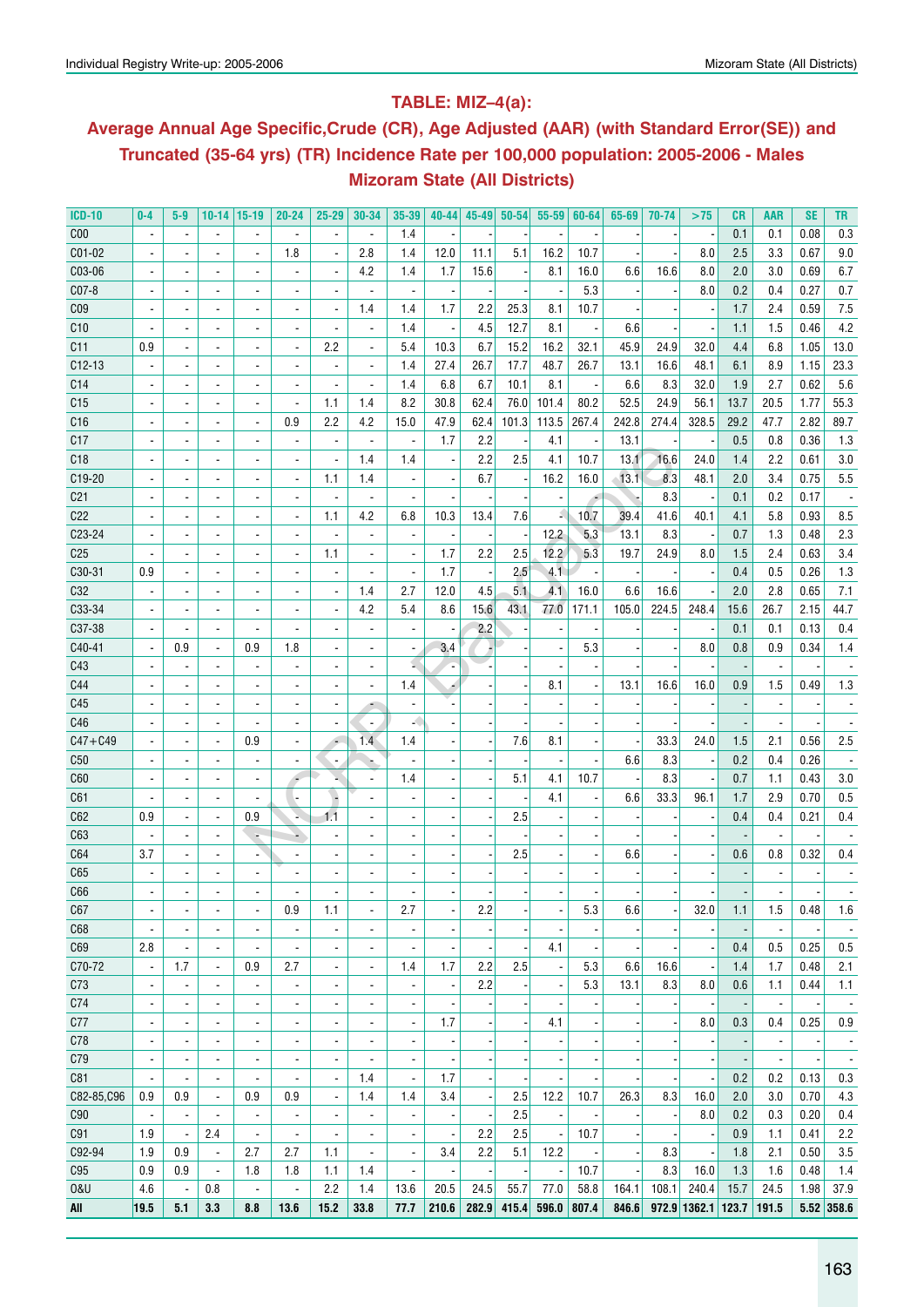## **Table:MIZ–4(b):**

## **Average Annual Age Specific,Crude (CR), Age Adjusted (AAR) (with Standard Error(SE)) and Truncated (35-64 yrs) (TR) Incidence Rate per 100,000 population: 2005-2006 - Females Mizoram State (All Districts)**

| <b>ICD-10</b>   | $0-4$                    | $5-9$                    | $10 - 14$                | $15-19$                  | $20 - 24$                | $25 - 29$                | 30-34                                      | 35-39                    | 40-44                    | $45 - 49$                | $50 - 54$                | $55 - 59$                | 60-64                    | 65-69                    | 70-74                    | >75                      | CR                       | AAR                      | <b>SE</b>                | TR                       |
|-----------------|--------------------------|--------------------------|--------------------------|--------------------------|--------------------------|--------------------------|--------------------------------------------|--------------------------|--------------------------|--------------------------|--------------------------|--------------------------|--------------------------|--------------------------|--------------------------|--------------------------|--------------------------|--------------------------|--------------------------|--------------------------|
| C <sub>00</sub> |                          |                          |                          |                          |                          |                          |                                            |                          |                          |                          |                          |                          |                          |                          |                          |                          |                          |                          |                          |                          |
| C01-02          |                          |                          | $\blacksquare$           | ÷,                       |                          | ÷,                       | $\overline{\phantom{a}}$                   | 1.5                      |                          |                          |                          |                          |                          | 6.8                      | 8.8                      |                          | 0.3                      | 0.5                      | 0.28                     | 0.3                      |
| C03-06          | $\overline{\phantom{a}}$ |                          | $\overline{\phantom{a}}$ | $\overline{\phantom{a}}$ | $\overline{\phantom{a}}$ | $\blacksquare$           | $\overline{\phantom{a}}$                   | 1.5                      | 3.7                      |                          | 8.8                      | 4.7                      | 11.1                     | 13.7                     | 8.8                      | 7.4                      | 1.3                      | 2.1                      | 0.61                     | 4.5                      |
| $CO7-8$         | $\overline{\phantom{a}}$ | $\blacksquare$           | $\overline{\phantom{a}}$ | $\overline{a}$           | ÷,                       | $\blacksquare$           | $\overline{a}$                             | $\overline{\phantom{a}}$ | 1.8                      | $\overline{\phantom{a}}$ |                          | $\overline{\phantom{a}}$ |                          | 6.8                      | 17.5                     |                          | 0.4                      | 0.7                      | 0.34                     | 0.4                      |
| C <sub>09</sub> |                          |                          | $\overline{\phantom{a}}$ | $\overline{\phantom{a}}$ | $\overline{a}$           | $\overline{\phantom{a}}$ | 1.6                                        | $\overline{\phantom{a}}$ |                          |                          | 2.9                      |                          |                          |                          |                          |                          | 0.2                      | 0.2                      | 0.18                     | 0.5                      |
| C10             |                          |                          | $\blacksquare$           |                          |                          |                          |                                            | $\blacksquare$           |                          |                          |                          | 4.7                      |                          |                          |                          |                          | 0.1                      | 0.2                      | 0.19                     | 0.6                      |
| C11             |                          |                          | $\blacksquare$           | $\blacksquare$           | $\overline{\phantom{a}}$ | $\blacksquare$           | 1.6                                        | $\overline{\phantom{a}}$ | 1.8                      | 2.4                      | 5.9                      | 4.7                      | 16.6                     | 13.7                     | 17.5                     | 7.4                      | 1.4                      | 2.4                      | 0.66                     | 4.5                      |
| $C12-13$        |                          |                          | $\blacksquare$           | $\blacksquare$           |                          |                          | $\blacksquare$                             | 3.0                      | 1.8                      |                          | 2.9                      | 9.3                      |                          | 6.8                      |                          |                          | 0.7                      | 1.0                      | 0.40                     | 2.6                      |
| C14             |                          |                          | $\blacksquare$           | $\blacksquare$           |                          | $\overline{a}$           |                                            |                          |                          |                          | 2.9                      | $\overline{\phantom{a}}$ | 5.5                      | 6.8                      | 8.8                      |                          | 0.4                      | 0.7                      | 0.38                     | 1.2                      |
| C15             | $\blacksquare$           |                          | $\overline{\phantom{a}}$ | $\overline{\phantom{a}}$ | $\overline{\phantom{a}}$ | $\blacksquare$           | 1.6                                        | $\blacksquare$           | 5.5                      | 7.3                      | 11.8                     | 4.7                      | 5.5                      | 6.8                      | 17.5                     | 29.4                     | 2.1                      | 3.0                      | 0.69                     | 5.7                      |
| C16             | $\overline{\phantom{a}}$ | $\blacksquare$           | $\blacksquare$           | ä,                       | $\overline{a}$           | 2.4                      | 6.4                                        | 1.5                      | 9.2                      | 22.0                     | 50.0                     | 97.9                     | 110.7                    | 150.5                    | 236.9                    | 154.6                    | 15.3                     | 25.7                     | 2.15                     | 41.3                     |
| C17             |                          |                          | $\overline{\phantom{a}}$ | $\overline{\phantom{a}}$ | $\overline{\phantom{a}}$ | $\overline{\phantom{a}}$ | $\overline{\phantom{a}}$                   | $\blacksquare$           | 1.8                      |                          |                          |                          |                          |                          |                          |                          | 0.1                      | 0.1                      | 0.11                     | 0.4                      |
| C <sub>18</sub> |                          |                          |                          |                          |                          | 1.2                      | $\overline{\phantom{a}}$                   | 1.5                      | 3.7                      | 4.9                      | 5.9                      |                          | 16.6                     |                          |                          | 36.8                     | 1.6                      | 2.4                      | 0.62                     | 5.0                      |
| C19-20          |                          |                          | $\blacksquare$           | $\blacksquare$           | $\overline{\phantom{a}}$ | 1.2                      | 1.6                                        | 3.0                      | $\blacksquare$           | 4.9                      | 8.8                      | 23.3                     | 11.1                     | 41.0                     | 43.9                     | 22.1                     | 3.1                      | 5.0                      | 0.94                     | 7.4                      |
| C <sub>21</sub> |                          |                          | $\blacksquare$           | $\blacksquare$           |                          | $\overline{\phantom{a}}$ | 1.6                                        |                          |                          |                          |                          |                          |                          |                          |                          |                          | 0.1                      | 0.1                      | 0.10                     |                          |
| C22             | 1.9                      |                          | $\blacksquare$           | $\overline{\phantom{a}}$ |                          |                          | $\overline{\phantom{a}}$                   | 3.0                      | $\overline{a}$           | 7.3                      | 5.9                      | 32.6                     | 16.6                     | 13.7                     | 26.3                     | 14.7                     | 2.7                      | 4.3                      | 0.87                     | 9.3                      |
| C23-24          |                          |                          |                          |                          |                          | $\blacksquare$           |                                            | 1.5                      |                          | 2.4                      | 8.8                      | 9.3                      | 5.5                      | 20.5                     | 8.8                      |                          |                          |                          |                          |                          |
| C <sub>25</sub> |                          |                          | $\overline{\phantom{a}}$ | $\blacksquare$           | $\overline{a}$           | $\blacksquare$           | $\overline{\phantom{a}}$<br>$\blacksquare$ | 1.5                      | 1.8                      | 4.9                      |                          |                          | v.                       | 13.7                     |                          | 14.7<br>22.1             | 1.4<br>1.2               | 2.4<br>1.8               | 0.64<br>0.54             | 4.1<br>3.1               |
|                 | $\overline{\phantom{a}}$ | $\overline{\phantom{a}}$ | $\blacksquare$           | $\overline{\phantom{a}}$ |                          |                          |                                            |                          |                          |                          | 5.9                      | 4.7                      |                          |                          | $\blacksquare$           |                          |                          |                          |                          |                          |
| C30-31          |                          | 0.9                      | $\overline{\phantom{a}}$ | $\overline{\phantom{a}}$ | 0.9                      | 2.4                      | $\overline{\phantom{a}}$                   |                          |                          |                          |                          | ٠.                       |                          | 6.8                      |                          |                          | 0.5                      | 0.6                      | 0.27                     |                          |
| C32<br>C33-34   |                          |                          |                          |                          |                          | $\overline{a}$           | $\overline{a}$<br>1.6                      | 1.5<br>3.0               | 1.8<br>11.0              | 12.2                     | 14.7<br>44.1             | 97.9                     |                          | 6.8<br>205.2             | 184.2                    | 22.1                     | 1.1                      | 1.6                      | 0.49                     | 3.0                      |
| C37-38          |                          | $\blacksquare$           | 0.8                      | $\blacksquare$           |                          | $\blacksquare$           |                                            |                          |                          |                          |                          |                          | 143.9                    |                          |                          | 162.0                    | 15.4                     | 26.7                     | 2.22                     | 43.4                     |
|                 |                          |                          | $\blacksquare$           |                          |                          |                          | $\blacksquare$                             |                          |                          |                          |                          | w.                       |                          |                          |                          |                          |                          |                          |                          |                          |
| C40-41          |                          |                          | $\blacksquare$           | 1.8                      |                          |                          |                                            |                          |                          | 4.9                      |                          |                          |                          | 13.7                     |                          | 7.4                      | 0.7                      | 1.0                      | 0.40                     | 0.9                      |
| C43             |                          |                          | $\blacksquare$           |                          |                          |                          |                                            | $\blacksquare$           |                          |                          |                          |                          |                          |                          |                          |                          |                          |                          |                          |                          |
| C44<br>C45      |                          | $\blacksquare$           | $\blacksquare$           | $\blacksquare$           | $\overline{\phantom{a}}$ | $\blacksquare$           | $\blacksquare$                             | $\overline{\phantom{a}}$ | $\overline{a}$           |                          |                          | $\blacksquare$           | 11.1                     | 13.7                     |                          | 7.4                      | 0.5                      | 1.0                      | 0.45                     | 1.4                      |
| C46             |                          |                          | $\overline{\phantom{a}}$ | $\overline{\phantom{a}}$ |                          |                          |                                            | $\overline{a}$           | $\overline{\phantom{a}}$ |                          |                          |                          |                          |                          |                          |                          |                          |                          |                          |                          |
|                 |                          |                          |                          |                          |                          |                          | 1.6                                        |                          |                          |                          |                          | 4.7                      |                          | 6.8                      |                          |                          |                          |                          |                          |                          |
| $C47 + C49$     |                          | 0.9                      | $\blacksquare$           | $\blacksquare$           | $\overline{\phantom{a}}$ | $\blacksquare$           |                                            | $\blacksquare$           |                          |                          |                          |                          | 5.5                      |                          |                          | 14.7                     | 0.7                      | 1.1                      | 0.43                     | 1.3                      |
| C50             |                          |                          | $\blacksquare$           | 0.9                      | 0.9                      | 1.2                      | 11.1                                       | 13.6                     | 31.2                     | 31.8                     | 32.3                     | 51.3                     | 49.8                     | 47.9                     | 43.9                     | 29.4                     | 9.8                      | 14.1                     | 1.50                     | 33.1                     |
| C <sub>51</sub> |                          |                          | $\blacksquare$           |                          |                          | ×                        | 1.6                                        |                          |                          | 2.4                      | 2.9                      | 14.0                     |                          |                          | 8.8                      |                          | 0.7                      | 1.1                      | 0.43                     | 2.8                      |
| C52             |                          |                          | $\blacksquare$           |                          |                          | ٠.                       |                                            | $\overline{\phantom{a}}$ | 1.8                      |                          |                          |                          |                          |                          |                          |                          | 0.1                      | 0.1                      | 0.11                     | 0.4                      |
| C53             | $\overline{\phantom{a}}$ | $\blacksquare$           | $\blacksquare$           | $\blacksquare$           | 1.8                      | 3.6                      | 25.4                                       | 34.8                     | 51.4                     | 46.5                     | 44.1                     | 65.3                     | 5.5                      | 41.0                     | 52.6                     | 7.4                      | 13.7                     | 17.4                     | 1.56                     | 41.9                     |
| C54             |                          |                          | $\blacksquare$           |                          |                          | đ,                       | $\overline{\phantom{a}}$                   | ÷,                       |                          | 2.4                      | 2.9                      | 4.7                      | 5.5                      |                          |                          |                          | 0.5                      | 0.7                      | 0.36                     | 2.3                      |
| C <sub>55</sub> |                          |                          |                          |                          | 0.9                      | ۰,                       | $\overline{\phantom{a}}$                   | 1.5                      | $\overline{a}$           | 2.4                      | 5.9                      |                          |                          |                          |                          |                          | 0.5                      | 0.6                      | 0.28                     | 1.7                      |
| C56             |                          |                          | $\blacksquare$           | 0.9                      |                          | $\blacksquare$           | 4.8                                        | 4.5                      | 1.8                      | 9.8                      |                          |                          | 5.5                      | 13.7                     |                          | 14.7                     | 1.7                      | 2.3                      | 0.58                     | 3.8                      |
| C57             |                          |                          | $\sim$                   | ÷                        | ÷                        | $\sim$                   | $\blacksquare$                             | $\blacksquare$           | 3.7                      |                          |                          |                          |                          | 6.8                      |                          |                          | 0.3                      | 0.4                      | 0.26                     | 0.7                      |
| C58             |                          |                          | $\blacksquare$           | 0.9                      | 0.9                      | 4.7                      | 1.6                                        | 1.5                      | 1.8                      |                          | 2.9                      |                          |                          |                          |                          |                          | 1.0                      | 1.0                      | 0.31                     | 1.1                      |
| C64             | 1.9                      |                          |                          |                          |                          |                          |                                            | $\overline{a}$           | 1.8                      | 2.4                      | 5.9                      |                          |                          |                          |                          |                          | 0.6                      | 0.8                      | 0.32                     | 1.8                      |
| C65             |                          |                          | ä,                       |                          |                          | $\blacksquare$           |                                            | $\blacksquare$           |                          |                          |                          |                          |                          |                          |                          |                          |                          |                          |                          |                          |
| C66             | $\overline{\phantom{a}}$ | $\overline{\phantom{a}}$ | $\overline{\phantom{a}}$ | $\overline{\phantom{a}}$ | $\overline{\phantom{a}}$ | $\overline{\phantom{a}}$ | $\overline{\phantom{a}}$                   | ٠                        | $\overline{\phantom{a}}$ | $\overline{\phantom{a}}$ | $\overline{\phantom{a}}$ | $\overline{\phantom{a}}$ | $\overline{\phantom{a}}$ | $\overline{\phantom{a}}$ | $\overline{\phantom{a}}$ | $\overline{\phantom{a}}$ | $\overline{\phantom{a}}$ | $\overline{\phantom{a}}$ | $\overline{\phantom{a}}$ | $\overline{\phantom{a}}$ |
| C67             | $\overline{\phantom{a}}$ | $\overline{\phantom{a}}$ | $\overline{\phantom{a}}$ | $\overline{\phantom{a}}$ | $\blacksquare$           | $\overline{\phantom{a}}$ | $\overline{\phantom{a}}$                   | $\overline{\phantom{a}}$ | 3.7                      | 2.4                      | -                        | 4.7                      | 5.5                      |                          | 8.8                      |                          | 0.6                      | 1.0                      | 0.40                     | 2.5                      |
| C68             | $\overline{\phantom{a}}$ | $\overline{\phantom{a}}$ | $\overline{a}$           |                          |                          | $\blacksquare$           | $\overline{\phantom{a}}$                   | $\overline{\phantom{a}}$ |                          |                          |                          |                          |                          | ÷,                       |                          |                          | $\overline{\phantom{a}}$ | $\overline{\phantom{a}}$ |                          | $\sim$                   |
| C69             | 1.0                      | $\blacksquare$           | $\blacksquare$           | $\blacksquare$           | $\overline{\phantom{a}}$ | $\blacksquare$           | $\overline{\phantom{a}}$                   | $\overline{\phantom{a}}$ | $\overline{\phantom{a}}$ |                          |                          | $\overline{\phantom{a}}$ | 5.5                      |                          | 8.8                      | 7.4                      | 0.4                      | 0.7                      | 0.34                     | 0.7                      |
| C70-72          | $\overline{\phantom{a}}$ | $\overline{\phantom{a}}$ | $\blacksquare$           | 0.9                      | $\blacksquare$           | $\blacksquare$           | 1.6                                        |                          | $\overline{\phantom{a}}$ |                          |                          | 4.7                      |                          | 6.8                      | 17.5                     |                          | 0.6                      | 0.9                      | 0.39                     | 0.6                      |
| C73             | $\overline{\phantom{a}}$ | $\overline{\phantom{a}}$ | $\overline{\phantom{a}}$ | 1.8                      | 0.9                      | $\overline{\phantom{a}}$ | $\overline{\phantom{a}}$                   | 3.0                      | 1.8                      | 2.4                      | 2.9                      | 9.3                      |                          | 6.8                      | 17.5                     | 44.2                     | 1.9                      | 2.6                      | 0.63                     | 3.1                      |
| C74             | $\blacksquare$           | $\overline{\phantom{a}}$ | $\overline{\phantom{a}}$ | $\blacksquare$           | $\blacksquare$           | $\blacksquare$           | $\blacksquare$                             |                          |                          |                          |                          |                          |                          |                          |                          |                          |                          | $\overline{\phantom{a}}$ |                          | $\sim$                   |
| C77             | $\overline{\phantom{a}}$ | $\blacksquare$           | $\overline{\phantom{a}}$ | $\overline{\phantom{a}}$ | $\blacksquare$           | 1.2                      | $\overline{\phantom{a}}$                   | $\overline{\phantom{a}}$ | $\overline{\phantom{a}}$ | $\overline{\phantom{a}}$ |                          | $\blacksquare$           | 5.5                      | $\overline{\phantom{a}}$ | $\blacksquare$           |                          | 0.2                      | 0.3                      | 0.24                     | 0.7                      |
| C78             | $\overline{\phantom{a}}$ | $\overline{\phantom{a}}$ | $\overline{\phantom{a}}$ | $\overline{\phantom{a}}$ | $\overline{a}$           | $\overline{\phantom{a}}$ | $\overline{\phantom{a}}$                   | $\overline{\phantom{a}}$ | $\overline{\phantom{a}}$ |                          |                          | $\overline{\phantom{a}}$ |                          |                          |                          |                          |                          | $\overline{\phantom{a}}$ |                          | $\overline{\phantom{a}}$ |
| C79             | $\overline{\phantom{a}}$ | $\overline{\phantom{a}}$ | $\blacksquare$           | $\overline{\phantom{a}}$ | $\overline{\phantom{a}}$ | $\overline{\phantom{a}}$ | $\overline{\phantom{a}}$                   | $\overline{\phantom{a}}$ | $\overline{\phantom{a}}$ | ÷,                       | -                        | $\overline{a}$           |                          |                          |                          |                          | $\overline{a}$           | $\overline{\phantom{a}}$ | $\overline{\phantom{a}}$ | $\overline{\phantom{a}}$ |
| C81             | $\overline{\phantom{a}}$ |                          | $\blacksquare$           | $\blacksquare$           | $\overline{\phantom{a}}$ | $\blacksquare$           | $\overline{\phantom{a}}$                   |                          |                          |                          |                          |                          |                          |                          |                          |                          |                          | $\overline{a}$           |                          | $\overline{\phantom{a}}$ |
| C82-85,C96      | 1.0                      | $\overline{\phantom{a}}$ | 0.8                      | $\blacksquare$           | 0.9                      | $\overline{\phantom{a}}$ | $\overline{\phantom{a}}$                   | 3.0                      | 1.8                      | $\overline{\phantom{a}}$ | 2.9                      | 9.3                      | 11.1                     | $\overline{\phantom{a}}$ | 17.5                     | 14.7                     | 1.5                      | 2.2                      | 0.59                     | 4.0                      |
| C90             | $\overline{\phantom{a}}$ |                          | $\blacksquare$           | $\blacksquare$           |                          |                          | $\overline{\phantom{a}}$                   |                          |                          | $\overline{\phantom{a}}$ | 5.9                      | $\overline{\phantom{a}}$ |                          |                          |                          |                          | 0.2                      | 0.3                      | 0.21                     | 0.9                      |
| C91             | 1.0                      | 0.9                      | $\blacksquare$           | $\overline{\phantom{a}}$ |                          | $\overline{\phantom{a}}$ | $\overline{\phantom{a}}$                   |                          |                          | ÷,                       |                          | $\overline{\phantom{a}}$ |                          | ł,                       |                          |                          | 0.2                      | 0.2                      | 0.15                     | $\overline{\phantom{a}}$ |
| C92-94          | 1.0                      | 0.9                      | 0.8                      | $\overline{\phantom{a}}$ | 1.8                      | $\overline{\phantom{a}}$ | $\overline{\phantom{a}}$                   | 1.5                      | $\overline{\phantom{a}}$ | 4.9                      | 5.9                      | $\overline{\phantom{a}}$ |                          | 6.8                      | 8.8                      |                          | 1.2                      | 1.5                      | 0.45                     | 2.2                      |
| C95             | 2.9                      | $\blacksquare$           | $\overline{\phantom{a}}$ | 0.9                      | 1.8                      | $\blacksquare$           | 3.2                                        | $\blacksquare$           | $\overline{\phantom{a}}$ | $\overline{\phantom{a}}$ | $\blacksquare$           | 4.7                      | $\overline{\phantom{a}}$ | $\overline{\phantom{a}}$ | $\overline{\phantom{a}}$ |                          | 0.9                      | 0.9                      | 0.33                     | 0.6                      |
| 0&U             | $\overline{\phantom{a}}$ | $\overline{\phantom{a}}$ | 1.7                      | $\overline{\phantom{a}}$ | $\overline{\phantom{a}}$ | 1.2                      | 1.6                                        | 6.1                      | 20.2                     | 34.3                     | 47.1                     | 55.9                     | 83.0                     | 95.8                     | 140.4                    | 184.1                    | 13.4                     | 21.2                     | 1.90                     | 37.2                     |
| All             | 10.5                     | 3.6                      | 4.2                      | 8.1                      | 11.1                     | 19.0                     | 68.4                                       | 92.4                     | 165.2                    | 215.3                    | 341.1                    | 522.2                    | 536.8                    | 779.8                    | 903.7                    | 824.6 102.0              |                          | 155.0                    |                          | $5.08$ 283.2             |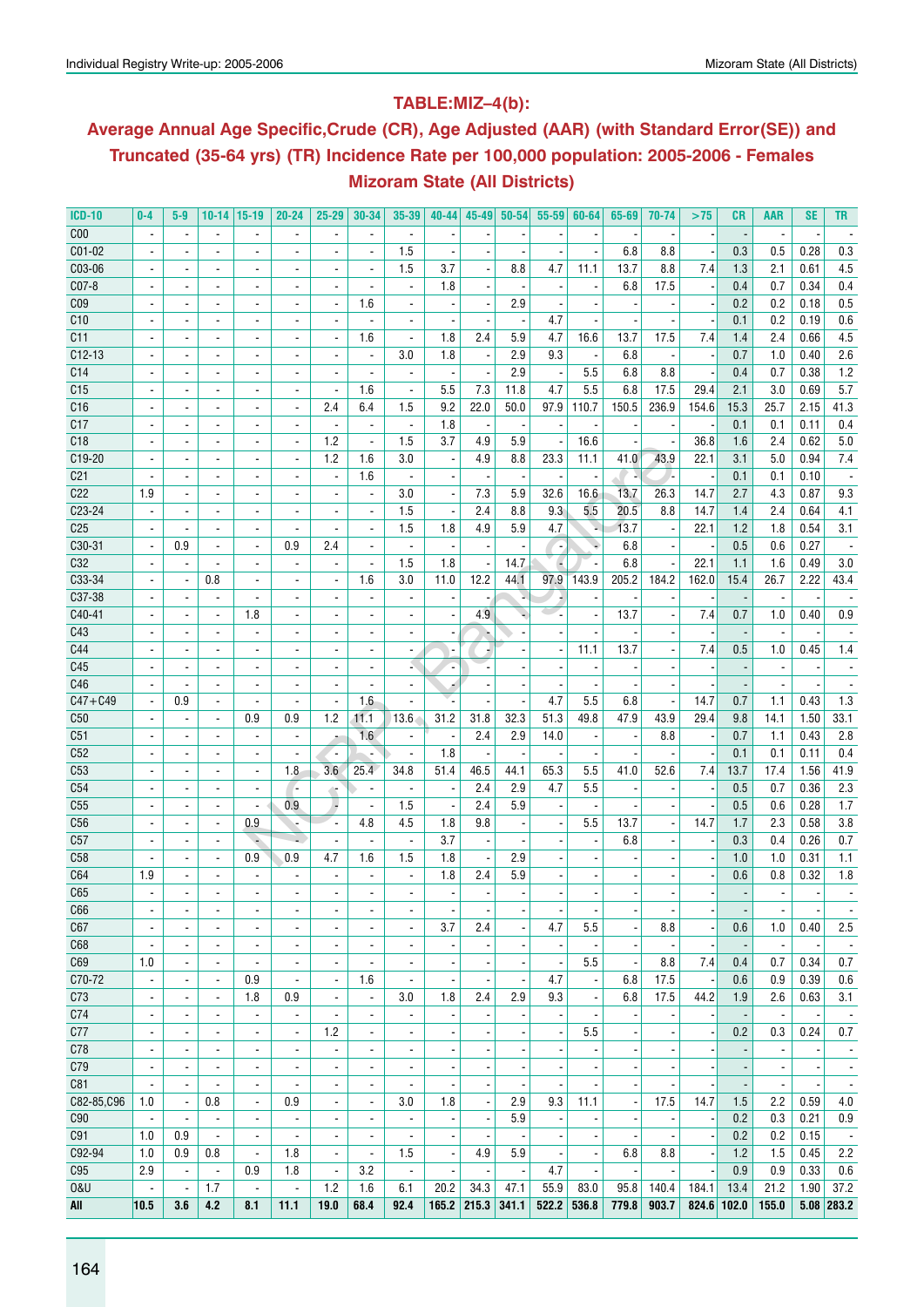#### **Table: MIZ-5(a): Number (#) and Proportion (%) of Cancers by Site (ICD-10) and Method of Diagnosis: 2005-2006 - Males Mizoram State (All Districts)**

|                 |                                       |                                  | <b>Microscopic</b>       |                          | X-Ray / imaging          |                          | <b>Clinical</b>          |                          | <b>Others</b>            |                          | D.C.0                    | <b>Total</b>             |                          |
|-----------------|---------------------------------------|----------------------------------|--------------------------|--------------------------|--------------------------|--------------------------|--------------------------|--------------------------|--------------------------|--------------------------|--------------------------|--------------------------|--------------------------|
| <b>ICD-10</b>   | <b>Site</b>                           | #                                | $\overline{\frac{9}{0}}$ | #                        | %                        | #                        | $\overline{\frac{9}{0}}$ | $\#$                     | $\overline{\frac{9}{0}}$ | $\#$                     | $\overline{\frac{9}{0}}$ | #                        | $\frac{9}{6}$            |
| C <sub>00</sub> | Lip                                   | $\mathbf{1}$                     | 100.0                    | $\overline{\phantom{a}}$ | $\overline{\phantom{a}}$ | $\overline{\phantom{a}}$ | $\blacksquare$           | $\blacksquare$           | ÷,                       | ÷,                       | $\blacksquare$           | 1                        | 100.0                    |
| C01-02          | Tongue                                | 24                               | 92.3                     | ÷,                       | ٠                        | $\blacksquare$           | ä,                       | $\overline{\phantom{a}}$ | $\overline{a}$           | $\overline{2}$           | 7.7                      | 26                       | 100.0                    |
| C03-06          | Mouth                                 | 19                               | 90.5                     | ÷,                       | ٠                        | 1                        | 4.8                      | $\mathbf{1}$             | 4.8                      | $\overline{a}$           |                          | 21                       | 100.0                    |
| C07-8           | Salivary Gland                        | $\mathbf{1}$                     | 50.0                     | $\overline{\phantom{a}}$ | ٠                        | 1                        | 50.0                     |                          |                          |                          |                          | 2                        | 100.0                    |
| C <sub>09</sub> | <b>Tonsil</b>                         | 17                               | 94.4                     | $\overline{\phantom{0}}$ | ٠                        | $\overline{\phantom{a}}$ |                          | $\mathbf{1}$             | 5.6                      |                          |                          | 18                       | 100.0                    |
| C10             | Oth. Oropharynx                       | 11                               | 100.0                    | $\blacksquare$           |                          | $\overline{\phantom{a}}$ |                          | $\overline{\phantom{a}}$ |                          |                          |                          | 11                       | 100.0                    |
| C11             | Nasopharynx                           | 42                               | 91.3                     | 1                        | 2.2                      | $\blacksquare$           |                          | 3                        | 6.5                      | $\overline{\phantom{a}}$ | ä,                       | 46                       | 100.0                    |
| $C12-13$        | Hypopharynx                           | 59                               | 93.7                     | $\blacksquare$           |                          | 3                        | 4.8                      | $\mathbf{1}$             | 1.6                      | $\overline{a}$           |                          | 63                       | 100.0                    |
| C14             | <b>Pharynx Unspecified</b>            | 12                               | 60.0                     | $\blacksquare$           |                          | $\overline{c}$           | 10.0                     | ÷,                       |                          | 6                        | 30.0                     | 20                       | 100.0                    |
| C15             | Oesophagus                            | 121                              | 85.2                     | 4                        | 2.8                      | 3                        | 2.1                      | 10                       | 7.0                      | 4                        | 2.8                      | 142                      | 100.0                    |
| C16             | Stomach                               | 224                              | 74.2                     | 1                        | 0.3                      | 13                       | 4.3                      | 22                       | 7.3                      | 42                       | 13.9                     | 302                      | 100.0                    |
| C17             | <b>Small Intestine</b>                | 4                                | 80.0                     | $\blacksquare$           |                          | $\overline{\phantom{a}}$ |                          | $\mathbf{1}$             | 20.0                     |                          |                          | 5                        | 100.0                    |
| C18             | Colon                                 | 10                               | 71.4                     | ٠                        | $\overline{\phantom{a}}$ | 1                        | 7.1                      | $\overline{c}$           | 14.3                     | 1                        | 7.1                      | 14                       | 100.0                    |
| C19-20          | Rectum                                | 15                               | 71.4                     | $\overline{\phantom{a}}$ | $\blacksquare$           | 3                        | 14.3                     | 1                        | 4.8                      | $\overline{c}$           | 9.5                      | 21                       | 100.0                    |
| C <sub>21</sub> | Anus & Anal Canal                     | $\blacksquare$                   | $\overline{\phantom{a}}$ | $\overline{\phantom{a}}$ | $\blacksquare$           | $\overline{\phantom{a}}$ |                          | $\overline{\phantom{a}}$ |                          | $\mathbf{1}$             | 100.0                    | 1                        | 100.0                    |
| C22             | Liver                                 | 28                               | 66.7                     | 2                        | 4.8                      | 2                        | 4.8                      | 3                        | 7.1                      | $\overline{7}$           | 16.7                     | 42                       | 100.0                    |
| C23-24          | Gallbladder etc.                      | 4                                | 57.1                     | $\blacksquare$           |                          | $\overline{\phantom{a}}$ |                          | $\overline{c}$           | 28.6                     | $\mathbf{1}$             | 14.3                     | $\overline{7}$           | 100.0                    |
| C <sub>25</sub> | Pancreas                              | 1                                | 6.7                      | 3                        | 20.0                     | 4                        | 26.7                     | $\overline{7}$           | 46.7                     |                          |                          | 15                       | 100.0                    |
| C30-31          | Nose, Sinuses etc.                    | $\overline{c}$                   | 50.0                     | $\blacksquare$           |                          | $\overline{c}$           | 50.0                     | ù.                       |                          |                          |                          | 4                        | 100.0                    |
| C32             | Larynx                                | 16                               | 76.2                     | $\overline{\phantom{a}}$ |                          | $\sqrt{3}$               | 14.3                     | $\overline{c}$           | 9.5                      | $\frac{1}{2}$            |                          | 21                       | 100.0                    |
| C33-34          | Lung etc.                             | 96                               | 59.6                     | 21                       | 13.0                     | 6                        | 3.7                      | 9                        | 5.6                      | 29                       | 18.0                     | 161                      | 100.0                    |
| C37-38          | Other Thoracic Organs                 | $\mathbf{1}$                     | 100.0                    | $\overline{\phantom{a}}$ |                          | F                        |                          | $\blacksquare$           | $\blacksquare$           | ä,                       |                          | 1                        | 100.0                    |
| C40-41          | <b>Bone</b>                           | 5                                | 62.5                     | 1                        | 12.5                     | ¥,                       |                          | ä,                       | $\blacksquare$           | $\overline{c}$           | 25.0                     | 8                        | 100.0                    |
| C43             | Melanoma of Skin                      |                                  |                          | $\overline{\phantom{a}}$ |                          | ÷.                       |                          |                          |                          |                          |                          | $\blacksquare$           |                          |
| C44             | <b>Other Skin</b>                     | 8                                | 88.9                     | $\frac{1}{2}$            |                          | ä,                       |                          | ÷,                       |                          | 1                        | 11.1                     | 9                        | 100.0                    |
| C45             | Mesothelioma                          |                                  |                          | ٠                        | $\blacksquare$           | ÷,                       | ٠                        | $\blacksquare$           | $\overline{\phantom{a}}$ | ä,                       |                          | $\overline{\phantom{a}}$ |                          |
| C46             | Kaposi Sarcoma                        | $\overline{\phantom{a}}$         |                          | ۰                        |                          | ä,                       | ٠                        | $\overline{\phantom{a}}$ | $\blacksquare$           | $\frac{1}{2}$            |                          | $\overline{\phantom{a}}$ |                          |
| $C47 + C49$     | Conn. & Soft Tissue                   | 8                                | 53.3                     | Ļ                        | $\blacksquare$           | $\frac{1}{2}$            | ٠                        | $\overline{\phantom{a}}$ | $\blacksquare$           | $\overline{7}$           | 46.7                     | 15                       | 100.0                    |
| C50             | <b>Breast</b>                         | $\overline{c}$                   | 100.0                    | $\Box$                   | ä,                       | $\frac{1}{2}$            |                          | $\blacksquare$           | $\overline{\phantom{0}}$ | ä,                       |                          | 2                        | 100.0                    |
| C60             | Penis                                 | 5                                | 71.4                     | ₹                        |                          | 1                        | 14.3                     |                          |                          | 1                        | 14.3                     | $\overline{7}$           | 100.0                    |
| C61             | Prostate                              | 3                                | 16.7                     | ٠                        | -                        | 7                        | 38.9                     | $\overline{7}$           | 38.9                     | $\mathbf{1}$             | 5.6                      | 18                       | 100.0                    |
| C62             | <b>Testis</b>                         | $\overline{3}$                   | 75.0                     | $\blacksquare$           | $\overline{\phantom{a}}$ | $\overline{\phantom{a}}$ |                          | $\mathbf{1}$             | 25.0                     |                          |                          | 4                        | 100.0                    |
| C63             | <b>Other Male Genital</b>             |                                  |                          | ÷,                       | $\overline{\phantom{a}}$ | $\blacksquare$           |                          | $\blacksquare$           |                          | $\frac{1}{2}$            |                          | $\overline{\phantom{a}}$ |                          |
| C64             | Kidney etc.                           | 3                                | 50.0                     |                          |                          | 1                        | 16.7                     | $\mathbf{1}$             | 16.7                     | 1                        | 16.7                     | 6                        | 100.0                    |
| C65             | <b>Renal Pelvis</b>                   | $\overline{\phantom{a}}$         | $\overline{\phantom{a}}$ | $\overline{\phantom{0}}$ | ٠                        | $\overline{\phantom{a}}$ | ٠                        | $\overline{\phantom{a}}$ | $\overline{\phantom{a}}$ | $\overline{\phantom{a}}$ | $\blacksquare$           | $\overline{\phantom{a}}$ | $\overline{\phantom{a}}$ |
| C66             | Ureter                                |                                  |                          | ٠                        |                          | $\overline{\phantom{a}}$ |                          | $\overline{\phantom{a}}$ |                          |                          |                          | $\overline{\phantom{a}}$ |                          |
| C67             | <b>Bladder</b>                        | 10                               | 90.9                     | $\overline{\phantom{a}}$ | $\overline{a}$           | $\overline{\phantom{a}}$ | ۰                        | $\overline{\phantom{a}}$ | $\overline{\phantom{a}}$ | 1                        | 9.1                      | 11                       | 100.0                    |
| C68             | <b>Uns.Urinary Organs</b>             | $\blacksquare$                   | $\overline{\phantom{a}}$ | -                        | $\overline{\phantom{a}}$ | $\overline{\phantom{a}}$ | ÷,                       | $\overline{\phantom{a}}$ | $\overline{\phantom{a}}$ | $\frac{1}{2}$            | $\overline{\phantom{a}}$ | $\overline{\phantom{a}}$ |                          |
| C69             | Eye                                   | $\overline{c}$                   | 50.0                     | $\overline{\phantom{a}}$ | ٠                        | 2                        | 50.0                     | $\overline{\phantom{a}}$ | $\overline{\phantom{a}}$ | $\overline{\phantom{a}}$ | $\blacksquare$           | 4                        | 100.0                    |
| C70-72          | Brain, Nervous System                 | $\overline{4}$                   | 28.6                     | 2                        | 14.3                     | 1                        | 7.1                      | $\overline{c}$           | 14.3                     | 5                        | 35.7                     | 14                       | 100.0                    |
| C73             | Thyroid                               | 6                                | 100.0                    | -                        | ٠                        | $\overline{\phantom{a}}$ | ÷,                       | $\overline{\phantom{a}}$ | $\overline{\phantom{a}}$ | ٠                        |                          | 6                        | 100.0                    |
| C74             | <b>Adrenal Gland</b>                  | $\overline{\phantom{a}}$         |                          | $\overline{\phantom{0}}$ | ٠                        | $\overline{\phantom{a}}$ | $\overline{\phantom{0}}$ | $\overline{\phantom{a}}$ | $\overline{\phantom{a}}$ | $\overline{\phantom{a}}$ |                          | $\blacksquare$           |                          |
| C77             | Sec Lymph Nodes                       | 1                                | 33.3                     | $\overline{\phantom{0}}$ | $\overline{\phantom{a}}$ | $\frac{1}{2}$            | $\overline{\phantom{0}}$ | $\overline{\phantom{a}}$ | $\overline{\phantom{a}}$ | $\overline{c}$           | 66.7                     | 3                        | 100.0                    |
| C78             | Sec Resp & Digestive                  |                                  |                          |                          |                          |                          |                          |                          |                          |                          |                          |                          |                          |
| C79             |                                       | $\overline{\phantom{a}}$         |                          | $\overline{\phantom{a}}$ | $\overline{\phantom{a}}$ | ۰                        | ۰                        | ٠                        | ۰                        | $\overline{\phantom{a}}$ |                          | $\blacksquare$           |                          |
| C81             | Sec Others                            | $\blacksquare$<br>$\overline{c}$ | 100.0                    | $\overline{\phantom{a}}$ | $\overline{\phantom{a}}$ | $\blacksquare$           | $\overline{\phantom{a}}$ | $\overline{\phantom{a}}$ | $\overline{\phantom{a}}$ | $\blacksquare$           |                          | $\blacksquare$           | 100.0                    |
| C82-85,C96      | <b>Hodgkins Disease</b><br><b>NHL</b> | 21                               |                          | $\overline{\phantom{0}}$ | $\overline{\phantom{a}}$ | $\overline{\phantom{a}}$ | $\overline{\phantom{0}}$ | $\overline{\phantom{a}}$ | $\overline{\phantom{a}}$ | $\overline{\phantom{a}}$ | $\overline{\phantom{a}}$ | 2<br>21                  |                          |
|                 |                                       |                                  | 100.0                    | $\overline{\phantom{a}}$ | $\overline{\phantom{a}}$ | $\overline{\phantom{a}}$ | ۰                        | $\overline{\phantom{a}}$ | $\overline{\phantom{a}}$ | $\overline{\phantom{a}}$ | $\overline{\phantom{a}}$ |                          | 100.0                    |
| C90             | Multiple Myeloma                      | $\overline{c}$                   | 100.0                    | $\frac{1}{2}$            | $\overline{\phantom{a}}$ | $\overline{\phantom{a}}$ | $\overline{\phantom{0}}$ | $\overline{\phantom{a}}$ | $\overline{\phantom{a}}$ | $\frac{1}{2}$            | $\blacksquare$           | 2                        | 100.0                    |
| C91             | Lymphoid Leuk.                        | 9                                | 100.0                    | $\overline{\phantom{a}}$ | ٠                        | $\frac{1}{2}$            | ۰                        | ÷,                       | $\overline{a}$           |                          |                          | 9                        | 100.0                    |
| C92-94          | Myeloid Leukaemia                     | 18                               | 94.7                     | $\overline{\phantom{a}}$ | $\overline{a}$           | $\overline{\phantom{a}}$ | ۰                        | 1                        | 5.3                      | $\overline{\phantom{a}}$ | ÷,                       | 19                       | 100.0                    |
| C95             | Leukaemia Uns                         | 4                                | 30.8                     | -                        | ٠                        | $\overline{\phantom{a}}$ | ۰                        | $\overline{\phantom{a}}$ |                          | 9                        | 69.2                     | 13                       | 100.0                    |
| 0&U             | Other and Uns                         | 39                               | 24.1                     | 1                        | 0.6                      | 3                        | 1.9                      | $\mathbf{1}$             | 0.6                      | 118                      | 72.8                     | 162                      | 100.0                    |
|                 | <b>All Sites</b>                      | 863                              | 67.5                     | 36                       | 2.8                      | 59                       | 4.6                      | 78                       | 6.1                      | 243                      | 19.0                     | 1,279                    | 100.0                    |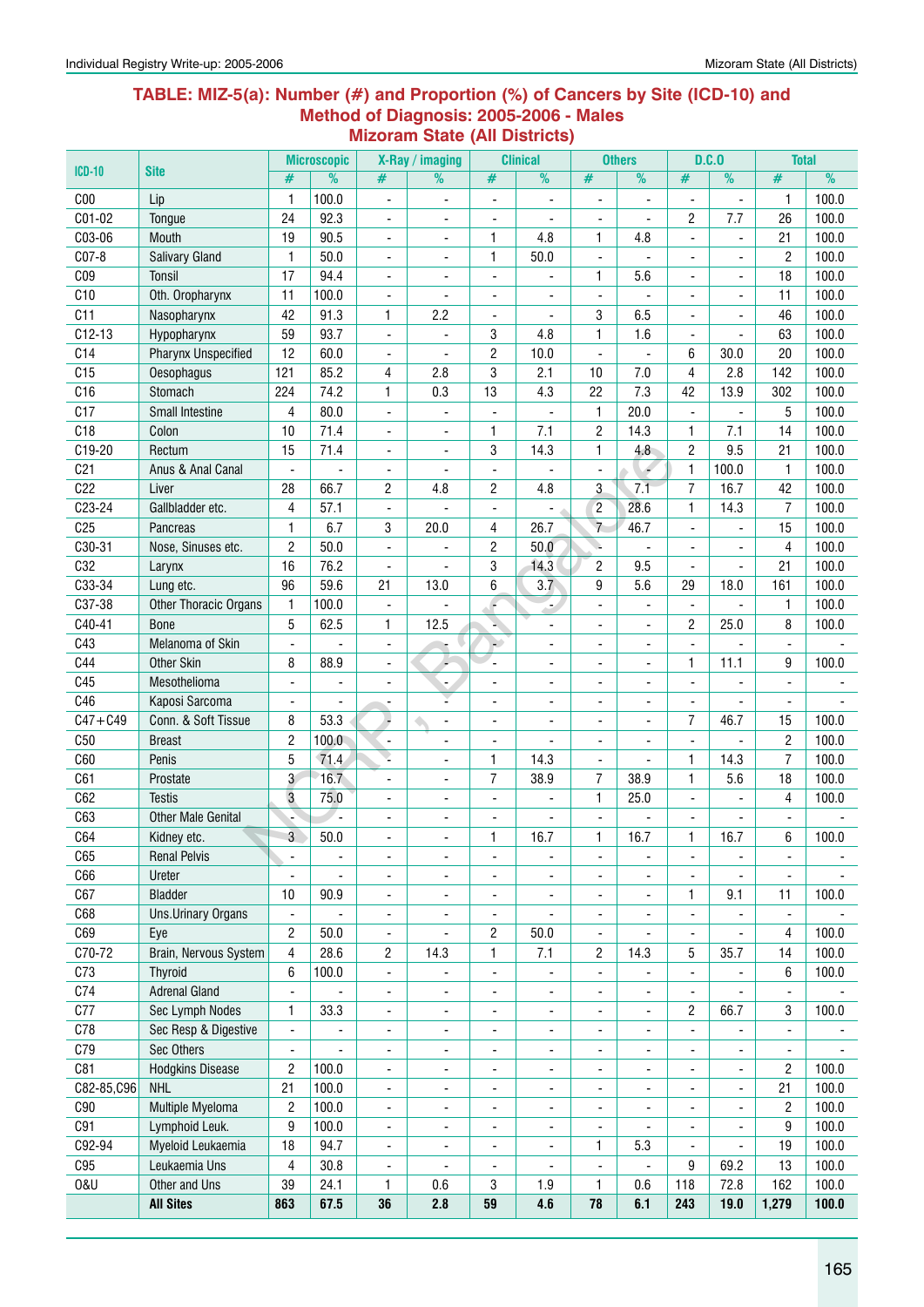#### **Table: MIZ-5 (b): Number (#) and Proportion (%) of Cancers by Site (ICD-10) and Method of Diagnosis : 2005-2006 - Females Mizoram State (All Districts)**

|                        |                                    |                               | <b>Microscopic</b>       |                               | X-Ray / imaging          |                              | <b>Clinical</b>                  |                               | <b>Others</b>            |                               | D.C.0                    | <b>Total</b>             |                |
|------------------------|------------------------------------|-------------------------------|--------------------------|-------------------------------|--------------------------|------------------------------|----------------------------------|-------------------------------|--------------------------|-------------------------------|--------------------------|--------------------------|----------------|
| $ICD-10$               | <b>Site</b>                        | #                             | $\overline{\frac{9}{0}}$ | #                             | $\frac{9}{6}$            | #                            | %                                | #                             | %                        | #                             | %                        | #                        | %              |
| C <sub>00</sub>        | Lip                                |                               |                          | ۰                             | $\blacksquare$           | ÷,                           |                                  | Ĭ.                            |                          |                               |                          | ۰                        |                |
| $C01-02$               | Tonque                             | 3                             | 100.0                    | ÷,                            | $\overline{\phantom{a}}$ | $\overline{\phantom{0}}$     | ٠                                | $\overline{\phantom{a}}$      | $\overline{\phantom{a}}$ | $\blacksquare$                |                          | 3                        | 100.0          |
| C03-06                 | Mouth                              | 11                            | 84.6                     | ä,                            | $\overline{\phantom{0}}$ | ä,                           | $\blacksquare$                   | $\blacksquare$                | $\overline{a}$           | $\overline{c}$                | 15.4                     | 13                       | 100.0          |
| $CO7-8$                | <b>Salivary Gland</b>              | 4                             | 100.0                    | ۰                             | $\blacksquare$           | $\overline{\phantom{a}}$     |                                  | $\blacksquare$                |                          | $\overline{\phantom{a}}$      |                          | 4                        | 100.0          |
| C <sub>09</sub>        | <b>Tonsil</b>                      | $\overline{2}$                | 100.0                    | ٠                             |                          | $\overline{a}$               |                                  |                               |                          |                               |                          | 2                        | 100.0          |
| C10                    | Oth. Oropharynx                    | $\mathbf{1}$                  | 100.0                    | ۰                             |                          | $\overline{a}$               |                                  |                               |                          |                               |                          | $\mathbf{1}$             | 100.0          |
| C11                    | Nasopharynx                        | 13                            | 92.9                     | ٠                             |                          | 1                            | 7.1                              | $\blacksquare$                | $\overline{a}$           |                               |                          | 14                       | 100.0          |
| $C12-13$               | Hypopharynx                        | 4                             | 57.1                     | $\overline{\phantom{a}}$      | $\overline{a}$           | 2                            | 28.6                             | 1                             | 14.3                     | $\overline{a}$                |                          | 7                        | 100.0          |
| C14                    | <b>Pharynx Unspecified</b>         | $\overline{a}$                |                          | ÷,                            |                          | $\overline{a}$               |                                  | $\overline{\phantom{a}}$      |                          | 4                             | 100.0                    | 4                        | 100.0          |
| C15                    | Oesophagus                         | 12                            | 60.0                     | 1                             | 5.0                      | $\overline{2}$               | 10.0                             | 1                             | 5.0                      | 4                             | 20.0                     | 20                       | 100.0          |
| C16                    | Stomach                            | 102                           | 68.5                     | $\overline{c}$                | 1.3                      | 15                           | 10.1                             | 10                            | 6.7                      | 20                            | 13.4                     | 149                      | 100.0          |
| C17                    | <b>Small Intestine</b>             | $\mathbf{1}$                  | 100.0                    | L,                            |                          | $\blacksquare$               |                                  |                               |                          |                               |                          | 1                        | 100.0          |
| C18                    | Colon                              | $\overline{12}$               | 75.0                     | L.                            | $\overline{\phantom{a}}$ | ä,                           |                                  | 1                             | 6.3                      | 3                             | 18.8                     | 16                       | 100.0          |
| C19-20                 | Rectum                             | 24                            | 80.0                     | ÷,                            | ٠                        | 1                            | 3.3                              | 3                             | 10.0                     | 2                             | 6.7                      | 30                       | 100.0          |
| C <sub>21</sub>        | Anus & Anal Canal                  | $\mathbf{1}$                  | 100.0                    | $\blacksquare$                | $\blacksquare$           | $\blacksquare$               |                                  | $\overline{\phantom{a}}$      | $\overline{\phantom{a}}$ | $\overline{\phantom{a}}$      |                          | $\mathbf{1}$             | 100.0          |
| C <sub>22</sub>        | Liver                              | 16                            | 61.5                     | 1                             | 3.8                      | 2                            | 7.7                              | 2                             | 7.7                      | 5                             | 19.2                     | 26                       | 100.0          |
| $C23 - 24$             | Gallbladder etc.                   | 7                             | 50.0                     | 1                             | $\overline{7.1}$         | 3                            | 21.4                             | 3                             | 21.4                     | $\blacksquare$                | $\blacksquare$           | 14                       | 100.0          |
| C <sub>25</sub>        | Pancreas                           | $\mathbf{1}$                  | 8.3                      | 4                             | 33.3                     | $\overline{c}$               | 16.7                             | 4                             | 33.3                     | 1                             | 8.3                      | 12                       | 100.0          |
| C30-31                 | Nose, Sinuses etc.                 | 5                             | 100.0                    | ٠                             |                          |                              |                                  |                               |                          |                               |                          | 5                        | 100.0          |
| C32<br>C33-34          | Larynx                             | $\overline{7}$<br>85          | 63.6<br>56.7             | ä,<br>18                      | 12.0                     | 2<br>$\overline{7}$          | 18.2<br>4.7                      | $\overline{c}$<br>8           | 18.2<br>5.3              | ä,<br>32                      | $\mathbf{r}$<br>21.3     | 11<br>150                | 100.0<br>100.0 |
| C37-38                 | Lung etc.<br>Other Thoracic Organs | $\blacksquare$                |                          | $\overline{\phantom{a}}$      | $\overline{a}$           | $\overline{a}$               |                                  | $\mathbf{r}$                  |                          | $\blacksquare$                |                          | $\overline{a}$           |                |
| $C40-41$               | <b>Bone</b>                        | 4                             | 57.1                     | ä,                            | ä,                       | 1                            | 14.3                             | $\overline{c}$                | 28.6                     | $\overline{a}$                |                          | 7                        | 100.0          |
| C43                    | Melanoma of Skin                   |                               |                          | ۰                             | ä,                       |                              | الت                              | $\blacksquare$                |                          |                               |                          |                          |                |
| C44                    | <b>Other Skin</b>                  | 5                             | 100.0                    | ۰                             |                          | ٠                            |                                  |                               |                          |                               |                          | 5                        | 100.0          |
| C45                    | Mesothelioma                       |                               |                          | ÷,                            | v<br>۰                   |                              | $\blacksquare$                   | $\blacksquare$                | $\overline{\phantom{0}}$ | $\overline{a}$                |                          | ÷.                       |                |
| C46                    | Kaposi Sarcoma                     |                               | $\overline{a}$           | ä,                            |                          | ÷,                           |                                  |                               | L.                       | $\overline{a}$                |                          | $\blacksquare$           |                |
| $\overline{C47 + C49}$ | Conn. & Soft Tissue                | 6                             | 85.7                     | ۰                             |                          | $\overline{\phantom{a}}$     | $\blacksquare$                   | $\overline{\phantom{a}}$      | $\blacksquare$           | $\mathbf{1}$                  | 14.3                     | 7                        | 100.0          |
| C50                    | <b>Breast</b>                      | 83                            | 86.5                     | ٠                             |                          | 5                            | 5.2                              | 4                             | 4.2                      | 4                             | 4.2                      | 96                       | 100.0          |
| C51                    | Vulva                              | 4                             | 57.1                     | ۰,                            | ä,                       | 2                            | 28.6                             | 1                             | 14.3                     | $\overline{a}$                | $\blacksquare$           | 7                        | 100.0          |
| C52                    | Vagina                             | $\mathbf{1}$                  | 100.0                    | $\blacksquare$                |                          | $\overline{\phantom{a}}$     |                                  | $\overline{\phantom{a}}$      |                          |                               |                          | 1                        | 100.0          |
| C53                    | Cervix Uteri                       | 108                           | 80.6                     | ٠                             |                          | 9                            | 6.7                              | 6                             | 4.5                      | 11                            | 8.2                      | 134                      | 100.0          |
| C54                    | Corpus Uteri                       | 4                             | 80.0                     |                               |                          | $\blacksquare$               |                                  | 1                             | 20.0                     |                               |                          | 5                        | 100.0          |
| C55                    | <b>Uterus Unspecified</b>          | $\overline{1}$                | 20.0                     | $\mathbf{1}$                  | 20.0                     | 3                            | 60.0                             | $\blacksquare$                | L.                       | $\blacksquare$                | ٠                        | $\overline{5}$           | 100.0          |
| C56                    | Ovary etc.                         | 14                            | 82.4                     | $\blacksquare$                | $\overline{a}$           | 1                            | 5.9                              | 2                             | 11.8                     | $\blacksquare$                | $\blacksquare$           | 17                       | 100.0          |
| C57                    | Other Female Genital               | $\ddot{\phantom{1}}$          | 33.3                     | Ĭ.                            |                          | $\frac{1}{2}$                |                                  | $\overline{\phantom{a}}$      | ÷,                       | $\overline{c}$                | 66.7                     | 3                        | 100.0          |
| C58                    | Placenta                           | $\overline{5}$                | 50.0                     | 1                             | 10.0                     | 4                            | 40.0                             |                               |                          |                               |                          | $\overline{10}$          | 100.0          |
| C64                    | Kidney etc.                        | $\overline{2}$                | 33.3                     |                               |                          | $\overline{c}$               | 33.3                             | 1                             | 16.7                     | $\mathbf{1}$                  | 16.7                     | 6                        | 100.0          |
| C65                    | <b>Renal Pelvis</b>                |                               |                          | ÷,                            |                          | $\frac{1}{2}$                |                                  | $\overline{\phantom{a}}$      |                          |                               |                          | $\overline{\phantom{a}}$ |                |
| C66                    | Ureter                             | $\blacksquare$                | $\overline{\phantom{0}}$ | ÷,                            | $\overline{a}$           | $\frac{1}{2}$                | $\overline{\phantom{0}}$         | $\blacksquare$                | $\overline{\phantom{0}}$ | $\overline{\phantom{a}}$      |                          | $\blacksquare$           |                |
| C67                    | <b>Bladder</b>                     | 5                             | 83.3                     | 1                             | 16.7                     | $\overline{\phantom{a}}$     | $\overline{\phantom{a}}$         | $\overline{\phantom{a}}$      | $\blacksquare$           | $\overline{\phantom{a}}$      | $\overline{\phantom{a}}$ | 6                        | 100.0          |
| C68<br>C69             | Uns.Urinary Organs                 | $\overline{\phantom{a}}$<br>3 | $\blacksquare$<br>75.0   | $\overline{\phantom{a}}$      | $\overline{\phantom{0}}$ | $\blacksquare$               | $\overline{\phantom{a}}$<br>25.0 | $\overline{\phantom{a}}$      | $\overline{\phantom{a}}$ | $\overline{\phantom{a}}$      | ٠                        | $\overline{\phantom{a}}$ | 100.0          |
| C70-72                 | Eye<br>Brain, Nervous System       | $\mathbf{1}$                  | 16.7                     | $\overline{\phantom{a}}$<br>4 | ÷,<br>66.7               | 1<br>$\frac{1}{2}$           |                                  | $\overline{\phantom{a}}$      | $\blacksquare$<br>L.     | $\overline{\phantom{a}}$<br>1 | 16.7                     | 4<br>6                   | 100.0          |
| C <sub>73</sub>        | <b>Thyroid</b>                     | 19                            | 100.0                    | ۰                             |                          | $\overline{\phantom{a}}$     | ٠                                | $\overline{\phantom{a}}$<br>٠ | ۰                        | $\overline{\phantom{a}}$      |                          | 19                       | 100.0          |
| C <sub>74</sub>        | <b>Adrenal Gland</b>               | $\blacksquare$                |                          | -                             |                          | ۰                            | ۰                                | ۰                             | -                        |                               |                          | $\blacksquare$           |                |
| C <sub>77</sub>        | Sec Lymph Nodes                    | 2                             | 100.0                    | ٠                             | ٠                        | $\overline{\phantom{0}}$     | $\blacksquare$                   | $\blacksquare$                | L.                       | $\overline{\phantom{a}}$      | $\blacksquare$           | 2                        | 100.0          |
| C78                    | Sec Resp & Digestive               | $\overline{\phantom{a}}$      |                          | ٠                             | $\overline{\phantom{a}}$ | $\overline{\phantom{a}}$     | $\overline{\phantom{a}}$         | $\overline{\phantom{a}}$      | $\overline{\phantom{a}}$ | $\blacksquare$                | $\overline{\phantom{a}}$ | $\overline{\phantom{a}}$ |                |
| C79                    | Sec Others                         | $\overline{\phantom{a}}$      |                          | ۰                             | $\overline{\phantom{a}}$ | $\overline{\phantom{a}}$     | $\overline{\phantom{a}}$         | $\overline{\phantom{a}}$      |                          | $\overline{\phantom{a}}$      |                          | $\overline{\phantom{a}}$ |                |
| C81                    | <b>Hodgkins Disease</b>            | $\blacksquare$                |                          | ۰                             | $\overline{\phantom{a}}$ | $\overline{\phantom{a}}$     | $\overline{\phantom{a}}$         | $\blacksquare$                |                          |                               |                          | $\overline{\phantom{a}}$ |                |
| C82-85, C96            | <b>NHL</b>                         | 13                            | 86.7                     | ۰                             | $\overline{\phantom{a}}$ | $\overline{\phantom{a}}$     | $\overline{\phantom{a}}$         | 2                             | 13.3                     |                               |                          | 15                       | 100.0          |
| C90                    | <b>Multiple Myeloma</b>            | $\overline{2}$                | 100.0                    | ÷,                            | ٠                        |                              | $\overline{\phantom{a}}$         |                               |                          |                               |                          | $\overline{c}$           | 100.0          |
| C91                    | Lymphoid Leuk.                     | $\overline{2}$                | 100.0                    | $\blacksquare$                | $\overline{\phantom{0}}$ | $\blacksquare$               | $\overline{\phantom{a}}$         | $\overline{\phantom{a}}$      | ÷,                       | ä,                            |                          | $\overline{c}$           | 100.0          |
| C92-94                 | Myeloid Leukaemia                  | 12                            | 100.0                    | ÷,                            | $\overline{\phantom{a}}$ | $\overline{\phantom{a}}$     | $\overline{\phantom{0}}$         | $\blacksquare$                | $\blacksquare$           | $\overline{\phantom{a}}$      |                          | 12                       | 100.0          |
| C95                    | Leukaemia Uns                      | 4                             | 44.4                     | $\overline{\phantom{a}}$      | ٠                        | $\qquad \qquad \blacksquare$ | $\overline{\phantom{a}}$         | $\overline{\phantom{a}}$      | $\overline{\phantom{a}}$ | 5                             | 55.6                     | 9                        | 100.0          |
| <b>0&amp;U</b>         | Other and Uns                      | 40                            | 30.5                     | 1                             | 0.8                      | 1                            | 0.8                              | 3                             | 2.3                      | 86                            | 65.6                     | 131                      | 100.0          |
|                        | <b>All Sites</b>                   | 652                           | 65.6                     | 35                            | 3.5                      | 66                           | 6.6                              | 57                            | 5.7                      | 184                           | 18.5                     | 994                      | 100.0          |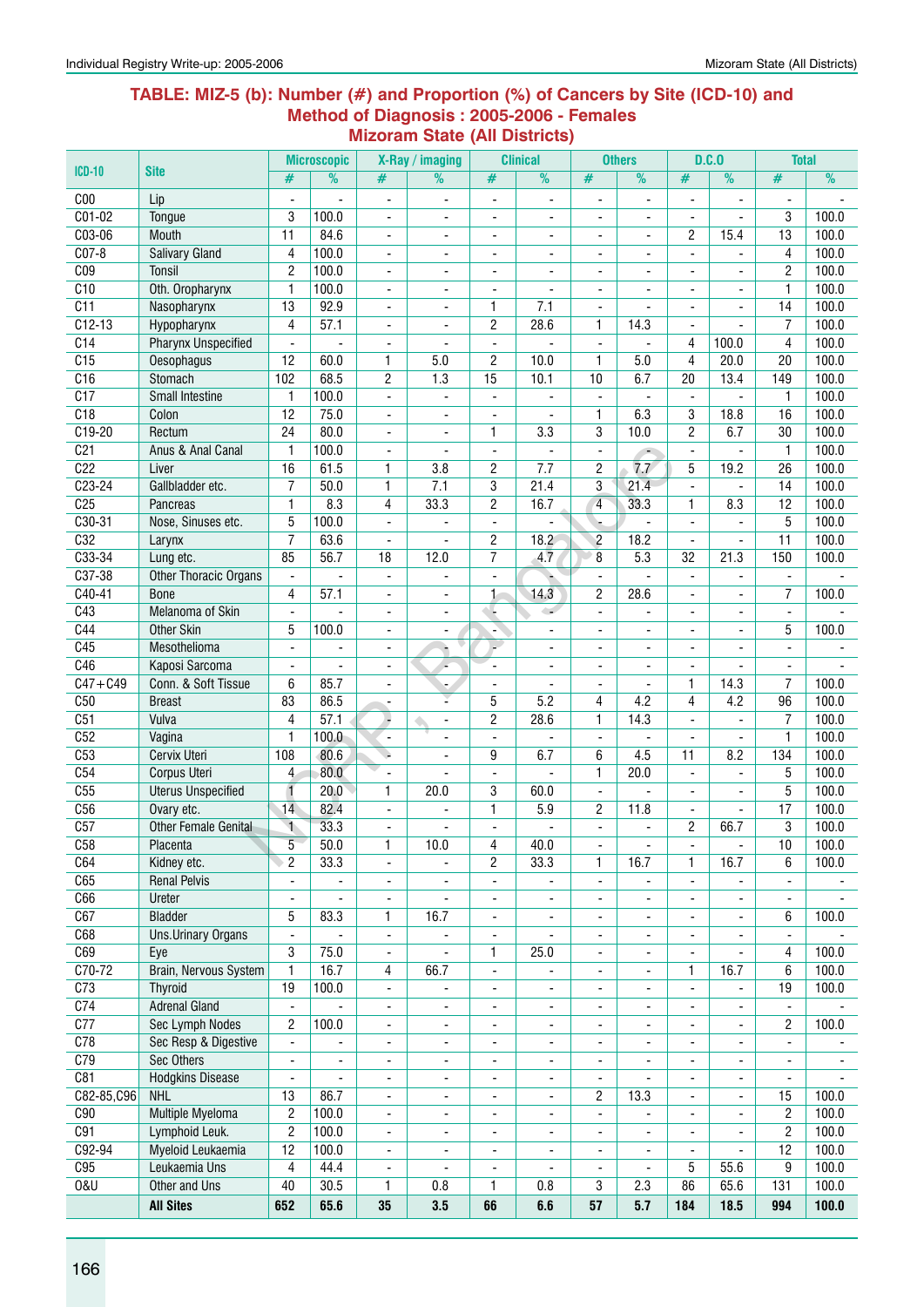## **Table: MIZ-6(a): Number (#) and Proportion (%) of Cancers by Site (ICD-10) and Detailed Microscopic Diagnosis, 2005-2006 - Males : Mizoram State (All Districts)**

|                 |                              |                          | Pri. Hist                    | Sec. Hist                |                          | <b>Cytology</b>     |                | <b>Blood Film</b>        |                | <b>Bone Marrow</b>       |                          | <b>Others</b>            |                          | <b>Total</b>   |       |
|-----------------|------------------------------|--------------------------|------------------------------|--------------------------|--------------------------|---------------------|----------------|--------------------------|----------------|--------------------------|--------------------------|--------------------------|--------------------------|----------------|-------|
| <b>ICD-10</b>   | <b>Site</b>                  | #                        | $\frac{9}{6}$                | #                        | %                        | #                   | $\frac{9}{6}$  | #                        | $\frac{9}{6}$  | #                        | %                        | #                        | $\overline{\%}$          | #              | %     |
| C <sub>00</sub> | Lip                          | 1                        | 100.0                        |                          |                          |                     |                |                          |                |                          |                          |                          |                          | 1              | 100.0 |
| C01-02          | Tongue                       | 24                       | 92.3                         | $\blacksquare$           | $\blacksquare$           |                     |                |                          |                |                          |                          | 2                        | 7.7                      | 26             | 100.0 |
| C03-06          | Mouth                        | 16                       | 76.2                         | $\blacksquare$           | $\overline{a}$           | 3                   | 14.3           |                          |                |                          |                          | $\overline{c}$           | 9.5                      | 21             | 100.0 |
| C07-8           | <b>Salivary Gland</b>        | $\blacksquare$           | ÷,                           | 1                        | 50.0                     | $\blacksquare$      |                |                          |                |                          |                          | 1                        | 50.0                     | $\overline{2}$ | 100.0 |
| C <sub>09</sub> | <b>Tonsil</b>                | 15                       | 83.3                         | $\blacksquare$           | ÷                        | 2                   | 11.1           | ÷.                       |                | $\blacksquare$           | $\overline{a}$           | 1                        | 5.6                      | 18             | 100.0 |
| C10             | Oth. Oropharynx              | 11                       | 100.0                        | $\blacksquare$           |                          | $\bar{\phantom{a}}$ |                |                          |                |                          |                          |                          | $\frac{1}{2}$            | 11             | 100.0 |
| C11             | Nasopharynx                  | 37                       | 80.4                         | $\overline{\phantom{a}}$ |                          | 5                   | 10.9           |                          |                |                          |                          | 4                        | 8.7                      | 46             | 100.0 |
| $C12-13$        | Hypopharynx                  | 56                       | 88.9                         |                          |                          | 3                   | 4.8            |                          |                |                          |                          | 4                        | 6.3                      | 63             | 100.0 |
| C14             | <b>Pharynx Unspecified</b>   | 9                        | 45.0                         | $\overline{\phantom{a}}$ | ä,                       | 3                   | 15.0           |                          |                |                          |                          | 8                        | 40.0                     | 20             | 100.0 |
| C15             | <b>Oesophagus</b>            | 119                      | 83.8                         | $\blacksquare$           | $\blacksquare$           | 1                   | 0.7            | $\blacksquare$           |                | $\mathbf{1}$             | 0.7                      | 21                       | 14.8                     | 142            | 100.0 |
| C16             | Stomach                      | 220                      | 72.8                         | $\mathbf{1}$             | 0.3                      | 3                   | 1.0            | $\blacksquare$           | $\blacksquare$ | $\blacksquare$           | $\blacksquare$           | 78                       | 25.8                     | 302            | 100.0 |
| C17             | <b>Small Intestine</b>       | 4                        | 80.0                         | $\sim$                   |                          |                     |                |                          |                |                          |                          | 1                        | 20.0                     | 5              | 100.0 |
| C18             | Colon                        | 10                       | 71.4                         |                          |                          |                     |                |                          |                |                          |                          | 4                        | 28.6                     | 14             | 100.0 |
| C19-20          | Rectum                       | 15                       | 71.4                         |                          |                          |                     |                |                          |                |                          |                          | 6                        | 28.6                     | 21             | 100.0 |
| C <sub>21</sub> | Anus & Anal Canal            |                          |                              | ÷,                       |                          |                     |                |                          |                | ۰                        |                          | 1                        | 100.0                    | 1              | 100.0 |
| C22             | Liver                        | $\mathbf{1}$             | 2.4                          |                          | $\blacksquare$           | 27                  | 64.3           |                          |                |                          |                          | 14                       | 33.3                     | 42             | 100.0 |
| C23-24          | Gallbladder etc.             | $\overline{c}$           | 28.6                         | L,                       | ä,                       | $\mathbf{2}$        | 28.6           | $\blacksquare$           |                |                          |                          | 3                        | 42.9                     | $\overline{7}$ | 100.0 |
| C <sub>25</sub> | Pancreas                     | 1                        | 6.7                          | $\sim$                   | $\blacksquare$           | $\blacksquare$      |                | $\blacksquare$           |                |                          | $\sim$                   | 14                       | 93.3                     | 15             | 100.0 |
| C30-31          | Nose, Sinuses etc.           | $\overline{c}$           | 50.0                         | $\blacksquare$           |                          | $\blacksquare$      | ÷,             |                          |                |                          | $\blacksquare$           | $\overline{c}$           | 50.0                     | 4              | 100.0 |
| C32             | Larynx                       | 15                       | 71.4                         | $\blacksquare$           |                          | $\mathbf{1}$        | 4.8            |                          |                |                          |                          | 5                        | 23.8                     | 21             | 100.0 |
| C33-34          | Lung etc.                    | 41                       | 25.5                         | $\mathbf{1}$             | 0.6                      | 54                  | 33.5           |                          |                |                          |                          | 65                       | 40.4                     | 161            | 100.0 |
| C37-38          | <b>Other Thoracic Organs</b> | $\blacksquare$           |                              | $\blacksquare$           | $\overline{\phantom{a}}$ | $\mathbf{1}$        | 100.0          |                          |                |                          |                          |                          |                          | $\mathbf{1}$   | 100.0 |
| C40-41          | <b>Bone</b>                  | 3                        | 37.5                         | $\blacksquare$           | ÷,                       | $\overline{2}$      | 25.0           |                          |                |                          |                          | 3                        | 37.5                     | 8              | 100.0 |
| C43             | Melanoma of Skin             | $\blacksquare$           |                              | $\blacksquare$           | $\blacksquare$           | ۷                   | ₽              | $\blacksquare$           |                | $\blacksquare$           | $\blacksquare$           |                          |                          |                |       |
| C44             | <b>Other Skin</b>            | 8                        | 88.9                         |                          |                          |                     |                |                          |                |                          |                          | 1                        | 11.1                     | 9              | 100.0 |
| C45             | Mesothelioma                 |                          |                              |                          |                          |                     |                |                          |                |                          |                          |                          |                          |                |       |
| C46             | Kaposi Sarcoma               |                          |                              |                          |                          |                     |                |                          |                |                          |                          |                          |                          |                |       |
| $C47 + C49$     | Conn. & Soft Tissue          | 3                        | 20.0                         | $\blacksquare$           | -0                       | 5                   | 33.3           |                          |                |                          |                          | 7                        | 46.7                     | 15             | 100.0 |
| C50             | <b>Breast</b>                | 1                        | 50.0                         |                          |                          | 1                   | 50.0           |                          |                |                          |                          | $\blacksquare$           |                          | $\overline{c}$ | 100.0 |
| C60             | Penis                        | 5                        | 71.4                         | ÷                        | ä,                       | $\blacksquare$      |                |                          |                |                          | $\overline{\phantom{a}}$ | $\overline{c}$           | 28.6                     | 7              | 100.0 |
| C61             | Prostate                     | 3                        | 16.7                         | $\blacksquare$           | $\blacksquare$           | $\mathbf{r}$        |                | $\blacksquare$           | $\blacksquare$ | $\blacksquare$           | $\sim$                   | 15                       | 83.3                     | 18             | 100.0 |
| C62             | <b>Testis</b>                | 1                        | 25.0                         | $\sim$                   | ÷                        | $\overline{c}$      | 50.0           | ÷.                       | $\blacksquare$ | $\blacksquare$           | $\sim$                   | $\mathbf{1}$             | 25.0                     | 4              | 100.0 |
| C63             | <b>Other Male Genital</b>    |                          |                              |                          |                          |                     |                |                          |                |                          |                          |                          |                          |                |       |
| C64             | Kidney etc.                  |                          | 16.7                         |                          |                          | 2                   | 33.3           |                          |                |                          |                          | 3                        | 50.0                     | 6              | 100.0 |
| C65             | <b>Renal Pelvis</b>          | $\blacksquare$           | $\blacksquare$               | $\blacksquare$           | $\overline{\phantom{a}}$ | $\blacksquare$      |                | $\blacksquare$           | $\blacksquare$ | $\blacksquare$           | $\blacksquare$           | $\overline{\phantom{a}}$ |                          | $\blacksquare$ |       |
| C66             | Ureter                       |                          |                              |                          |                          |                     |                |                          |                |                          |                          |                          |                          |                |       |
| C67             | <b>Bladder</b>               | 10                       | 90.9                         | $\blacksquare$           | ä,                       | $\blacksquare$      |                | $\blacksquare$           |                | $\blacksquare$           |                          | $\mathbf{1}$             | 9.1                      | 11             | 100.0 |
| C68             | Uns.Urinary Organs           | $\blacksquare$           |                              | $\blacksquare$           | $\blacksquare$           | $\blacksquare$      |                | $\blacksquare$           | $\blacksquare$ | $\blacksquare$           | $\blacksquare$           |                          |                          | $\blacksquare$ |       |
| C69             | Eye                          | $\overline{c}$           | 50.0                         |                          |                          |                     |                |                          |                |                          |                          | $\overline{c}$           | 50.0                     | 4              | 100.0 |
| C70-72          | Brain, Nervous System        | 4                        | 28.6                         |                          |                          |                     |                |                          |                |                          |                          | 10                       | 71.4                     | 14             | 100.0 |
| C73             | <b>Thyroid</b>               | 2                        | 33.3                         | $\blacksquare$           | $\overline{\phantom{0}}$ | 4                   | 66.7           |                          |                |                          |                          |                          |                          | 6              | 100.0 |
| C74             | <b>Adrenal Gland</b>         | $\blacksquare$           | $\qquad \qquad \blacksquare$ | $\blacksquare$           | ٠                        | $\blacksquare$      |                |                          |                | $\blacksquare$           |                          | $\blacksquare$           |                          | $\blacksquare$ |       |
| C77             | Sec Lymph Nodes              | $\blacksquare$           | ÷,                           | $\blacksquare$           | $\overline{\phantom{a}}$ | 1                   | 33.3           | $\overline{\phantom{0}}$ |                | $\overline{a}$           | $\blacksquare$           | $\overline{c}$           | 66.7                     | 3              | 100.0 |
| C78             | Sec Resp & Digestive         | $\overline{\phantom{a}}$ | $\blacksquare$               | $\blacksquare$           | $\frac{1}{2}$            | $\blacksquare$      |                | $\blacksquare$           | $\blacksquare$ | $\overline{a}$           | $\blacksquare$           | $\blacksquare$           | $\overline{\phantom{a}}$ | $\blacksquare$ |       |
| C79             | Sec Others                   | $\blacksquare$           |                              | $\blacksquare$           | $\blacksquare$           | $\blacksquare$      |                | $\blacksquare$           | $\blacksquare$ | ä,                       | $\blacksquare$           | $\blacksquare$           | $\blacksquare$           | $\blacksquare$ |       |
| C81             | <b>Hodgkins Disease</b>      | 1                        | 50.0                         | $\blacksquare$           | ä,                       | 1                   | 50.0           | L.                       |                | $\overline{\phantom{a}}$ |                          |                          | $\blacksquare$           | $\overline{c}$ | 100.0 |
| C82-85, C96     | <b>NHL</b>                   | 15                       | 71.4                         | $\blacksquare$           |                          | 6                   | 28.6           |                          |                |                          |                          |                          |                          | 21             | 100.0 |
| C90             | Multiple Myeloma             | $\blacksquare$           |                              | $\blacksquare$           | $\overline{\phantom{a}}$ | $\blacksquare$      |                | $\blacksquare$           |                | 2                        | 100.0                    | $\blacksquare$           |                          | 2              | 100.0 |
| C91             | Lymphoid Leuk.               | $\blacksquare$           |                              | $\overline{\phantom{a}}$ | $\overline{\phantom{a}}$ | $\blacksquare$      |                | 6                        | 66.7           | 3                        | 33.3                     |                          |                          | 9              | 100.0 |
| C92-94          | Myeloid Leukaemia            | $\blacksquare$           | $\ddot{\phantom{a}}$         | $\blacksquare$           | ä,                       | $\blacksquare$      | $\blacksquare$ | 11                       | 57.9           | $\overline{7}$           | 36.8                     | $\mathbf{1}$             | 5.3                      | 19             | 100.0 |
| C95             | Leukaemia Uns                | $\blacksquare$           |                              | $\sim$                   |                          | $\blacksquare$      |                | 4                        | 30.8           | $\blacksquare$           |                          | 9                        | 69.2                     | 13             | 100.0 |
| <b>0&amp;U</b>  | Other and Uns                | 6                        | 3.7                          | 1                        | 0.6                      | 32                  | 19.8           |                          |                | $\overline{a}$           | $\overline{\phantom{a}}$ | 123                      | 75.9                     | 162            | 100.0 |
|                 | <b>All Sites</b>             | 664                      | 51.9                         | 4                        | 0.3                      | 161                 | 12.6           | 21                       | 1.6            | 13                       | 1.0                      | 416                      | 32.5                     | 1,279          | 100.0 |
|                 |                              |                          |                              |                          |                          |                     |                |                          |                |                          |                          |                          |                          |                |       |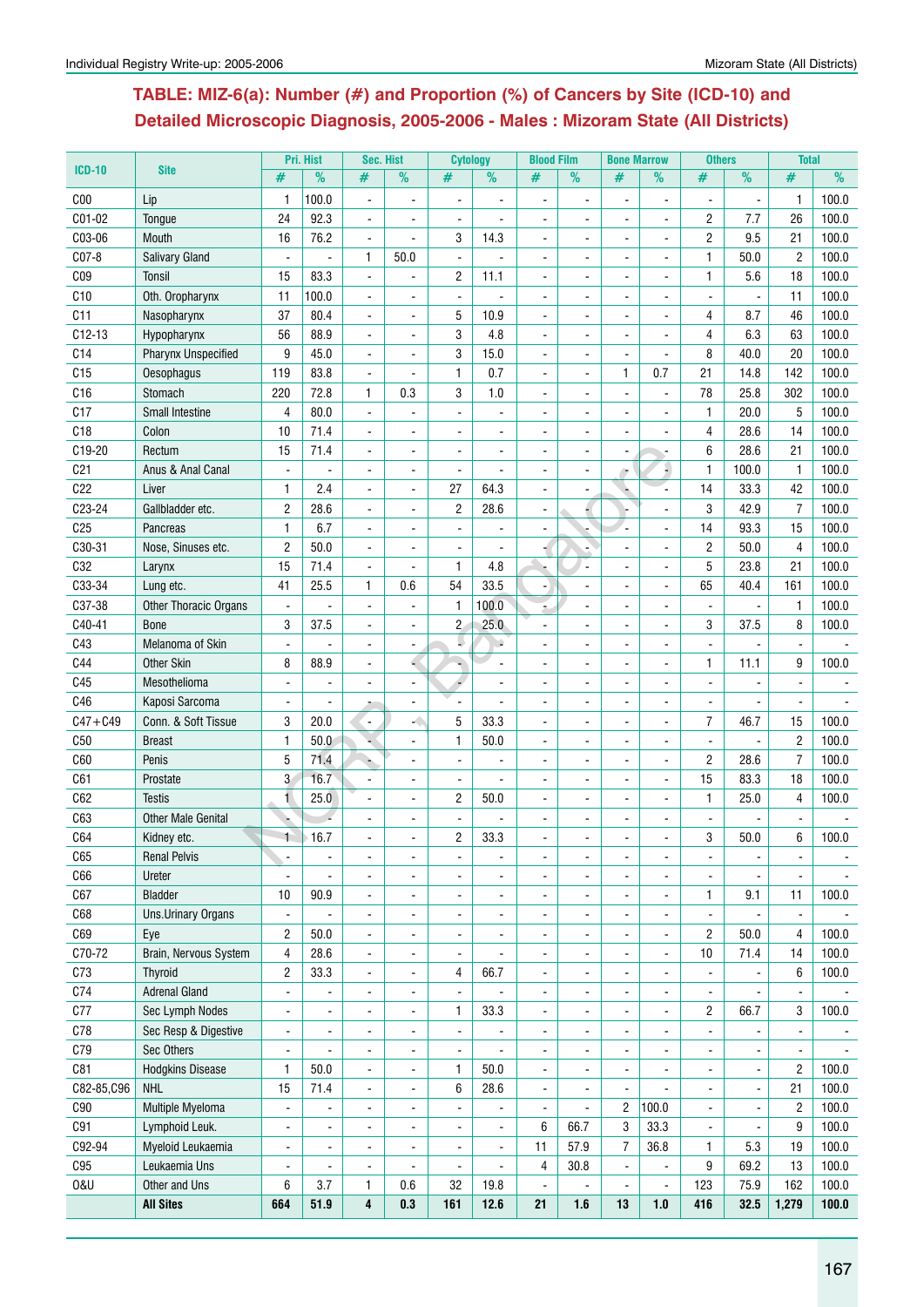## **Table: MIZ-6(b): Number (#) and Proportion (%) of Cancers by Site (ICD-10) and Detailed Microscopic Diagnosis, 2005-2006 - Females : Mizoram State (All Districts)**

|                 |                             |                | Pri. Hist      | Sec. Hist             |                          | <b>Cytology</b>          |                          | <b>Blood Film</b> |                          | <b>Bone Marrow</b>       |                          | <b>Others</b>            |                     | <b>Total</b>        |                |
|-----------------|-----------------------------|----------------|----------------|-----------------------|--------------------------|--------------------------|--------------------------|-------------------|--------------------------|--------------------------|--------------------------|--------------------------|---------------------|---------------------|----------------|
| $ICD-10$        | <b>Site</b>                 | #              | %              | #                     | %                        | #                        | $\frac{9}{6}$            | #                 | $\frac{9}{6}$            | #                        | $\frac{9}{6}$            | #                        | $\frac{9}{6}$       | #                   | %              |
| C <sub>00</sub> | Lip                         |                |                |                       |                          |                          |                          |                   |                          |                          |                          |                          |                     |                     |                |
| C01-02          | Tongue                      | $\overline{2}$ | 66.7           | ÷,                    |                          | 1                        | 33.3                     |                   |                          |                          |                          |                          |                     | 3                   | 100.0          |
| C03-06          | Mouth                       | 11             | 84.6           | $\sim$                |                          | $\blacksquare$           |                          |                   |                          |                          | $\blacksquare$           | $\overline{2}$           | 15.4                | 13                  | 100.0          |
| C07-8           | <b>Salivary Gland</b>       | $\overline{2}$ | 50.0           | $\overline{a}$        | $\overline{a}$           | $\overline{2}$           | 50.0                     | ÷                 |                          | ÷                        | $\overline{a}$           | $\blacksquare$           |                     | $\overline{4}$      | 100.0          |
| CO <sub>9</sub> | Tonsil                      | $\overline{c}$ | 100.0          |                       |                          | ä,                       |                          |                   |                          |                          |                          |                          |                     | $\overline{2}$      | 100.0          |
| C10             |                             |                |                |                       |                          |                          |                          |                   |                          |                          |                          |                          |                     |                     | 100.0          |
|                 | Oth. Oropharynx             | $\mathbf{1}$   | 100.0          |                       |                          |                          |                          |                   |                          |                          |                          |                          |                     | $\mathbf{1}$        |                |
| C11             | Nasopharynx                 | 13             | 92.9           |                       |                          |                          |                          |                   |                          |                          |                          | $\mathbf{1}$             | 7.1                 | 14                  | 100.0          |
| $C12-13$        | Hypopharynx                 | 4              | 57.1           | $\blacksquare$        | $\overline{a}$           |                          |                          | $\blacksquare$    |                          | ä,                       | $\sim$                   | 3                        | 42.9                | $\overline{7}$      | 100.0          |
| C14             | <b>Pharynx Unspecified</b>  | $\blacksquare$ |                |                       |                          |                          |                          |                   |                          |                          |                          | 4                        | 100.0               | $\overline{4}$      | 100.0          |
| C <sub>15</sub> | Oesophagus                  | 12             | 60.0           |                       |                          |                          |                          |                   |                          |                          |                          | 8                        | 40.0                | 20                  | 100.0          |
| C16             | Stomach                     | 96             | 64.4           | $\blacksquare$        |                          | 6                        | 4.0                      | ÷.                |                          |                          | $\blacksquare$           | 47                       | 31.5                | 149                 | 100.0          |
| C17             | <b>Small Intestine</b>      | $\mathbf{1}$   | 100.0          | $\blacksquare$        | ÷                        | $\overline{a}$           |                          | ÷.                | ÷                        | ÷                        | $\blacksquare$           | $\overline{a}$           | $\overline{a}$      | $\mathbf{1}$        | 100.0          |
| C18             | Colon                       | 11             | 68.8           | $\blacksquare$        | $\blacksquare$           | 1                        | 6.3                      | $\blacksquare$    | L.                       | ä,                       | $\blacksquare$           | 4                        | 25.0                | 16                  | 100.0          |
| C19-20          | Rectum                      | 23             | 76.7           | 1                     | 3.3                      |                          |                          | $\blacksquare$    |                          |                          |                          | 6                        | 20.0                | 30                  | 100.0          |
| C <sub>21</sub> | Anus & Anal Canal           | $\mathbf{1}$   | 100.0          | $\blacksquare$        |                          |                          |                          |                   |                          |                          | ÷                        |                          |                     | $\mathbf{1}$        | 100.0          |
| C22             | Liver                       | $\overline{a}$ |                | $\blacksquare$        | ä,                       | 16                       | 61.5                     | $\blacksquare$    |                          | ۰                        | Ð                        | 10                       | 38.5                | 26                  | 100.0          |
| C23-24          | Gallbladder etc.            | 4              | 28.6           | $\mathbf{1}$          | 7.1                      | $\sqrt{2}$               | 14.3                     |                   |                          |                          |                          | $\overline{7}$           | 50.0                | 14                  | 100.0          |
| C <sub>25</sub> | Pancreas                    |                |                |                       |                          | $\mathbf{1}$             | 8.3                      |                   |                          |                          |                          | 11                       | 91.7                | 12                  | 100.0          |
| C30-31          | Nose, Sinuses etc.          | 5              | 100.0          | $\overline{a}$        | $\overline{a}$           | $\sim$                   |                          | ÷.                |                          |                          | $\overline{a}$           | $\blacksquare$           | $\overline{a}$      | 5                   | 100.0          |
| C32             | Larynx                      | 5              | 45.5           | $\blacksquare$        |                          | $\overline{c}$           | 18.2                     |                   |                          |                          |                          | 4                        | 36.4                | 11                  | 100.0          |
| C33-34          | Lung etc.                   | 42             | 28.0           |                       |                          | 43                       | 28.7                     | ÷                 | ä,                       |                          |                          | 65                       | 43.3                | 150                 | 100.0          |
| C37-38          | Other Thoracic Organs       | $\blacksquare$ |                |                       |                          |                          |                          | ÷.                |                          |                          |                          |                          |                     |                     |                |
| C40-41          | <b>Bone</b>                 | 3              | 42.9           | ÷,                    | ÷                        | 1                        | 14.3                     |                   |                          |                          | ÷                        | 3                        | 42.9                | $\overline{7}$      | 100.0          |
| C43             | Melanoma of Skin            | ä,             |                |                       |                          |                          |                          | ۰                 |                          |                          |                          |                          |                     |                     |                |
| C44             | <b>Other Skin</b>           | 3              | 60.0           |                       |                          | $\overline{2}$           | 40.0                     |                   |                          |                          |                          |                          |                     | 5                   | 100.0          |
| C45             | Mesothelioma                | $\mathbf{r}$   |                | $\blacksquare$        |                          |                          | Ľ,                       | ٠                 |                          |                          |                          |                          |                     |                     |                |
| C46             | Kaposi Sarcoma              | $\mathbf{r}$   |                | $\overline{a}$        |                          |                          |                          | ÷.                | ÷                        | ÷                        | $\blacksquare$           | $\mathbf{r}$             | $\bar{\phantom{a}}$ | $\bar{\phantom{a}}$ |                |
| $C47 + C49$     | Conn. & Soft Tissue         | 3              | 42.9           | $\blacksquare$        | $\blacksquare$           | $\overline{3}$           | 42.9                     | ÷.                | L.                       | ä,                       | $\blacksquare$           | $\mathbf{1}$             | 14.3                | $\overline{7}$      | 100.0          |
| C50             | <b>Breast</b>               | 49             | 51.0           |                       | $\blacksquare$           | 34                       | 35.4                     | $\blacksquare$    |                          |                          | L.                       | 13                       | 13.5                | 96                  | 100.0          |
| C51             | Vulva                       | 4              | 57.1           | $\blacksquare$        | -0                       |                          |                          | $\frac{1}{2}$     |                          | $\blacksquare$           | $\blacksquare$           | 3                        | 42.9                | 7                   | 100.0          |
| C52             | Vagina                      | 1              | 100.0          |                       |                          |                          | ÷,                       | $\blacksquare$    |                          |                          | $\blacksquare$           |                          |                     | $\mathbf{1}$        | 100.0          |
| C53             | Cervix Uteri                | 107            | 79.9           |                       |                          | 1                        | 0.7                      |                   |                          |                          |                          | 26                       | 19.4                | 134                 | 100.0          |
| C54             | Corpus Uteri                | $\overline{4}$ | 80.0           |                       |                          |                          |                          |                   |                          |                          |                          | $\mathbf{1}$             | 20.0                | 5                   | 100.0          |
|                 |                             |                |                |                       |                          |                          |                          |                   |                          |                          |                          | 4                        |                     | 5                   |                |
| C55             | <b>Uterus Unspecified</b>   | 1<br>13        | 20.0           | $\blacksquare$<br>÷.  | $\overline{a}$           | $\mathbf{1}$             | $\overline{\phantom{a}}$ | ä,                |                          | ÷.                       |                          | 3                        | 80.0                | 17                  | 100.0          |
| C <sub>56</sub> | Ovary etc.                  | $\mathbf{1}$   | 76.5           |                       |                          |                          | 5.9                      |                   |                          |                          |                          |                          | 17.6                |                     | 100.0          |
| C57             | <b>Other Female Genital</b> |                | 33.3           |                       |                          |                          |                          |                   |                          | ä,                       |                          | $\overline{c}$           | 66.7                | 3                   | 100.0          |
| C58             | Placenta                    | 5 <sup>5</sup> | 50.0           |                       |                          |                          |                          |                   |                          |                          |                          | 5                        | 50.0                | $10$                | 100.0          |
| C64             | Kidney etc.                 | ੇ1             | 16.7           |                       |                          | 1                        | 16.7                     |                   |                          |                          |                          | 4                        | 66.7                | 6                   | 100.0          |
| C65             | <b>Renal Pelvis</b>         | $\blacksquare$ |                | $\blacksquare$        | $\overline{\phantom{a}}$ | $\overline{\phantom{a}}$ |                          | L,                | ä,                       | $\blacksquare$           | $\blacksquare$           |                          |                     |                     |                |
| C66             | Ureter                      | $\blacksquare$ |                | ÷,                    |                          | ÷                        | ä,                       | L.                |                          |                          |                          | $\blacksquare$           |                     |                     |                |
| C67             | Bladder                     | 5              | 83.3           | $\blacksquare$        |                          |                          |                          | ä,                | $\overline{\phantom{0}}$ | ٠                        | $\overline{\phantom{a}}$ | $\mathbf{1}$             | 16.7                | 6                   | 100.0          |
| C68             | <b>Uns.Urinary Organs</b>   | $\blacksquare$ |                | $\sim$                | $\blacksquare$           | $\blacksquare$           | $\blacksquare$           | ä,                | $\blacksquare$           | $\blacksquare$           | $\blacksquare$           | $\blacksquare$           | ä,                  | $\blacksquare$      |                |
| C69             | Eye                         | 3              | 75.0           | $\blacksquare$        | $\blacksquare$           | $\blacksquare$           | $\blacksquare$           | $\blacksquare$    | $\blacksquare$           | ä,                       | $\overline{\phantom{a}}$ | $\mathbf{1}$             | 25.0                | $\overline{4}$      | 100.0          |
| $C70-72$        | Brain, Nervous System       | $\mathbf{1}$   | 16.7           | $\blacksquare$        | $\blacksquare$           | $\blacksquare$           | ä,                       | ٠                 | $\overline{a}$           | $\overline{\phantom{a}}$ | $\overline{a}$           | 5                        | 83.3                | 6                   | 100.0          |
| C73             | Thyroid                     | 9              | 47.4           | $\blacksquare$        | $\blacksquare$           | 10                       | 52.6                     | ۰                 | $\overline{\phantom{0}}$ | ٠                        | $\blacksquare$           | $\blacksquare$           |                     | 19                  | 100.0          |
| C74             | <b>Adrenal Gland</b>        | $\blacksquare$ |                | $\blacksquare$        | $\blacksquare$           | $\blacksquare$           |                          | $\blacksquare$    | ä,                       | $\overline{\phantom{a}}$ | $\overline{a}$           |                          | $\blacksquare$      | $\blacksquare$      |                |
| C77             | Sec Lymph Nodes             | $\mathbf{1}$   | 50.0           | $\blacksquare$        | $\blacksquare$           | $\mathbf{1}$             | 50.0                     | $\blacksquare$    |                          | $\overline{\phantom{a}}$ |                          |                          |                     | $\overline{c}$      | 100.0          |
| C78             | Sec Resp & Digestive        | $\blacksquare$ |                |                       |                          |                          |                          |                   |                          |                          |                          |                          |                     |                     |                |
| C79             | Sec Others                  | $\blacksquare$ |                | $\blacksquare$        |                          | ÷,                       |                          | $\frac{1}{2}$     |                          | $\overline{\phantom{a}}$ |                          | $\overline{\phantom{a}}$ |                     |                     | $\blacksquare$ |
| C81             | <b>Hodgkins Disease</b>     | $\blacksquare$ |                | $\sim$                | $\blacksquare$           | $\blacksquare$           |                          | $\blacksquare$    |                          | $\blacksquare$           | $\blacksquare$           | $\blacksquare$           |                     |                     |                |
| C82-85,C96      | <b>NHL</b>                  | 10             | 66.7           | $\blacksquare$        | $\blacksquare$           | $\overline{c}$           | 13.3                     | $\mathbf{1}$      | 6.7                      | $\blacksquare$           |                          | $\overline{c}$           | 13.3                | 15                  | 100.0          |
| C90             | Multiple Myeloma            | $\blacksquare$ |                |                       |                          | $\mathbf{1}$             | 50.0                     |                   |                          | $\mathbf{1}$             | 50.0                     |                          |                     | $\overline{2}$      | 100.0          |
| C91             | Lymphoid Leuk.              | $\blacksquare$ |                |                       |                          |                          |                          | 1                 | 50.0                     | 1                        | 50.0                     | $\blacksquare$           |                     | $\overline{c}$      | 100.0          |
| C92-94          | Myeloid Leukaemia           | $\blacksquare$ | $\blacksquare$ | $\tilde{\phantom{a}}$ | $\blacksquare$           | $\overline{\phantom{a}}$ | $\overline{\phantom{a}}$ | 11                | 91.7                     | 1                        | 8.3                      | ä,                       |                     | 12                  | 100.0          |
| C95             | Leukaemia Uns               | $\blacksquare$ |                | $\blacksquare$        |                          | ä,                       | $\overline{a}$           | $\overline{c}$    | 22.2                     | 2                        | 22.2                     | 5                        | 55.6                | 9                   | 100.0          |
| <b>0&amp;U</b>  | Other and Uns               | 5              | 3.8            | $\overline{c}$        | 1.5                      | 33                       | 25.2                     | $\blacksquare$    |                          | $\blacksquare$           |                          | 91                       | 69.5                | 131                 | 100.0          |
|                 | <b>All Sites</b>            | 464            | 46.7           | 4                     | 0.4                      | 164                      | 16.5                     | 15                | 1.5                      | $5\phantom{.0}$          | 0.5                      | 342                      | 34.4                | 994                 | 100.0          |
|                 |                             |                |                |                       |                          |                          |                          |                   |                          |                          |                          |                          |                     |                     |                |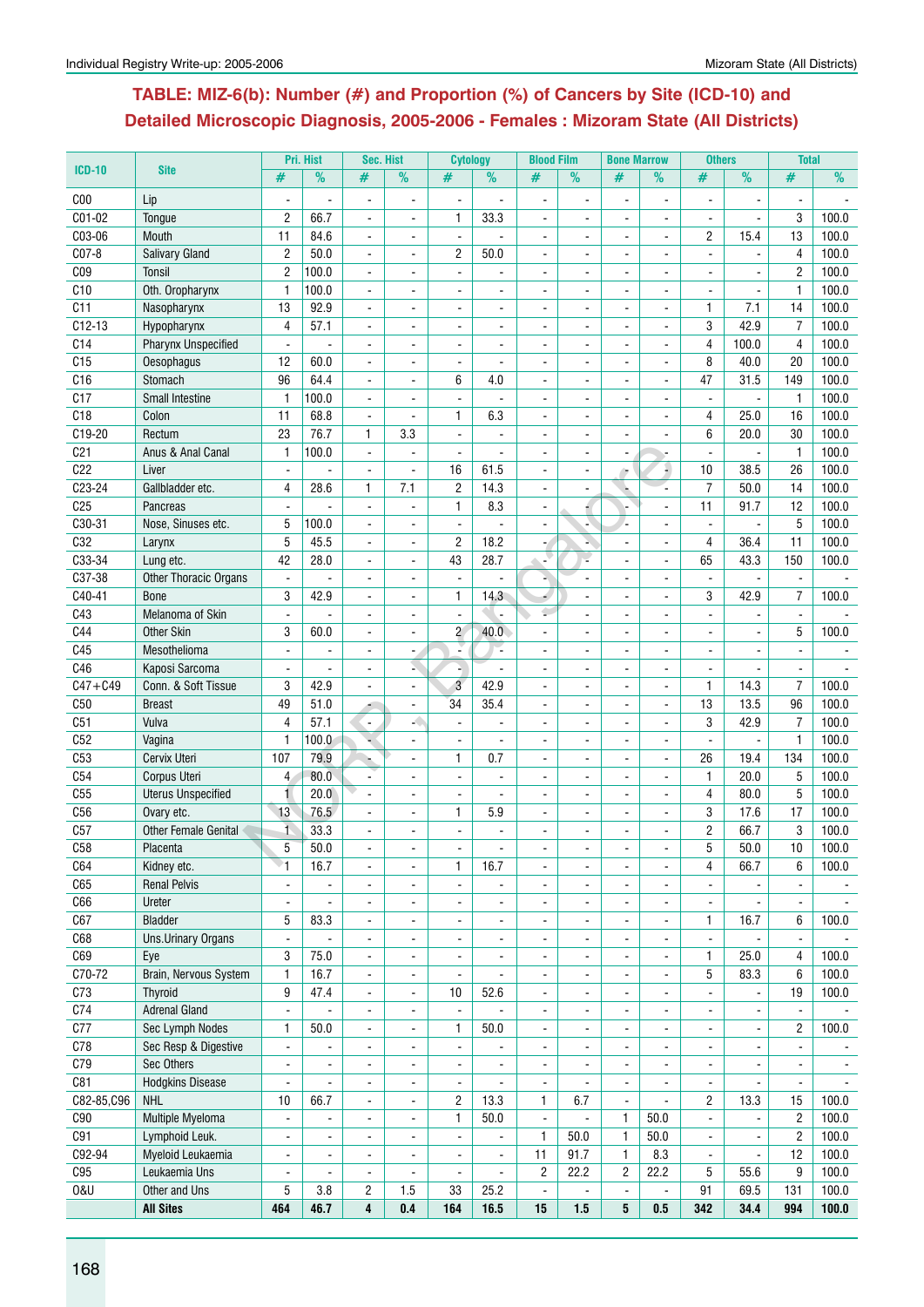### **TABLE MIZ-7 (a): Number of Cancer Deaths by Five Year Age Group and Site (ICD-10): 2005-2006 – Males**

*%= Relative Proportion of Cancers of All Sites.*

| <b>ICD-10</b>   | <b>Site</b>                | $0-4$                    |                          |                          |                | 5-9 10-14 15-19 20-24 25-29 30-34 35-39 40-44 |                              |                          |                          |                          | 45-49          | 50-54          | 55-59          | 60-64                    | 65-69                    | 70-74                    | $75+$          | <b>Unkn</b>              | <b>Total</b>             | %              |
|-----------------|----------------------------|--------------------------|--------------------------|--------------------------|----------------|-----------------------------------------------|------------------------------|--------------------------|--------------------------|--------------------------|----------------|----------------|----------------|--------------------------|--------------------------|--------------------------|----------------|--------------------------|--------------------------|----------------|
| C <sub>00</sub> | Lip                        | $\overline{\phantom{a}}$ |                          |                          |                |                                               | $\overline{a}$               |                          |                          |                          |                |                | $\blacksquare$ |                          | $\blacksquare$           | $\overline{\phantom{a}}$ |                | $\overline{\phantom{a}}$ |                          |                |
| C01-02          | Tongue                     |                          |                          |                          |                |                                               | ÷,                           |                          | 1                        | $\mathbf{1}$             | $\overline{2}$ | $\overline{c}$ | $\overline{c}$ | $\mathbf{1}$             |                          | ÷.                       |                |                          | 9                        | 1.36           |
| C03-06          | Mouth                      | $\overline{\phantom{a}}$ |                          |                          |                |                                               | ÷.                           | $\mathbf{1}$             | $\overline{\phantom{a}}$ | $\mathbf{1}$             | 1              | $\mathbf{1}$   | ä,             | $\overline{c}$           |                          | $\overline{\phantom{a}}$ |                | $\overline{\phantom{a}}$ | 6                        | 0.91           |
| C07-8           | <b>Salivary Gland</b>      | $\overline{\phantom{a}}$ |                          |                          |                |                                               |                              |                          |                          | ÷,                       |                |                |                | $\overline{a}$           |                          | ÷.                       |                | $\overline{\phantom{a}}$ |                          |                |
| CO <sub>9</sub> | Tonsil                     | $\overline{\phantom{a}}$ |                          |                          |                |                                               |                              |                          |                          | ÷,                       | 1              | $\overline{c}$ | $\mathbf{1}$   | $\blacksquare$           |                          | $\mathbf{1}$             |                | $\overline{a}$           | 5                        | 0.76           |
| C10             | Oth. Oropharynx            | $\overline{\phantom{a}}$ |                          |                          |                |                                               |                              |                          |                          | $\overline{a}$           |                |                | $\mathbf{1}$   | $\blacksquare$           | 1                        | $\blacksquare$           |                | $\overline{a}$           | $\overline{c}$           | 0.30           |
| C11             | Nasopharynx                | $\blacksquare$           |                          |                          |                |                                               |                              |                          |                          | $\mathbf{1}$             |                | $\overline{c}$ | $\mathbf{1}$   | 1                        | 1                        | $\overline{\phantom{a}}$ |                | $\overline{a}$           | 6                        | 0.91           |
| $C12-13$        | Hypopharynx                | $\overline{\phantom{a}}$ |                          |                          |                |                                               |                              |                          |                          | 5                        | 3              | 5              | $\overline{c}$ | $\blacksquare$           |                          | $\overline{4}$           | 3              | ÷,                       | 22                       | 3.33           |
| C14             | <b>Pharynx Unspecified</b> | $\overline{\phantom{a}}$ |                          |                          |                |                                               |                              |                          |                          | $\overline{c}$           | $\overline{2}$ | 3              | $\sqrt{2}$     |                          |                          | $\mathbf{1}$             | 2              | ÷,                       | 12                       | 1.82           |
| C15             | Oesophagus                 | $\blacksquare$           |                          |                          |                |                                               | 1                            | $\overline{\phantom{a}}$ | $\overline{c}$           | 10                       | 10             | 9              | 10             | 9                        | 4                        | 5                        | 4              | $\mathbf{1}$             | 65                       | 9.85           |
| C16             | Stomach                    | $\blacksquare$           | $\overline{2}$           |                          |                |                                               | 1                            | $\overline{a}$           | 5                        | 9                        | 13             | 17             | 22             | 19                       | 21                       | 16                       | 31             | $\overline{a}$           | 156                      | 23.64          |
| C17             | Small Intestine            | $\overline{\phantom{a}}$ |                          |                          |                |                                               |                              |                          |                          | ÷,                       |                |                | ä,             | $\blacksquare$           | $\mathbf{1}$             | $\blacksquare$           |                | $\overline{a}$           | 1                        | 0.15           |
| C18             | Colon                      | $\overline{\phantom{a}}$ |                          |                          |                |                                               |                              |                          |                          | $\blacksquare$           |                | 1              | ä,             |                          | 4                        | $\mathbf{1}$             | 1              | ÷,                       | 4                        | 0.61           |
| C19-20          | Rectum                     | $\overline{\phantom{a}}$ |                          |                          |                |                                               |                              | 2                        |                          | $\blacksquare$           |                | $\mathbf{1}$   | 3              | 3                        |                          | $\blacksquare$           | 3              | ÷,                       | 12                       | 1.82           |
| C <sub>21</sub> | Anus & Anal Canal          | $\overline{\phantom{a}}$ |                          |                          |                |                                               |                              | $\overline{\phantom{a}}$ |                          | $\overline{a}$           |                |                |                |                          |                          | $\mathbf{1}$             |                | $\overline{a}$           | $\mathbf{1}$             | 0.15           |
| C22             | Liver                      | $\overline{\phantom{a}}$ |                          |                          |                |                                               | 1                            | $\mathbf{1}$             | 3                        | $\mathbf{1}$             | $\overline{4}$ | $\mathbf{1}$   | ÷,             | $\mathbf{1}$             | 4                        | $\overline{4}$           | 3              | ÷,                       | 23                       | 3.48           |
| C23-24          | Gallbladder etc.           | $\overline{\phantom{a}}$ |                          |                          |                |                                               |                              |                          |                          | $\blacksquare$           |                |                | $\overline{1}$ | $\overline{c}$           | $\mathbf{1}$             | $\overline{2}$           |                | $\overline{a}$           | 6                        | 0.91           |
| C <sub>25</sub> |                            | $\overline{\phantom{a}}$ |                          |                          |                |                                               |                              |                          |                          |                          | $\mathbf{1}$   | 1              |                |                          |                          | $\mathbf{1}$             | 1              | $\overline{a}$           | 5                        | 0.76           |
|                 | Pancreas                   |                          |                          |                          |                |                                               |                              |                          |                          | $\frac{1}{2}$            |                |                |                | 1                        |                          |                          |                |                          |                          |                |
| C30-31          | Nose, Sinuses etc.         | $\overline{\phantom{a}}$ |                          |                          |                |                                               |                              |                          |                          | ÷,                       | ٠              |                | 1              | $\overline{\phantom{a}}$ |                          | $\overline{\phantom{a}}$ |                | $\overline{a}$           | $\mathbf{1}$             | 0.15           |
| C32             | Larynx                     | $\overline{\phantom{a}}$ |                          |                          |                |                                               |                              | $\overline{\phantom{a}}$ | 1                        | $\mathbf{2}$             |                |                | $\overline{a}$ |                          |                          | $\overline{\phantom{a}}$ | $\mathbf{1}$   | ÷,                       | 4                        | 0.61           |
| C33-34          | Lung etc.                  | $\overline{\phantom{a}}$ | $\mathbf{1}$             | ÷.                       |                |                                               |                              | 2                        | $\overline{c}$           | $\mathbf{1}$             | $\overline{4}$ | $\overline{7}$ | 16             | 13                       | 8                        | 18                       | 27             | ÷,                       | 99                       | 15.00          |
| C37-38          | Other Thoracic Organs      | $\overline{\phantom{a}}$ |                          |                          |                |                                               |                              | $\overline{\phantom{a}}$ |                          | ÷,                       | 1              |                | $\blacksquare$ |                          |                          | $\overline{\phantom{a}}$ |                | $\overline{a}$           | $\mathbf{1}$             | 0.15           |
| C40-41          | <b>Bone</b>                |                          |                          |                          |                |                                               |                              |                          |                          | $\overline{1}$           |                |                | $\blacksquare$ | $\overline{c}$           |                          | ÷.                       |                | $\overline{a}$           | 3                        | 0.45           |
| C43             | Melanoma of Skin           | $\overline{\phantom{a}}$ |                          |                          |                |                                               |                              |                          |                          | $\blacksquare$           |                |                | $\blacksquare$ | $\blacksquare$           |                          | $\mathbf{1}$             | $\overline{a}$ | $\overline{a}$           | 1                        | 0.15           |
| C44             | <b>Other Skin</b>          | $\overline{\phantom{a}}$ |                          |                          |                |                                               |                              |                          |                          | ÷,                       |                |                | ÷,             | $\blacksquare$           | 1                        | $\blacksquare$           |                | $\overline{a}$           | $\overline{\mathbf{c}}$  | 0.30           |
| C45             | Mesothelioma               | $\overline{\phantom{a}}$ |                          |                          |                |                                               |                              |                          |                          | $\overline{a}$           |                |                | ÷,             | ٠                        |                          | $\overline{\phantom{a}}$ |                |                          |                          |                |
| C46             | Kaposi Sarcoma             | $\overline{\phantom{a}}$ |                          |                          |                |                                               |                              |                          |                          | $\overline{a}$           |                |                | ÷,             | ٠                        |                          | $\overline{\phantom{a}}$ |                | $\overline{\phantom{a}}$ |                          |                |
| $C47 + C49$     | Conn. & Soft Tissue        | $\overline{\phantom{a}}$ |                          |                          |                |                                               |                              | $\mathbf{1}$             |                          | $\mathbf{1}$             |                | 1              | 1              | $\overline{a}$           |                          | 4                        | $\overline{2}$ | $\overline{a}$           | 10                       | 1.52           |
| C50             | <b>Breast</b>              |                          |                          |                          |                |                                               |                              |                          |                          | ÷,                       |                |                | 1              | ٠                        |                          | ÷,                       |                | $\overline{\phantom{a}}$ | $\mathbf{1}$             | 0.15           |
| C60             | Penis                      | $\overline{\phantom{a}}$ |                          |                          |                |                                               |                              |                          |                          | L,                       |                | 1              | ÷,             | 1                        |                          | $\mathbf{1}$             | $\mathbf{1}$   |                          | 4                        | 0.61           |
| C61             | Prostate                   | $\overline{\phantom{a}}$ |                          | $\blacksquare$           |                |                                               |                              |                          |                          | $\overline{a}$           |                |                | ÷,             | $\blacksquare$           | 1                        | $\blacksquare$           | 3              |                          | 4                        | 0.61           |
| C62             | <b>Testis</b>              | ÷,                       |                          |                          |                |                                               |                              |                          |                          | $\overline{a}$           |                |                | ÷,             |                          |                          | $\overline{a}$           |                |                          | $\blacksquare$           |                |
| C63             | <b>Other Male Genital</b>  | ų                        |                          |                          |                |                                               |                              |                          |                          | $\overline{a}$           |                |                | ÷,             | $\overline{a}$           |                          | $\overline{a}$           |                |                          | $\blacksquare$           |                |
| C64             | Kidney etc.                | $\overline{c}$           |                          |                          |                |                                               |                              |                          |                          | ÷,                       |                |                | ÷,             | $\blacksquare$           |                          | $\overline{a}$           | ٠              |                          | 2                        | 0.30           |
| C65             | <b>Renal Pelvis</b>        | $\overline{\phantom{a}}$ |                          |                          |                |                                               |                              |                          |                          | $\overline{a}$           |                |                | ÷,             | ÷                        |                          | $\overline{a}$           | ä,             |                          |                          |                |
| <b>C66</b>      | Ureter                     | $\overline{\phantom{a}}$ |                          |                          |                |                                               |                              |                          |                          | $\overline{a}$           |                |                |                |                          |                          |                          | ä,             |                          |                          |                |
| C67             | <b>Bladder</b>             | $\overline{\phantom{a}}$ | $\overline{\phantom{a}}$ | $\overline{\phantom{a}}$ |                |                                               | $\qquad \qquad \blacksquare$ | $\overline{\phantom{a}}$ | $\overline{\phantom{a}}$ | $\overline{\phantom{a}}$ |                |                | ٠              |                          |                          | $\overline{\phantom{m}}$ | 1              | $\overline{\phantom{a}}$ | 1                        | 0.15           |
| C68             | Uns.Urinary Organs         | $\overline{\phantom{a}}$ |                          | $\blacksquare$           |                | $\overline{a}$                                | $\blacksquare$               |                          | $\overline{a}$           | $\blacksquare$           |                |                | $\blacksquare$ | $\overline{\phantom{a}}$ | $\overline{\phantom{a}}$ | ÷,                       | $\blacksquare$ | $\overline{a}$           |                          |                |
| C69             | Eye                        | $\blacksquare$           |                          | $\blacksquare$           |                |                                               | $\blacksquare$               | $\overline{\phantom{a}}$ |                          | $\blacksquare$           |                |                |                |                          | $\blacksquare$           | $\mathbf{1}$             |                | $\overline{a}$           | 1                        | 0.15           |
| C70-72          | Brain, Nervous System      | $\overline{\phantom{a}}$ |                          | $\blacksquare$           |                | $\mathbf{1}$                                  | $\overline{\phantom{a}}$     | $\overline{\phantom{a}}$ |                          | $\overline{c}$           | 1              | $\mathbf{1}$   | $\mathbf{1}$   | 1                        | $\blacksquare$           | $\mathbf{1}$             |                | $\overline{a}$           | 8                        | 1.21           |
| C73             | <b>Thyroid</b>             | $\blacksquare$           |                          | $\blacksquare$           |                |                                               | $\blacksquare$               | $\overline{\phantom{a}}$ | 1                        | $\overline{\phantom{a}}$ |                | $\blacksquare$ | $\mathbf{1}$   | $\overline{\phantom{a}}$ | $\mathbf{1}$             | $\overline{\phantom{a}}$ | 1              | $\overline{a}$           | 4                        | 0.61           |
| C74             | <b>Adrenal Gland</b>       | $\blacksquare$           |                          | $\blacksquare$           |                |                                               | $\blacksquare$               | $\overline{\phantom{a}}$ |                          | $\blacksquare$           |                | $\blacksquare$ |                | $\overline{\phantom{a}}$ | $\blacksquare$           | $\overline{\phantom{a}}$ |                | $\overline{a}$           | $\overline{\phantom{a}}$ | $\blacksquare$ |
| C77             | Sec Lymph Nodes            | $\blacksquare$           |                          | $\blacksquare$           |                | $\overline{a}$                                | $\blacksquare$               | $\overline{\phantom{a}}$ |                          | $\overline{\phantom{a}}$ | 1              | $\blacksquare$ | 1              | $\overline{\phantom{a}}$ | $\overline{\phantom{a}}$ | $\overline{\phantom{a}}$ | 1              | $\overline{a}$           | 3                        | 0.45           |
| C78             | Sec Resp & Digestive       | $\blacksquare$           |                          | $\blacksquare$           |                |                                               | $\blacksquare$               | $\overline{\phantom{a}}$ |                          | $\blacksquare$           |                |                | $\blacksquare$ | $\overline{\phantom{a}}$ | $\overline{\phantom{a}}$ | $\blacksquare$           |                | $\overline{a}$           | $\overline{\phantom{a}}$ |                |
| C79             | Sec Others                 | $\blacksquare$           |                          | $\blacksquare$           |                |                                               | $\blacksquare$               | $\overline{\phantom{a}}$ |                          | $\blacksquare$           |                | ÷.             | $\blacksquare$ | $\overline{\phantom{a}}$ |                          | $\overline{\phantom{a}}$ |                | $\overline{a}$           | $\overline{\phantom{a}}$ | $\blacksquare$ |
| C81             | <b>Hodgkins Disease</b>    | $\blacksquare$           |                          | $\blacksquare$           |                |                                               | $\blacksquare$               |                          |                          | $\mathbf{1}$             | $\blacksquare$ |                | ä,             | ٠                        |                          | $\overline{\phantom{a}}$ |                | $\overline{a}$           | 1                        | 0.15           |
| C82-85, C96 NHL |                            | $\blacksquare$           |                          | $\blacksquare$           |                |                                               | $\blacksquare$               | $\mathbf{1}$             |                          | $\blacksquare$           |                |                | $\mathbf{1}$   | ٠                        | $\mathbf{1}$             | $\overline{\phantom{a}}$ | 1              | ÷,                       | 4                        | 0.61           |
| C90             | Multiple Myeloma           | $\blacksquare$           |                          | $\overline{\phantom{a}}$ |                |                                               | $\overline{a}$               | $\overline{a}$           |                          | $\overline{\phantom{a}}$ |                |                | $\blacksquare$ |                          | $\overline{\phantom{a}}$ | $\overline{\phantom{a}}$ | 1              | ÷,                       | 1                        | 0.15           |
| C91             | Lymphoid Leuk.             | $\blacksquare$           |                          | 2                        |                |                                               | $\blacksquare$               | $\blacksquare$           |                          | $\blacksquare$           |                |                | $\blacksquare$ | 1                        | $\overline{\phantom{a}}$ | ÷,                       |                | ÷,                       | 3                        | 0.45           |
| C92-94          | Myeloid Leukaemia          | $\blacksquare$           |                          | $\blacksquare$           | $\overline{2}$ |                                               | $\overline{a}$               |                          |                          | $\mathbf{1}$             | $\blacksquare$ |                | $\blacksquare$ |                          | ä,                       | ä,                       |                | $\overline{a}$           | 3                        | 0.45           |
| C95             | Leukaemia Uns              | $\mathbf{1}$             | 1                        | $\blacksquare$           | ÷.             | 3                                             | $\mathbf{1}$                 | $\mathbf{1}$             | $\overline{a}$           | $\mathbf{1}$             |                |                | ÷,             | $\overline{c}$           | $\blacksquare$           | $\mathbf{1}$             | $\overline{c}$ | ÷,                       | 13                       | 1.97           |
| <b>0&amp;U</b>  | Other and Uns              | 5                        |                          | 1                        | $\mathbf{1}$   | $\overline{a}$                                | 1                            | $\mathbf{1}$             | 10                       | 11                       | 9              | 19             | 17             | $10$                     | 22                       | 11                       | 32             | $\mathbf{1}$             | 151                      | 22.88          |
|                 | <b>All Sites</b>           | 8                        | 4                        | 3                        | $\mathbf{3}$   | 4                                             | ${\bf 5}$                    | 10                       | 26                       | 51                       | 53             | 74             | 85             | 69                       | 68                       | 74                       | 121            | $\boldsymbol{2}$         | 660                      | 100.00         |
|                 |                            |                          |                          |                          |                |                                               |                              |                          |                          |                          |                |                |                |                          |                          |                          |                |                          |                          |                |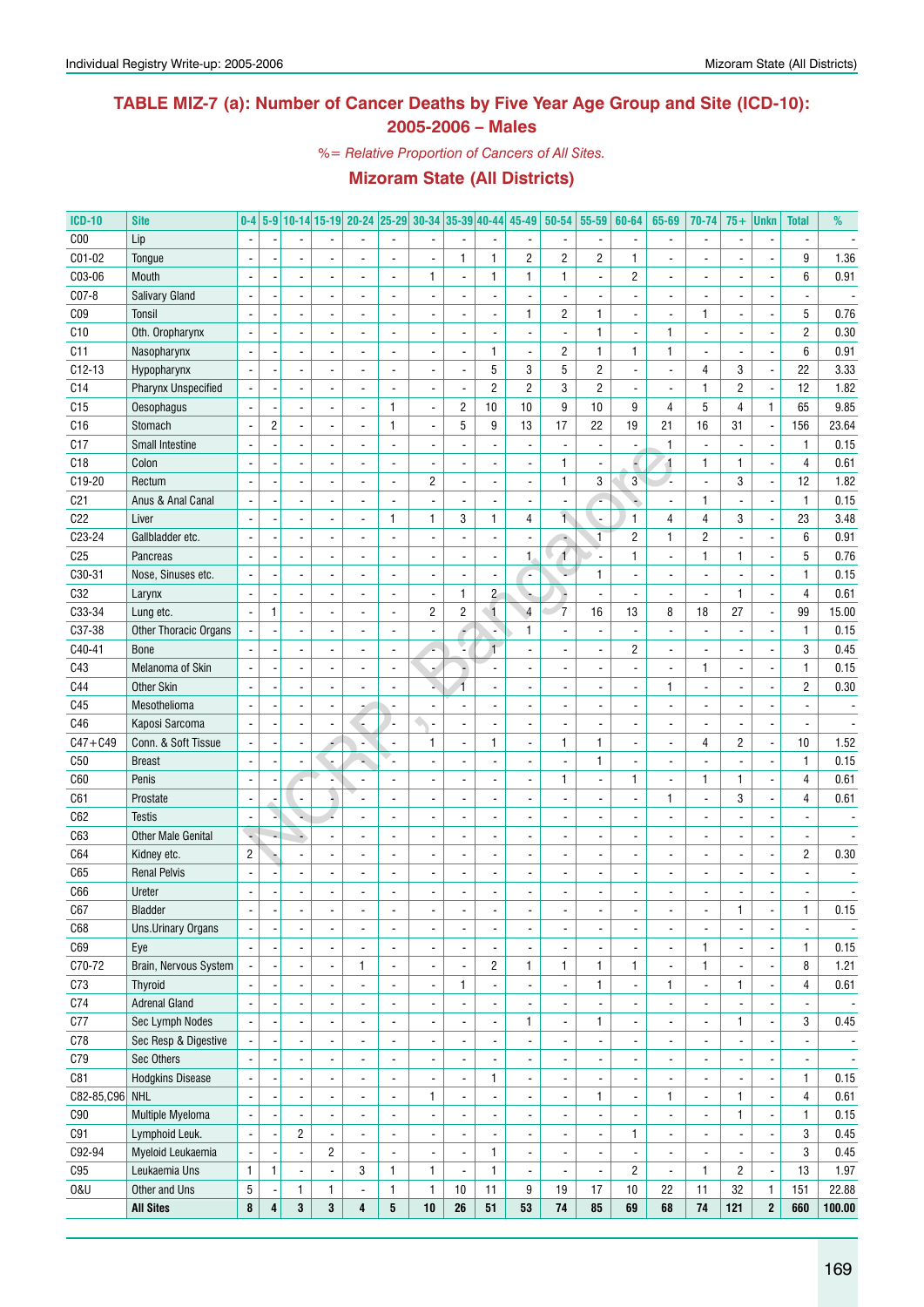### **TABLE MIZ-7 (b): Number of Cancer Deaths by Five Year Age Group and Site (ICD-10): 2005-2006 – Females**

*%= Relative Proportion of Cancers of All Sites.*

| <b>ICD-10</b>   | <b>Site</b>                 |                          |                |                          |                          |                          |                          |                          |                          |                          | 0-4 5-9 10-14 15-19 20-24 25-29 30-34 35-39 40-44 45-49 50-54 |                          | 55-59                    | 60-64                    | 65-69                    | 70-74                    | $75+$                    | <b>Unkn</b>                  | <b>Total</b>             | %                        |
|-----------------|-----------------------------|--------------------------|----------------|--------------------------|--------------------------|--------------------------|--------------------------|--------------------------|--------------------------|--------------------------|---------------------------------------------------------------|--------------------------|--------------------------|--------------------------|--------------------------|--------------------------|--------------------------|------------------------------|--------------------------|--------------------------|
| C <sub>00</sub> | Lip                         |                          |                |                          |                          |                          |                          |                          |                          |                          |                                                               |                          | $\overline{\phantom{a}}$ |                          | ٠                        | $\overline{\phantom{a}}$ |                          | $\overline{a}$               |                          |                          |
| C01-02          | Tongue                      |                          |                |                          |                          |                          |                          |                          |                          | $\overline{\phantom{a}}$ |                                                               |                          |                          |                          |                          |                          |                          |                              |                          |                          |
| C03-06          | Mouth                       |                          |                |                          |                          |                          |                          | ä,                       |                          | $\blacksquare$           |                                                               |                          | $\mathbf{2}$             |                          |                          | ä,                       | 2                        | ÷,                           | 4                        | 0.91                     |
| C07-8           | Salivary Gland              | $\sim$                   |                | $\sim$                   |                          | ÷.                       | $\blacksquare$           | $\overline{\phantom{a}}$ | ÷,                       | $\blacksquare$           | $\overline{\phantom{a}}$                                      |                          | ä,                       | $\blacksquare$           |                          | $\overline{\phantom{a}}$ |                          | ä,                           | $\overline{a}$           |                          |
| C <sub>09</sub> | Tonsil                      |                          |                |                          |                          |                          |                          | $\overline{\phantom{a}}$ | ٠                        | $\overline{\phantom{a}}$ | $\blacksquare$                                                |                          | $\blacksquare$           | $\overline{\phantom{a}}$ |                          | $\overline{\phantom{a}}$ |                          | ÷,                           |                          |                          |
| C10             | Oth. Oropharynx             |                          |                |                          |                          |                          |                          | $\overline{\phantom{a}}$ |                          | $\overline{\phantom{a}}$ |                                                               |                          |                          |                          |                          | $\blacksquare$           |                          | ٠                            |                          |                          |
| C11             | Nasopharynx                 |                          |                |                          |                          | $\overline{\phantom{a}}$ |                          | $\overline{\phantom{a}}$ | $\blacksquare$           | $\overline{\phantom{a}}$ | $\blacksquare$                                                | $\mathbf{1}$             | $\mathbf{1}$             | $\blacksquare$           | 1                        | $\blacksquare$           | $\mathbf{1}$             | ä,                           | $\overline{4}$           | 0.91                     |
| $C12-13$        | Hypopharynx                 |                          |                |                          |                          |                          |                          | ä,                       |                          | $\overline{\phantom{a}}$ |                                                               |                          | ä,                       |                          | $\mathbf{1}$             | ä,                       |                          | ä,                           | $\mathbf{1}$             | 0.23                     |
| C14             | Pharynx Unspecified         |                          |                |                          |                          |                          |                          | $\overline{\phantom{a}}$ | ٠                        | $\blacksquare$           |                                                               | $\mathbf{1}$             | $\overline{\phantom{a}}$ | $\mathbf{1}$             | $\overline{2}$           | 1                        |                          | $\overline{a}$               | 5                        | 1.14                     |
| C15             | <b>Oesophagus</b>           |                          |                |                          |                          | $\overline{\phantom{a}}$ |                          | $\frac{1}{2}$            | $\overline{a}$           | $\mathbf{1}$             | $\blacksquare$                                                | 3                        | $\overline{2}$           | $\blacksquare$           | ÷,                       | $\overline{2}$           | $\overline{c}$           | $\overline{\phantom{a}}$     | 10                       | 2.27                     |
| C16             | Stomach                     |                          |                | $\overline{a}$           |                          | $\overline{\phantom{a}}$ | $\blacksquare$           | $\mathbf{1}$             | ä,                       | $\mathbf{1}$             | $\overline{c}$                                                | 10                       | 10                       | 9                        | 14                       | 11                       | 12                       | $\overline{\phantom{a}}$     | 70                       | 15.91                    |
| C17             | <b>Small Intestine</b>      |                          |                |                          |                          | $\overline{a}$           |                          | $\blacksquare$           | $\overline{a}$           | $\overline{\phantom{a}}$ | $\overline{\phantom{a}}$                                      | $\blacksquare$           | $\blacksquare$           | $\overline{\phantom{a}}$ | ä,                       | ä,                       |                          | $\qquad \qquad \blacksquare$ | ä,                       |                          |
| C18             | Colon                       |                          |                |                          |                          |                          |                          | ä,                       | 2                        | $\blacksquare$           |                                                               |                          | ä,                       | 1                        |                          | $\overline{a}$           | 2                        | ä,                           | 5                        | 1.14                     |
| C19-20          | Rectum                      |                          |                |                          |                          | $\overline{\phantom{a}}$ | $\overline{\phantom{a}}$ | $\mathbf{1}$             | $\overline{a}$           | $\blacksquare$           | $\mathbf{1}$                                                  | $\mathbf{1}$             | $\mathbf{1}$             | Ц                        | ÷                        | $\mathbf{1}$             | 5                        | $\blacksquare$               | 10                       | 2.27                     |
| C <sub>21</sub> | Anus & Anal Canal           |                          |                |                          |                          |                          |                          |                          |                          | $\overline{\phantom{a}}$ |                                                               |                          | $\mathbf{1}$             |                          |                          | ä,                       |                          | $\overline{a}$               | $\mathbf{1}$             | 0.23                     |
| C22             | Liver                       | $\mathbf{1}$             |                |                          |                          |                          |                          |                          |                          | $\overline{\phantom{a}}$ | 3                                                             | $\overline{c}$           | $\mathbf{3}$             | 1.                       |                          | $\mathbf{1}$             | 2                        | Ĭ,                           | 13                       | 2.95                     |
| C23-24          | Gallbladder etc.            |                          |                | $\sim$                   | $\overline{a}$           | $\blacksquare$           | $\overline{a}$           | $\frac{1}{2}$            | ÷,                       | $\mathbf{1}$             | $\overline{\phantom{a}}$                                      | 1                        | $\overline{2}$           | $\Box$                   | $\overline{2}$           | $\overline{a}$           | L.                       | l,                           | $6\phantom{1}$           | 1.36                     |
| C <sub>25</sub> | Pancreas                    | $\overline{\phantom{a}}$ |                | $\blacksquare$           |                          | $\overline{a}$           |                          | $\blacksquare$           | ä,                       | $\blacksquare$           | $\mathbf{1}$                                                  | $\mathbf{1}$             | V.                       | $\blacksquare$           | 3                        | $\frac{1}{2}$            | $\overline{c}$           | ÷,                           | $\overline{7}$           | 1.59                     |
| $C30-31$        | Nose, Sinuses etc.          |                          |                |                          |                          |                          |                          | $\overline{\phantom{a}}$ | ٠                        | $\overline{\phantom{a}}$ | $\blacksquare$                                                | H,                       | Q,                       |                          |                          | $\overline{\phantom{a}}$ |                          | $\qquad \qquad \blacksquare$ |                          |                          |
| C32             | Larynx                      | $\sim$                   |                |                          |                          | ÷.                       |                          | ä,                       | $\overline{a}$           | $\blacksquare$           |                                                               |                          | $\blacksquare$           | $\mathbf{1}$             | $\overline{a}$           | $\overline{\phantom{a}}$ |                          | ä,                           | $\mathbf{1}$             | 0.23                     |
| C33-34          | Lung etc.                   |                          |                | $\overline{a}$           |                          | $\overline{\phantom{a}}$ | $\mathbf{1}$             | $\overline{2}$           | ä,                       | 3                        | $\overline{4}$                                                | 9                        | 8                        | 16                       | 16                       | 14                       | 17                       | ÷,                           | 90                       | 20.45                    |
| C37-38          | <b>Other Thoracic</b>       |                          |                | $\overline{a}$           |                          | $\blacksquare$           |                          | ÷,                       |                          | b,                       |                                                               |                          | ÷,                       |                          |                          | ÷,                       |                          | $\overline{\phantom{a}}$     |                          |                          |
| C40-41          | <b>Bone</b>                 | $\overline{a}$           |                |                          | $\mathbf{1}$             | $\blacksquare$           |                          |                          |                          | $\ell$                   | Q.                                                            |                          | ÷,                       |                          | $\mathbf{1}$             | ÷,                       |                          | l,                           | $\overline{2}$           | 0.45                     |
| C43             | Melanoma of Skin            |                          |                | $\overline{\phantom{a}}$ |                          | $\blacksquare$           |                          | $\overline{\phantom{a}}$ | c,                       | $\overline{\phantom{a}}$ |                                                               |                          | $\blacksquare$           | $\blacksquare$           |                          | $\overline{\phantom{a}}$ |                          | $\blacksquare$               | $\overline{\phantom{a}}$ |                          |
| C44             | <b>Other Skin</b>           | ÷,                       |                | $\overline{\phantom{a}}$ |                          | ÷.                       |                          | $\overline{1}$           | $\overline{a}$           | L.                       | $\overline{a}$                                                |                          | $\blacksquare$           | $\overline{a}$           |                          | $\mathbf{1}$             | 1                        | ä,                           | 3                        | 0.68                     |
| C45             | Mesothelioma                |                          |                |                          |                          |                          |                          | н,                       | ÷                        | $\overline{\phantom{a}}$ | $\overline{\phantom{a}}$                                      |                          | $\overline{\phantom{a}}$ | $\overline{\phantom{a}}$ |                          | $\overline{\phantom{a}}$ |                          | $\overline{\phantom{a}}$     | $\overline{\phantom{a}}$ |                          |
| C46             | Kaposi Sarcoma              |                          |                |                          |                          |                          |                          |                          |                          | $\blacksquare$           |                                                               |                          | ÷,                       |                          |                          | $\overline{a}$           |                          | $\overline{a}$               |                          |                          |
| $C47 + C49$     | Conn. & Soft Tissue         |                          |                | $\overline{a}$           |                          |                          | $\overline{1}$           | $\mathbf{1}$             | ä,                       | $\mathbf{1}$             | $\blacksquare$                                                |                          | ÷,                       | $\mathbf{1}$             | 3                        | $\frac{1}{2}$            | $\mathbf{1}$             | ä,                           | 8                        | 1.82                     |
| C50             | <b>Breast</b>               |                          |                |                          |                          | ÷.                       | $\overline{1}$           | $\overline{a}$<br>۰.     | $\mathbf{1}$             | $\overline{7}$           | $\overline{2}$                                                | $\overline{c}$           | 3                        | ä,                       |                          | $\overline{2}$           | $\overline{2}$           | ÷,                           | 20                       | 4.55                     |
| C51             | Vulva                       |                          |                |                          |                          |                          |                          |                          |                          | $\overline{\phantom{a}}$ |                                                               |                          | $\overline{c}$           |                          |                          | $\overline{\phantom{a}}$ |                          | $\blacksquare$               | $\overline{c}$           | 0.45                     |
| C52             | Vagina                      | $\overline{a}$           |                | ÷,                       |                          | ÷.                       | い.                       | ÷,                       | $\overline{a}$           | $\overline{\phantom{a}}$ |                                                               |                          | ÷,                       | ÷,                       |                          | ÷,                       |                          | ÷,                           | $\overline{a}$           |                          |
| C <sub>53</sub> | Cervix Uteri                | ÷,                       |                | $\overline{\phantom{a}}$ |                          | $\blacksquare$           | $\mathbf{1}$             | $\overline{4}$           | 9                        | 4                        | 6                                                             | 6                        | $\blacksquare$           | $\overline{c}$           | $\overline{2}$           | $\overline{c}$           | 1                        | ä,                           | 37                       | 8.41                     |
| C54             | Corpus Uteri                | $\overline{a}$           |                | $\blacksquare$           | ۵                        | $\blacksquare$           | $\blacksquare$           | $\frac{1}{2}$            | ÷,                       | $\blacksquare$           | $\overline{a}$                                                |                          | $\blacksquare$           | $\overline{a}$           |                          | ÷,                       | $\overline{a}$           | ä,                           | ÷,                       |                          |
| C55             | <b>Uterus Unspecified</b>   |                          |                |                          |                          | $\overline{\phantom{a}}$ |                          | $\overline{\phantom{a}}$ | ۰                        | $\overline{\phantom{a}}$ | $\overline{\phantom{a}}$                                      |                          | $\overline{\phantom{a}}$ | $\overline{\phantom{a}}$ |                          | $\overline{\phantom{a}}$ |                          | $\overline{\phantom{a}}$     |                          |                          |
| C <sub>56</sub> | Ovary etc.                  |                          |                |                          |                          |                          | $\mathbf{1}$             | $\mathbf{1}$             |                          | ÷,                       | $\mathbf{1}$                                                  | $\overline{c}$           | $\mathbf{1}$             |                          |                          | ä,                       | 1                        | $\overline{a}$               | $\overline{7}$           | 1.59                     |
| C57             | <b>Other Female Genital</b> |                          |                |                          |                          | $\blacksquare$           |                          | $\overline{\phantom{a}}$ | $\overline{\phantom{a}}$ | $\mathbf{1}$             | $\blacksquare$                                                |                          | ÷,                       | $\overline{\phantom{a}}$ | 1                        | $\overline{\phantom{a}}$ | $\overline{\phantom{a}}$ | ä,                           | $\overline{c}$           | 0.45                     |
| C58             | Placenta                    |                          |                |                          |                          | ÷,                       |                          | ä,                       |                          | $\overline{\phantom{a}}$ |                                                               |                          | ä,                       |                          |                          | $\overline{a}$           |                          | $\overline{a}$               |                          |                          |
| C64             | Kidney etc.                 | $\mathbf{1}$             |                |                          |                          |                          |                          |                          |                          | 1                        |                                                               |                          | $\overline{\phantom{a}}$ |                          |                          | $\overline{\phantom{a}}$ |                          | $\overline{a}$               | $\overline{2}$           | 0.45                     |
| C65             | <b>Renal Pelvis</b>         |                          |                |                          |                          |                          |                          |                          |                          | $\overline{a}$           |                                                               |                          | ÷,                       |                          |                          |                          |                          |                              |                          |                          |
| C66             | Ureter                      | $\blacksquare$           |                | $\overline{\phantom{a}}$ |                          | $\frac{1}{2}$            | $\frac{1}{2}$            | $\overline{\phantom{a}}$ | $\frac{1}{2}$            | $\overline{\phantom{a}}$ | $\overline{\phantom{a}}$                                      |                          | $\overline{\phantom{a}}$ | $\overline{\phantom{a}}$ | $\frac{1}{2}$            | $\blacksquare$           | $\overline{\phantom{a}}$ | $\overline{\phantom{a}}$     | $\overline{\phantom{a}}$ | $\overline{\phantom{a}}$ |
| C67             | Bladder                     | $\overline{\phantom{a}}$ | $\overline{a}$ | $\blacksquare$           | $\blacksquare$           | $\overline{\phantom{a}}$ | $\blacksquare$           | $\overline{\phantom{a}}$ | $\overline{\phantom{a}}$ | $\blacksquare$           | $\overline{\phantom{a}}$                                      | $\overline{\phantom{a}}$ | $\overline{\phantom{a}}$ | 1                        | $\overline{\phantom{0}}$ | $\overline{\phantom{a}}$ | $\blacksquare$           | $\blacksquare$               | $\mathbf{1}$             | 0.23                     |
| C68             | <b>Uns.Urinary Organs</b>   |                          |                | $\overline{\phantom{a}}$ | $\blacksquare$           | $\overline{\phantom{a}}$ | $\overline{\phantom{a}}$ | $\overline{\phantom{a}}$ | $\overline{\phantom{a}}$ | $\overline{\phantom{a}}$ | $\overline{\phantom{a}}$                                      | $\overline{\phantom{a}}$ | $\overline{\phantom{a}}$ | $\overline{\phantom{a}}$ | $\frac{1}{2}$            | $\overline{\phantom{a}}$ | $\overline{\phantom{a}}$ | $\qquad \qquad \blacksquare$ | $\overline{\phantom{a}}$ |                          |
| C69             | Eye                         | ÷,                       |                |                          |                          | $\overline{a}$           |                          | $\blacksquare$           | $\overline{a}$           | $\blacksquare$           |                                                               | $\blacksquare$           | $\blacksquare$           | ä,                       | ä,                       | $\overline{\phantom{a}}$ |                          | $\overline{\phantom{a}}$     | $\blacksquare$           |                          |
| C70-72          | Brain, Nervous              | $\overline{\phantom{a}}$ |                | $\overline{\phantom{a}}$ | $\blacksquare$           | $\overline{\phantom{a}}$ | $\blacksquare$           | $\overline{\phantom{a}}$ | $\overline{\phantom{a}}$ | $\blacksquare$           | $\mathbf{1}$                                                  | $\overline{\phantom{a}}$ | $\blacksquare$           | $\overline{\phantom{a}}$ | ä,                       | $\mathbf{1}$             | $\blacksquare$           | $\mathbf{1}$                 | 3                        | 0.68                     |
| C73             | <b>Thyroid</b>              | ÷,                       |                | ÷,                       |                          | $\blacksquare$           | $\blacksquare$           | $\overline{\phantom{a}}$ | ä,                       | $\blacksquare$           |                                                               | $\blacksquare$           | $\blacksquare$           | $\blacksquare$           | $\mathbf{1}$             | $\blacksquare$           | 1                        | ÷,                           | $\overline{2}$           | 0.45                     |
| C74             | <b>Adrenal Gland</b>        |                          |                |                          |                          | $\overline{\phantom{a}}$ | $\overline{\phantom{a}}$ |                          |                          | $\overline{\phantom{a}}$ |                                                               |                          | $\overline{\phantom{a}}$ |                          |                          |                          |                          | $\qquad \qquad \blacksquare$ |                          |                          |
| C77             | Sec Lymph Nodes             | $\overline{a}$           |                | $\blacksquare$           | $\blacksquare$           | $\blacksquare$           | $\blacksquare$           | $\blacksquare$           | $\blacksquare$           | $\mathbf{1}$             | $\blacksquare$                                                | $\blacksquare$           | $\blacksquare$           | $\blacksquare$           | ä,                       | $\mathbf{1}$             | $\blacksquare$           | $\overline{a}$               | $\mathbf{2}$             | 0.45                     |
| C78             | Sec Resp & Digestive        | $\overline{\phantom{a}}$ |                | $\overline{\phantom{a}}$ | $\overline{\phantom{a}}$ | $\overline{\phantom{a}}$ | $\blacksquare$           | $\overline{\phantom{a}}$ | $\overline{\phantom{a}}$ | $\Box$                   | $\blacksquare$                                                | $\blacksquare$           | $\overline{\phantom{a}}$ | $\overline{\phantom{a}}$ | $\overline{\phantom{0}}$ | $\blacksquare$           | $\blacksquare$           | ä,                           | $\blacksquare$           | $\overline{\phantom{a}}$ |
| C79             | Sec Others                  | $\blacksquare$           |                | $\overline{\phantom{a}}$ | $\overline{\phantom{a}}$ | $\blacksquare$           | $\overline{\phantom{a}}$ | $\overline{\phantom{a}}$ | $\overline{\phantom{a}}$ | $\overline{\phantom{a}}$ | $\overline{\phantom{a}}$                                      | $\overline{\phantom{a}}$ | $\blacksquare$           | $\overline{\phantom{a}}$ | ٠                        | $\overline{\phantom{a}}$ | $\blacksquare$           | $\overline{\phantom{a}}$     | $\overline{\phantom{a}}$ | $\overline{\phantom{a}}$ |
| C81             | <b>Hodgkins Disease</b>     |                          |                | $\blacksquare$           | $\blacksquare$           | $\overline{\phantom{a}}$ | $\overline{\phantom{a}}$ | $\overline{\phantom{a}}$ | $\frac{1}{2}$            | $\overline{\phantom{a}}$ | $\overline{\phantom{a}}$                                      | $\overline{\phantom{a}}$ | $\overline{\phantom{a}}$ | $\overline{\phantom{a}}$ | $\frac{1}{2}$            | $\overline{\phantom{a}}$ |                          | $\qquad \qquad \blacksquare$ | $\overline{\phantom{a}}$ | $\overline{\phantom{a}}$ |
| C82-85, C96 NHL |                             | $\blacksquare$           |                | $\overline{a}$           |                          | $\overline{\phantom{a}}$ | $\overline{\phantom{a}}$ | $\overline{\phantom{a}}$ | ä,                       | $\blacksquare$           | $\overline{a}$                                                | $\blacksquare$           | $\blacksquare$           | ä,                       | ä,                       | $\mathbf{1}$             | $\overline{c}$           | $\overline{a}$               | 3                        | 0.68                     |
| C90             | Multiple Myeloma            | $\blacksquare$           |                | $\overline{\phantom{a}}$ | $\blacksquare$           | $\overline{\phantom{a}}$ | $\blacksquare$           | $\overline{\phantom{a}}$ | $\overline{\phantom{a}}$ | $\overline{\phantom{a}}$ | $\overline{\phantom{a}}$                                      | $\overline{\phantom{a}}$ | $\overline{\phantom{a}}$ | $\overline{\phantom{a}}$ | $\frac{1}{2}$            | $\blacksquare$           | $\blacksquare$           | $\blacksquare$               | $\overline{\phantom{a}}$ | $\sim$                   |
| C91             | Lymphoid Leuk.              | $\overline{a}$           |                | $\blacksquare$           |                          | $\blacksquare$           | $\blacksquare$           | $\overline{\phantom{a}}$ |                          | $\blacksquare$           |                                                               | $\blacksquare$           | $\blacksquare$           |                          | ÷.                       | $\blacksquare$           |                          | ä,                           | $\blacksquare$           |                          |
| C92-94          | Myeloid Leukaemia           | $\mathbf{1}$             | 1              | 1                        | $\blacksquare$           |                          | $\overline{\phantom{a}}$ | $\mathbf{1}$             | 1                        | $\blacksquare$           |                                                               | $\mathbf{1}$             | $\blacksquare$           |                          | $\frac{1}{2}$            | $\mathbf{1}$             |                          | $\overline{\phantom{a}}$     | $\overline{7}$           | 1.59                     |
| C95             | Leukaemia Uns               | 3                        | $\mathbf{1}$   | $\blacksquare$           | $\blacksquare$           | $\overline{2}$           | $\overline{\phantom{a}}$ | $\mathbf{1}$             | $\overline{\phantom{a}}$ | $\blacksquare$           | $\blacksquare$                                                | $\blacksquare$           | $\blacksquare$           | $\blacksquare$           | $\blacksquare$           | $\blacksquare$           |                          | L,                           | $\overline{7}$           | 1.59                     |
| 0&U             | Other and Uns               | $\overline{\phantom{a}}$ |                | $\overline{\mathbf{c}}$  | ÷.                       | $\overline{\phantom{a}}$ | $\overline{c}$           | $\overline{2}$           | $\mathbf{1}$             | 6                        | 14                                                            | 6                        | 11                       | 12                       | 12                       | 13                       | 23                       | $\mathbf{1}$                 | 105                      | 23.86                    |
|                 | <b>All Sites</b>            | 6                        | $\mathbf 2$    | $\mathbf{3}$             | $\mathbf{1}$             | $\overline{2}$           | $\overline{7}$           | 15                       | 14                       | 27                       | 35                                                            | 46                       | 47                       | 45                       | 59                       | 52                       | 77                       | $\mathbf{2}$                 | 440                      | 100.00                   |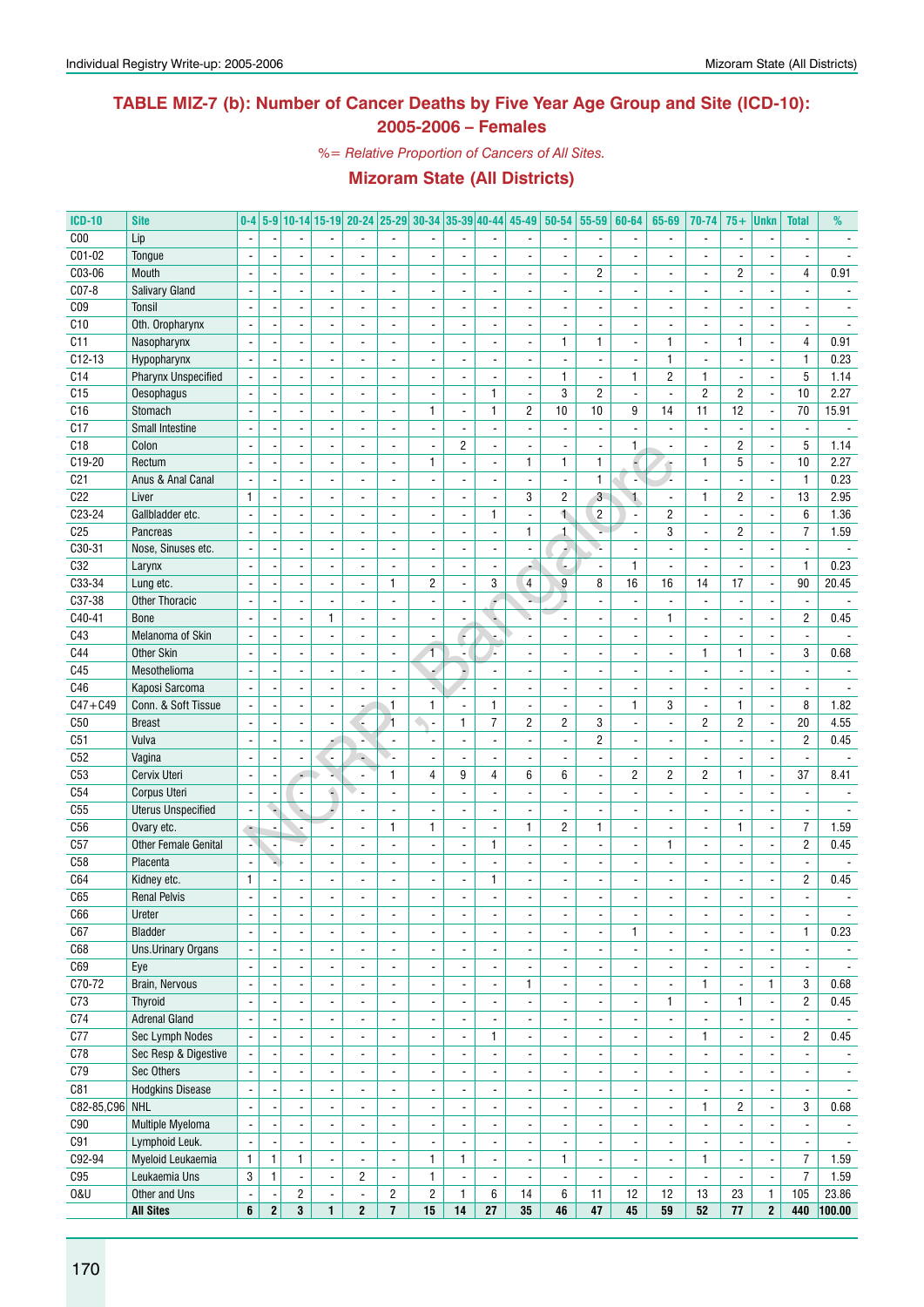### **Table: MIZ-8(a):**

## **Average Annual Age Specific, Crude (CR), Age Adjusted (AAR) (with Standard Error(SE)) and Truncated (35-64 Yrs) (TR) Mortality Rate per 100,000 population: 2005-2006 - Males Mizoram State (All Districts)**

| <b>ICD-10</b>   | $0-4$                        | $5-9$                    | $10 - 14$                | $15-19$                  | $20 - 24$                | $25 - 29$                | 30-34                    |                          |                          | 35-39 40-44 45-49 50-54 55-59 |                          |                          |       | $60 - 64$ 65-69          | 70-74                    | >75   | CR                       | <b>AAR</b> | <b>SE</b> | TR                       |
|-----------------|------------------------------|--------------------------|--------------------------|--------------------------|--------------------------|--------------------------|--------------------------|--------------------------|--------------------------|-------------------------------|--------------------------|--------------------------|-------|--------------------------|--------------------------|-------|--------------------------|------------|-----------|--------------------------|
| C <sub>00</sub> | $\overline{\phantom{a}}$     | $\blacksquare$           | $\overline{\phantom{a}}$ | $\blacksquare$           | $\blacksquare$           | $\overline{\phantom{a}}$ | $\blacksquare$           | ٠                        |                          |                               |                          |                          |       |                          |                          |       |                          |            |           |                          |
| C01-02          | $\blacksquare$               | $\blacksquare$           | $\blacksquare$           | $\overline{\phantom{a}}$ | ä,                       | $\blacksquare$           | $\overline{\phantom{a}}$ | 1.4                      | 1.7                      | 4.5                           | 5.1                      | 8.1                      | 5.3   | $\overline{a}$           |                          |       | 0.9                      | 1.2        | 0.43      | 4.0                      |
| C03-06          | $\blacksquare$               | $\blacksquare$           | $\overline{\phantom{a}}$ | $\overline{\phantom{a}}$ | ä,                       |                          | 1.4                      | $\overline{a}$           | 1.7                      | 2.2                           | 2.5                      |                          | 10.7  | $\blacksquare$           |                          |       | 0.6                      | 0.9        | 0.38      | 2.6                      |
| C07-8           | $\blacksquare$               | $\blacksquare$           |                          | $\overline{\phantom{a}}$ |                          |                          |                          | $\overline{\phantom{a}}$ |                          |                               |                          |                          |       |                          |                          |       |                          |            |           |                          |
| C <sub>09</sub> | $\blacksquare$               | $\blacksquare$           |                          | $\overline{\phantom{a}}$ |                          |                          |                          | $\overline{\phantom{a}}$ |                          | 2.2                           | 5.1                      | 4.1                      |       |                          | 8.3                      |       | 0.5                      | 0.7        | 0.32      | 1.8                      |
| C10             |                              | $\blacksquare$           |                          | $\overline{\phantom{a}}$ |                          |                          |                          | $\overline{\phantom{a}}$ |                          |                               |                          | 4.1                      |       | 6.6                      |                          |       | 0.2                      | 0.4        | 0.26      | 0.5                      |
| C11             |                              | $\blacksquare$           |                          | $\overline{\phantom{a}}$ |                          |                          |                          | $\overline{a}$           | 1.7                      |                               | 5.1                      | 4.1                      | 5.3   | 6.6                      |                          |       | 0.6                      | 0.9        | 0.39      | 2.4                      |
| $C12-13$        |                              | $\overline{\phantom{a}}$ |                          | $\overline{\phantom{a}}$ |                          |                          |                          | $\overline{a}$           | 8.6                      | 6.7                           | 12.7                     | 8.1                      |       | $\overline{\phantom{a}}$ | 33.3                     | 24.0  | 2.1                      | 3.0        | 0.65      | 6.0                      |
| C <sub>14</sub> | $\blacksquare$               | $\blacksquare$           |                          | $\overline{\phantom{a}}$ |                          |                          |                          | $\overline{\phantom{a}}$ | 3.4                      | 4.5                           | 7.6                      | 8.1                      |       | $\blacksquare$           | 8.3                      | 16.0  | 1.2                      | 1.7        | 0.49      | 3.8                      |
| C15             |                              |                          |                          | $\overline{\phantom{a}}$ |                          | 1.1                      | $\overline{\phantom{a}}$ | 2.7                      | 17.1                     | 22.3                          | 22.8                     | 40.5                     | 48.1  | 26.3                     | 41.6                     | 32.0  | 6.3                      | 9.6        | 1.23      | 23.3                     |
| C16             | ä,                           | 1.7                      | $\overline{\phantom{a}}$ | $\blacksquare$           |                          | 1.1                      |                          | 6.8                      | 15.4                     | 29.0                          | 43.1                     | 89.2                     | 101.6 | 137.8                    | 133.0                    | 248.4 | 15.1                     | 24.9       | 2.04      | 41.5                     |
| C17             | ä,                           | $\overline{a}$           | $\overline{\phantom{a}}$ | $\overline{\phantom{a}}$ |                          |                          |                          | $\overline{\phantom{a}}$ |                          |                               |                          |                          |       | 6.6                      |                          |       | 0.1                      | 0.2        | 0.20      |                          |
| C18             | ä,                           | $\overline{a}$           |                          | $\overline{\phantom{a}}$ |                          |                          |                          | $\overline{\phantom{a}}$ |                          |                               | 2.5                      |                          |       | 6.6                      | 8.3                      | 8.0   | 0.4                      | 0.7        | 0.33      | 0.4                      |
| C19-20          | ä,                           | $\overline{a}$           |                          | $\overline{\phantom{a}}$ |                          |                          | 2.8                      | $\overline{a}$           |                          |                               | 2.5                      | 12.2                     | 16.0  | ų                        | $\overline{\phantom{a}}$ | 24.0  | 1.2                      | 1.9        | 0.57      | 4.0                      |
| C <sub>21</sub> | ä,                           | $\overline{a}$           |                          | $\overline{\phantom{a}}$ |                          |                          |                          | $\overline{a}$           |                          |                               |                          |                          |       | $\blacksquare$           | 8.3                      |       | 0.1                      | 0.2        | 0.17      |                          |
| C22             | $\overline{a}$               | $\overline{\phantom{a}}$ |                          | $\overline{\phantom{a}}$ | $\overline{\phantom{a}}$ | 1.1                      | 1.4                      | 4.1                      | 1.7                      | 8.9                           | 2.5                      | ۰.                       | 5.3   | 26.3                     | 33.3                     | 24.0  | 2.2                      | 3.3        | 0.72      | 3.9                      |
| C23-24          | $\overline{a}$               | $\overline{\phantom{a}}$ | $\overline{a}$           | $\overline{\phantom{a}}$ | $\blacksquare$           |                          |                          | $\overline{\phantom{a}}$ |                          |                               |                          | 4.1                      | 10.7  | 6.6                      | 16.6                     |       | 0.6                      | 1.1        | 0.46      | 1.9                      |
| C <sub>25</sub> | $\overline{\phantom{a}}$     | $\overline{\phantom{a}}$ | $\overline{\phantom{a}}$ | $\overline{\phantom{a}}$ | $\blacksquare$           |                          |                          | $\overline{\phantom{a}}$ |                          | 2.2                           | 2.5                      | 74                       | 5.3   | $\overline{\phantom{a}}$ | 8.3                      | 8.0   | 0.5                      | 0.8        | 0.36      | 1.5                      |
| C30-31          | $\overline{\phantom{a}}$     | $\overline{\phantom{a}}$ | $\overline{\phantom{a}}$ | $\overline{\phantom{a}}$ | $\overline{\phantom{a}}$ | $\overline{\phantom{a}}$ |                          | $\overline{\phantom{a}}$ |                          |                               | ٠.                       | 4.1                      |       | $\overline{\phantom{a}}$ |                          |       | 0.1                      | 0.2        | 0.16      | 0.5                      |
| C32             | $\blacksquare$               | $\overline{\phantom{a}}$ | $\overline{\phantom{a}}$ | $\overline{\phantom{a}}$ | $\overline{\phantom{a}}$ | $\overline{\phantom{a}}$ |                          | 1.4                      | 3.4                      |                               |                          |                          |       | $\overline{\phantom{a}}$ |                          | 8.0   | 0.4                      | 0.4        | 0.23      | 0.9                      |
| C33-34          | $\blacksquare$               | 0.9                      | $\overline{\phantom{a}}$ |                          |                          | $\overline{\phantom{a}}$ | 2.8                      | 2.7                      | 1.7                      | 8.9                           | 17.7                     | 64.9                     | 69.5  | 52.5                     | 149.7                    | 216.3 | 9.6                      | 16.2       | 1.66      | 22.8                     |
| C37-38          |                              |                          |                          | $\overline{\phantom{a}}$ | $\overline{\phantom{a}}$ |                          |                          |                          |                          | 2.2                           |                          |                          |       |                          |                          |       | 0.1                      |            | 0.13      | 0.4                      |
|                 | $\blacksquare$               | $\blacksquare$           | $\overline{\phantom{a}}$ | $\overline{\phantom{a}}$ | $\overline{\phantom{a}}$ | $\overline{\phantom{a}}$ |                          | $\overline{\phantom{a}}$ | ۰                        |                               |                          |                          |       | $\overline{\phantom{a}}$ |                          |       |                          | 0.1        |           |                          |
| C40-41          | $\blacksquare$               | $\blacksquare$           |                          | $\blacksquare$           | $\overline{\phantom{a}}$ |                          |                          | $\overline{\phantom{a}}$ | 1.7                      |                               |                          |                          | 10.7  | $\overline{\phantom{a}}$ |                          |       | 0.3                      | 0.5        | 0.32      | 1.7                      |
| C43             | $\blacksquare$               | $\overline{\phantom{a}}$ |                          | $\overline{\phantom{a}}$ | $\overline{\phantom{a}}$ |                          |                          | $\blacksquare$           |                          |                               |                          |                          |       | $\blacksquare$           | 8.3                      |       | 0.1                      | 0.2        | 0.17      |                          |
| C44             | $\blacksquare$               | $\blacksquare$           |                          | $\overline{\phantom{a}}$ | $\overline{\phantom{a}}$ |                          |                          | 1.4                      |                          |                               |                          |                          |       | 6.6                      |                          |       | 0.2                      | 0.3        | 0.21      | 0.3                      |
| C45             | $\blacksquare$               | $\blacksquare$           |                          | $\overline{\phantom{a}}$ | $\blacksquare$           |                          |                          |                          |                          |                               |                          |                          |       |                          |                          |       |                          |            |           |                          |
| C46             | $\blacksquare$               | $\blacksquare$           |                          | $\overline{\phantom{a}}$ | $\blacksquare$           |                          |                          | $\sim$                   |                          |                               |                          |                          |       |                          |                          |       |                          |            |           |                          |
| $C47 + C49$     | $\qquad \qquad \blacksquare$ | $\overline{\phantom{a}}$ |                          | $\overline{\phantom{a}}$ | $\blacksquare$           |                          | 1.4                      | 5                        | 1.7                      |                               | 2.5                      | 4.1                      |       | $\overline{\phantom{a}}$ | 33.3                     | 16.0  | 1.0                      | 1.5        | 0.47      | 1.3                      |
| C50             | $\blacksquare$               | $\overline{\phantom{a}}$ |                          | $\overline{\phantom{a}}$ | ÷                        |                          |                          | $\overline{\phantom{a}}$ |                          |                               |                          | 4.1                      |       | $\blacksquare$           |                          |       | 0.1                      | 0.2        | 0.16      | 0.5                      |
| C60             | ٠                            | ٠                        |                          | $\overline{\phantom{a}}$ | Jù                       |                          |                          | $\overline{\phantom{a}}$ |                          |                               | 2.5                      |                          | 5.3   | $\overline{\phantom{a}}$ | 8.3                      | 8.0   | 0.4                      | 0.7        | 0.34      | 1.1                      |
| C61             | $\overline{\phantom{a}}$     | ٠                        |                          | $\overline{\phantom{a}}$ | $\overline{\phantom{a}}$ |                          |                          | $\overline{a}$           |                          |                               |                          |                          |       | 6.6                      |                          | 24.0  | 0.4                      | 0.7        | 0.34      |                          |
| C62             | $\overline{\phantom{a}}$     | $\overline{\phantom{a}}$ |                          | ÷.                       |                          |                          |                          | $\overline{a}$           |                          |                               |                          |                          |       | $\overline{\phantom{a}}$ |                          |       |                          |            |           |                          |
| C63             |                              | $\overline{\phantom{a}}$ | 4                        |                          |                          |                          |                          | $\overline{a}$           |                          |                               |                          |                          |       | $\overline{\phantom{a}}$ |                          |       |                          |            |           |                          |
| C64             | 1.9                          | $\overline{\phantom{a}}$ | $\overline{\phantom{a}}$ | $\overline{\phantom{a}}$ |                          |                          |                          | $\overline{a}$           |                          |                               |                          |                          |       | $\overline{\phantom{a}}$ |                          |       | 0.2                      | 0.2        | 0.16      |                          |
| C65             |                              |                          |                          |                          |                          |                          |                          | $\overline{a}$           |                          |                               |                          |                          |       | $\blacksquare$           |                          |       |                          |            |           |                          |
| C66             |                              |                          |                          | $\overline{\phantom{a}}$ |                          |                          |                          |                          |                          |                               |                          |                          |       |                          |                          |       |                          |            |           |                          |
| C67             | ۰                            | ٠                        | ٠                        | ۰                        | ٠                        | ٠                        | ٠                        | $\overline{\phantom{a}}$ | $\overline{\phantom{a}}$ |                               | ٠                        | $\overline{\phantom{a}}$ |       | $\overline{\phantom{a}}$ |                          | 8.0   | 0.1                      | 0.2        | 0.16      |                          |
| C68             | $\overline{\phantom{a}}$     | $\overline{\phantom{a}}$ | $\blacksquare$           | $\overline{\phantom{a}}$ | $\overline{\phantom{a}}$ | $\overline{\phantom{a}}$ | $\blacksquare$           | $\overline{\phantom{a}}$ | $\blacksquare$           |                               |                          | $\overline{\phantom{a}}$ |       | $\blacksquare$           |                          |       |                          |            |           | $\overline{\phantom{a}}$ |
| C69             | $\overline{\phantom{a}}$     | $\overline{\phantom{a}}$ | $\overline{\phantom{a}}$ | $\overline{\phantom{a}}$ | $\overline{\phantom{a}}$ | $\overline{\phantom{a}}$ | $\blacksquare$           | $\blacksquare$           |                          |                               |                          |                          |       | $\blacksquare$           | 8.3                      |       | 0.1                      | 0.2        | 0.17      | $\overline{\phantom{a}}$ |
| C70-72          | $\overline{\phantom{a}}$     | $\overline{\phantom{a}}$ | $\overline{\phantom{a}}$ | $\overline{\phantom{a}}$ | 0.9                      | $\overline{\phantom{a}}$ | $\blacksquare$           | $\overline{\phantom{a}}$ | 3.4                      | 2.2                           | 2.5                      | 4.1                      | 5.3   | $\overline{\phantom{a}}$ | 8.3                      |       | 0.8                      | 1.1        | 0.40      | 2.7                      |
| C73             | $\blacksquare$               | $\overline{\phantom{a}}$ | $\overline{\phantom{a}}$ | $\overline{\phantom{a}}$ | $\overline{\phantom{a}}$ | $\overline{\phantom{a}}$ | $\blacksquare$           | 1.4                      |                          |                               | $\overline{\phantom{a}}$ | 4.1                      |       | 6.6                      |                          | 8.0   | 0.4                      | 0.6        | 0.31      | 0.8                      |
| C74             | $\overline{\phantom{a}}$     | $\overline{\phantom{a}}$ | $\blacksquare$           | $\overline{\phantom{a}}$ | $\overline{\phantom{a}}$ | $\overline{\phantom{a}}$ | $\blacksquare$           |                          |                          |                               | $\blacksquare$           |                          |       | $\overline{\phantom{a}}$ | $\blacksquare$           |       |                          |            |           | $\overline{\phantom{a}}$ |
| C77             | $\overline{\phantom{a}}$     | $\overline{\phantom{a}}$ | $\blacksquare$           | $\blacksquare$           | $\overline{\phantom{a}}$ | $\blacksquare$           | $\blacksquare$           | $\overline{\phantom{a}}$ | $\overline{\phantom{a}}$ | 2.2                           | $\blacksquare$           | 4.1                      |       | $\blacksquare$           | $\blacksquare$           | 8.0   | 0.3                      | 0.5        | 0.26      | 1.0                      |
| C78             | $\blacksquare$               | $\blacksquare$           | $\blacksquare$           | $\blacksquare$           | $\blacksquare$           | $\blacksquare$           | $\blacksquare$           | $\overline{\phantom{a}}$ |                          |                               | $\overline{\phantom{a}}$ |                          |       | $\blacksquare$           | $\blacksquare$           |       | $\overline{\phantom{a}}$ |            |           | $\overline{\phantom{a}}$ |
| C79             | $\blacksquare$               | $\blacksquare$           | $\blacksquare$           | $\blacksquare$           | $\blacksquare$           | $\blacksquare$           | $\blacksquare$           | $\blacksquare$           |                          |                               |                          |                          |       | $\blacksquare$           | $\blacksquare$           |       |                          |            |           | $\overline{\phantom{a}}$ |
| C81             | $\blacksquare$               | $\blacksquare$           | $\blacksquare$           | $\blacksquare$           | $\blacksquare$           | $\blacksquare$           |                          | $\blacksquare$           | 1.7                      |                               |                          |                          |       |                          | $\overline{\phantom{a}}$ |       | 0.1                      | 0.1        | 0.10      | 0.3                      |
| C82-85,C96      | $\blacksquare$               | $\overline{\phantom{a}}$ | $\blacksquare$           | $\blacksquare$           | $\blacksquare$           | $\blacksquare$           | 1.4                      | $\blacksquare$           |                          |                               |                          | 4.1                      |       | 6.6                      | $\overline{\phantom{a}}$ | 8.0   | 0.4                      | 0.6        | 0.31      | $0.5\,$                  |
| C90             | $\overline{\phantom{a}}$     | $\overline{\phantom{a}}$ |                          | $\blacksquare$           | $\blacksquare$           | $\blacksquare$           |                          | $\blacksquare$           |                          |                               |                          |                          |       | $\blacksquare$           | $\overline{\phantom{a}}$ | 8.0   | 0.1                      | 0.2        | 0.16      | $\overline{\phantom{a}}$ |
| C91             | $\overline{a}$               | $\overline{\phantom{a}}$ | 1.6                      | $\blacksquare$           | $\blacksquare$           | $\blacksquare$           | $\overline{\phantom{a}}$ | $\overline{\phantom{a}}$ |                          |                               |                          | $\overline{\phantom{a}}$ | 5.3   | $\overline{a}$           | $\overline{\phantom{a}}$ |       | 0.3                      | 0.4        | 0.24      | 0.7                      |
| C92-94          | $\blacksquare$               | $\overline{a}$           | $\overline{\phantom{a}}$ | 1.8                      | $\blacksquare$           | $\blacksquare$           | $\overline{\phantom{a}}$ | $\overline{\phantom{a}}$ | 1.7                      |                               |                          |                          |       | ÷.                       | $\overline{\phantom{a}}$ |       | 0.3                      | 0.3        | 0.15      | 0.3                      |
| C95             | 0.9                          | 0.9                      | $\overline{a}$           | $\Box$                   | 2.7                      | 1.1                      | 1.4                      | $\overline{\phantom{a}}$ | 1.7                      |                               |                          | ÷,                       | 10.7  | $\blacksquare$           | 8.3                      | 16.0  | 1.3                      | 1.6        | 0.48      | 1.7                      |
| <b>0&amp;U</b>  | 4.6                          | $\overline{\phantom{a}}$ | 0.8                      | 0.9                      | $\blacksquare$           | 1.1                      | 1.4                      | 13.6                     | 18.8                     | 20.1                          | 48.1                     | 68.9                     | 53.5  | 144.4                    | 91.5                     | 256.4 | 14.6                     | 22.6       | 1.90      | 33.7                     |
| All             | 7.4                          | 3.4                      | 2.4                      | 2.7                      | 3.6                      | 5.4                      | 14.1                     | 35.4                     | 87.3                     |                               | $118.1$ 187.4            | 344.6                    | 369.0 | 446.3                    | 615.3                    | 969.5 | 63.8                     | 100.7      |           | $4.03$ 168.9             |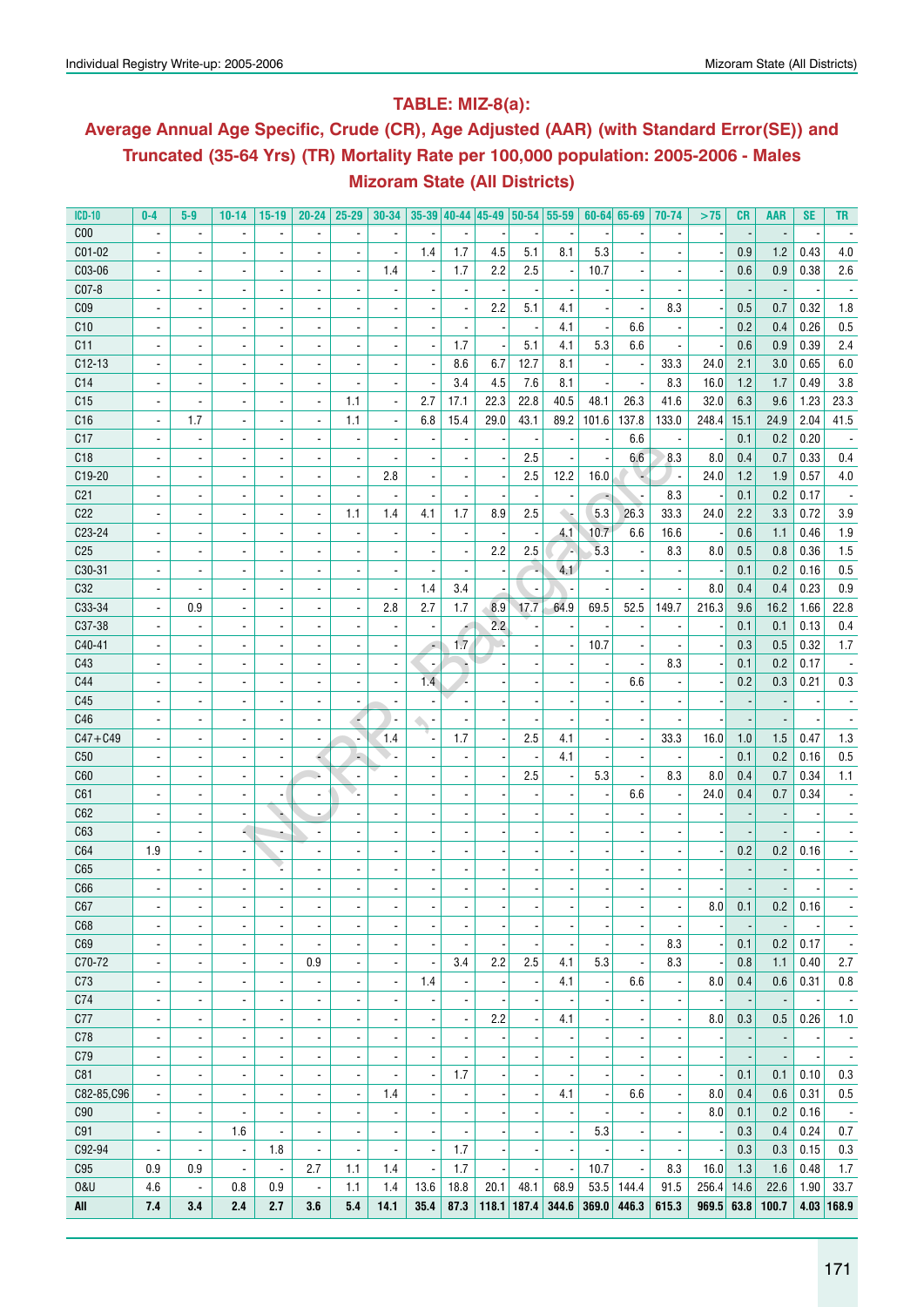### **Table: MIZ-8(b):**

## **Average Annual Age Specific, Crude (CR), Age Adjusted (AAR) (with Standard Error(SE)) and Truncated (35-64 Yrs) (TR) Mortality Rate per 100,000 population: 2005-2006 - Females Mizoram State (All Districts)**

| <b>ICD-10</b>   | $0-4$                    | $5-9$                    | $10 - 14$                | $15-19$                  | $20 - 24$                | $25 - 29$                    |                          |                          |                          |                          |                          | $30-34$   35-39   40-44   45-49   50-54   55-59 |                          | $60 - 64$ 65-69          | 70-74                    | $>75$                    | <b>CR</b>                | <b>AAR</b>               | <b>SE</b>                | TR                       |
|-----------------|--------------------------|--------------------------|--------------------------|--------------------------|--------------------------|------------------------------|--------------------------|--------------------------|--------------------------|--------------------------|--------------------------|-------------------------------------------------|--------------------------|--------------------------|--------------------------|--------------------------|--------------------------|--------------------------|--------------------------|--------------------------|
| C <sub>00</sub> |                          | $\overline{\phantom{a}}$ |                          | $\overline{\phantom{a}}$ |                          |                              |                          |                          |                          |                          |                          |                                                 |                          |                          |                          |                          |                          |                          |                          |                          |
| C01-02          | $\blacksquare$           | $\blacksquare$           | $\frac{1}{2}$            | $\overline{\phantom{a}}$ | $\blacksquare$           | $\blacksquare$               |                          |                          |                          |                          |                          | $\overline{a}$                                  |                          |                          |                          |                          |                          |                          |                          |                          |
| C03-06          | $\overline{\phantom{a}}$ | $\overline{\phantom{a}}$ | $\overline{\phantom{a}}$ | $\blacksquare$           | $\overline{\phantom{a}}$ | $\qquad \qquad \blacksquare$ |                          | $\overline{\phantom{a}}$ | $\overline{\phantom{a}}$ | $\blacksquare$           | $\blacksquare$           | 9.3                                             |                          | $\overline{\phantom{a}}$ | $\overline{\phantom{a}}$ | 14.7                     | 0.4                      | 0.7                      | 0.34                     | 1.2                      |
| C07-8           | $\blacksquare$           | $\overline{\phantom{a}}$ | $\overline{\phantom{a}}$ | $\blacksquare$           | $\blacksquare$           | $\qquad \qquad \blacksquare$ |                          | $\overline{\phantom{a}}$ |                          |                          |                          |                                                 |                          |                          |                          |                          |                          |                          |                          |                          |
| C <sub>09</sub> |                          | $\overline{\phantom{a}}$ | $\overline{a}$           | $\overline{\phantom{a}}$ | $\overline{\phantom{a}}$ | -                            |                          | ٠                        |                          |                          |                          |                                                 |                          |                          |                          |                          |                          |                          |                          |                          |
| C10             | $\overline{\phantom{a}}$ | $\blacksquare$           | $\frac{1}{2}$            | $\blacksquare$           |                          |                              |                          |                          |                          |                          |                          |                                                 |                          |                          |                          |                          |                          |                          |                          |                          |
| C11             | $\blacksquare$           | $\overline{\phantom{a}}$ | $\overline{\phantom{a}}$ | $\blacksquare$           | $\blacksquare$           | $\overline{\phantom{a}}$     | $\blacksquare$           | $\overline{\phantom{a}}$ | $\overline{\phantom{a}}$ | $\blacksquare$           | 2.9                      | 4.7                                             |                          | 6.8                      | $\blacksquare$           | 7.4                      | 0.4                      | 0.7                      | 0.35                     | 1.1                      |
| $C12-13$        |                          | $\overline{\phantom{a}}$ | $\overline{a}$           |                          | $\blacksquare$           |                              |                          |                          |                          |                          |                          | $\overline{\phantom{a}}$                        |                          | 6.8                      |                          |                          | 0.1                      | 0.2                      | 0.21                     |                          |
| C14             |                          |                          |                          | $\overline{\phantom{a}}$ |                          |                              |                          |                          |                          |                          | 2.9                      |                                                 | 5.5                      | 13.7                     |                          |                          |                          |                          |                          | 1.2                      |
|                 | $\overline{\phantom{a}}$ | $\overline{\phantom{a}}$ | $\overline{\phantom{a}}$ | $\overline{\phantom{a}}$ | $\overline{\phantom{a}}$ | ٠                            |                          | $\overline{\phantom{a}}$ |                          | ÷,                       |                          | $\blacksquare$                                  |                          |                          | 8.8                      |                          | 0.5                      | 1.0                      | 0.43                     |                          |
| C15             | $\blacksquare$           | $\overline{\phantom{a}}$ |                          | $\overline{\phantom{a}}$ | $\blacksquare$           | $\overline{\phantom{a}}$     | $\blacksquare$           | $\blacksquare$           | 1.8                      | $\overline{\phantom{a}}$ | 8.8                      | 9.3                                             |                          | $\overline{\phantom{a}}$ | 17.5                     | 14.7                     | 1.0                      | 1.6                      | 0.50                     | 3.0                      |
| C16             | $\blacksquare$           | $\blacksquare$           | $\blacksquare$           | $\blacksquare$           | $\blacksquare$           | $\blacksquare$               | 1.6                      | $\overline{\phantom{a}}$ | 1.8                      | 4.9                      | 29.4                     | 46.6                                            | 49.8                     | 95.8                     | 96.5                     | 88.3                     | 7.2                      | 12.4                     | 1.50                     | 18.5                     |
| C17             | $\overline{\phantom{a}}$ |                          |                          | $\overline{\phantom{a}}$ | $\overline{\phantom{a}}$ | ۰                            | $\overline{\phantom{a}}$ | ٠                        |                          | $\overline{\phantom{a}}$ |                          |                                                 |                          |                          |                          | $\overline{\phantom{a}}$ |                          |                          |                          |                          |
| C18             |                          | $\overline{a}$           | ÷,                       | $\overline{a}$           | $\overline{a}$           |                              | $\blacksquare$           | 3.0                      |                          |                          | $\blacksquare$           | ÷,                                              | 5.5                      |                          |                          | 14.7                     | 0.5                      | 0.7                      | 0.33                     | 1.3                      |
| C19-20          | $\blacksquare$           | $\overline{\phantom{a}}$ | $\frac{1}{2}$            | $\blacksquare$           | $\blacksquare$           | $\blacksquare$               | 1.6                      | $\overline{\phantom{a}}$ | $\overline{\phantom{a}}$ | 2.4                      | 2.9                      | 4.7                                             |                          | T.                       | 8.8                      | 36.8                     | 1.0                      | 1.5                      | 0.48                     | 1.5                      |
| C <sub>21</sub> | $\blacksquare$           | $\blacksquare$           | $\blacksquare$           | $\overline{\phantom{a}}$ | $\blacksquare$           |                              |                          | $\overline{\phantom{a}}$ |                          |                          |                          | 4.7                                             |                          |                          |                          | $\overline{\phantom{a}}$ | 0.1                      | 0.2                      | 0.19                     | 0.6                      |
| C22             | 1.0                      | $\blacksquare$           | $\frac{1}{2}$            | $\overline{\phantom{a}}$ | $\blacksquare$           |                              |                          | $\overline{\phantom{a}}$ |                          | 7.3                      | 5.9                      | 14.0                                            | 5.5                      |                          | 8.8                      | 14.7                     | 1.3                      | 2.1                      | 0.59                     | 4.9                      |
| C23-24          | $\blacksquare$           | $\overline{\phantom{a}}$ | $\overline{a}$           | $\overline{\phantom{a}}$ | $\overline{\phantom{a}}$ |                              |                          | $\overline{\phantom{a}}$ | 1.8                      |                          | 2.9                      | 9.3                                             | $\overline{\phantom{a}}$ | 13.7                     |                          | $\overline{\phantom{a}}$ | 0.6                      | 1.0                      | 0.43                     | 2.0                      |
| C <sub>25</sub> | $\blacksquare$           | $\blacksquare$           | $\overline{\phantom{a}}$ | $\blacksquare$           | $\blacksquare$           | $\overline{\phantom{a}}$     |                          | $\overline{\phantom{a}}$ | $\overline{\phantom{a}}$ | 2.4                      | 2.9                      | ÷                                               |                          | 20.5                     | $\blacksquare$           | 14.7                     | 0.7                      | 1.2                      | 0.46                     | 0.9                      |
| $C30-31$        | $\overline{\phantom{a}}$ | $\overline{\phantom{a}}$ | $\overline{\phantom{a}}$ | $\blacksquare$           | $\blacksquare$           | $\overline{\phantom{a}}$     |                          | $\overline{\phantom{a}}$ |                          |                          |                          | ж                                               |                          | $\overline{\phantom{a}}$ | $\blacksquare$           | $\overline{\phantom{a}}$ |                          |                          | $\overline{\phantom{a}}$ |                          |
| C32             | $\overline{\phantom{a}}$ | $\overline{\phantom{a}}$ | $\overline{a}$           | $\overline{\phantom{a}}$ | $\overline{\phantom{a}}$ | ۰                            |                          | -                        |                          |                          | ٠                        | $\overline{\phantom{a}}$                        | 5.5                      |                          |                          | $\overline{\phantom{a}}$ | 0.1                      | 0.2                      | 0.22                     | 0.7                      |
| C33-34          | $\overline{\phantom{a}}$ | $\blacksquare$           | $\frac{1}{2}$            | $\blacksquare$           | $\blacksquare$           | 1.2                          | 3.2                      | $\overline{\phantom{a}}$ | 5.5                      | 9.8                      | 26.5                     | 37.3                                            | 88.5                     | 109.4                    | 122.8                    | 125.2                    | 9.2                      | 15.8                     | 1.70                     | 23.5                     |
| C37-38          | $\blacksquare$           | $\blacksquare$           | $\blacksquare$           | $\blacksquare$           | $\blacksquare$           | $\overline{\phantom{a}}$     | $\blacksquare$           | $\overline{\phantom{a}}$ | $\overline{\phantom{a}}$ | ÷                        |                          | ۰.                                              |                          | $\blacksquare$           |                          | $\blacksquare$           | $\overline{\phantom{a}}$ |                          |                          |                          |
| C40-41          |                          | $\overline{\phantom{a}}$ | $\overline{\phantom{a}}$ | 0.9                      | $\blacksquare$           | ۰                            |                          |                          |                          |                          |                          |                                                 |                          | 6.8                      |                          | $\overline{\phantom{a}}$ | 0.2                      | 0.3                      | 0.22                     |                          |
| C43             |                          | $\blacksquare$           | $\blacksquare$           | $\overline{\phantom{a}}$ | $\blacksquare$           | ÷,                           |                          |                          |                          |                          |                          |                                                 |                          | $\overline{\phantom{a}}$ |                          |                          |                          |                          |                          |                          |
| C44             | $\blacksquare$           | $\blacksquare$           | $\frac{1}{2}$            | $\blacksquare$           | $\blacksquare$           | $\blacksquare$               | 1.6                      | l,                       |                          | ÷,                       |                          |                                                 |                          | $\overline{a}$           | 8.8                      | 7.4                      | 0.3                      | 0.4                      | 0.25                     |                          |
| C45             | $\blacksquare$           | $\blacksquare$           | $\overline{\phantom{a}}$ | $\overline{\phantom{a}}$ | $\blacksquare$           | $\overline{\phantom{a}}$     | $\overline{\phantom{a}}$ | ÷                        | ÷                        | $\blacksquare$           | $\overline{\phantom{a}}$ | $\blacksquare$                                  |                          | $\overline{\phantom{a}}$ | $\blacksquare$           | $\overline{\phantom{a}}$ | $\overline{\phantom{a}}$ | $\overline{\phantom{a}}$ | $\overline{\phantom{a}}$ |                          |
| C46             | $\overline{\phantom{a}}$ | $\overline{\phantom{a}}$ |                          | $\overline{\phantom{a}}$ | $\overline{\phantom{a}}$ | $\overline{\phantom{a}}$     | $\overline{\phantom{a}}$ | u                        |                          | $\overline{\phantom{a}}$ |                          | $\overline{a}$                                  |                          | $\blacksquare$           | $\blacksquare$           | $\overline{\phantom{a}}$ |                          |                          |                          |                          |
| $C47 + C49$     |                          |                          | $\blacksquare$           | $\overline{a}$           | $\overline{\phantom{a}}$ | 1.2                          | 1.6                      | $\blacksquare$           | 1.8                      | $\overline{a}$           |                          | ÷,                                              | 5.5                      | 20.5                     | $\overline{\phantom{a}}$ | 7.4                      | 0.8                      | 1.3                      | 0.48                     | 1.1                      |
|                 |                          |                          |                          |                          |                          | 1.2                          |                          | $-1.5$                   |                          | 4.9                      | 5.9                      | 14.0                                            |                          |                          | 17.5                     | 14.7                     | 2.1                      |                          | 0.63                     |                          |
| C50             | $\blacksquare$           | $\overline{\phantom{a}}$ | $\frac{1}{2}$            | $\blacksquare$           | $\blacksquare$           |                              | $\blacksquare$           |                          | 12.8                     |                          |                          |                                                 |                          | $\blacksquare$           |                          |                          |                          | 2.7                      |                          | 6.5                      |
| C51             | $\blacksquare$           | $\blacksquare$           | $\overline{\phantom{a}}$ | $\blacksquare$           | $\overline{\phantom{a}}$ | $\overline{\phantom{a}}$     |                          | ٠.                       |                          | $\blacksquare$           | $\blacksquare$           | 9.3                                             |                          | $\overline{\phantom{a}}$ |                          | $\overline{\phantom{a}}$ | 0.2                      | 0.4                      | 0.26                     | 1.2                      |
| C52             |                          | $\overline{\phantom{a}}$ | $\overline{a}$           | $\overline{\phantom{a}}$ |                          | ٠                            |                          |                          |                          |                          |                          |                                                 |                          |                          |                          |                          |                          |                          |                          |                          |
| C53             |                          | $\blacksquare$           |                          | $\overline{\phantom{a}}$ |                          | 1.2                          | 6.4                      | 13.6                     | 7.3                      | 14.7                     | 17.6                     | $\blacksquare$                                  | 11.1                     | 13.7                     | 17.5                     | 7.4                      | 3.8                      | 4.8                      | 0.83                     | 11.2                     |
| C54             | $\blacksquare$           | $\overline{\phantom{a}}$ | ٠                        | $\overline{\phantom{a}}$ | $\blacksquare$           |                              | $\blacksquare$           | $\overline{\phantom{a}}$ | $\overline{\phantom{a}}$ |                          | $\blacksquare$           | $\overline{\phantom{a}}$                        |                          | $\overline{\phantom{a}}$ |                          | $\overline{\phantom{a}}$ |                          |                          | $\blacksquare$           | $\overline{\phantom{a}}$ |
| C55             | $\blacksquare$           | $\blacksquare$           | $\blacksquare$           | <b>.</b>                 | $\overline{\phantom{a}}$ | $\blacksquare$               | ä,                       | $\overline{\phantom{a}}$ | $\overline{a}$           | ä,                       | $\overline{\phantom{a}}$ | $\overline{a}$                                  |                          | $\blacksquare$           |                          | $\overline{\phantom{a}}$ |                          |                          | $\overline{\phantom{a}}$ | $\overline{\phantom{a}}$ |
| C <sub>56</sub> | $\overline{\phantom{a}}$ | $\overline{\phantom{m}}$ | ÷,                       | ¥.                       | ÷                        | 1.2                          | 1.6                      | -                        |                          | 2.4                      | 5.9                      | 4.7                                             |                          |                          | $\overline{\phantom{a}}$ | 7.4                      | 0.7                      | 1.0                      | 0.37                     | 2.0                      |
| C57             | $\blacksquare$           | $\blacksquare$           | $\blacksquare$           | ٠                        |                          |                              |                          | $\overline{\phantom{a}}$ | 1.8                      |                          |                          |                                                 |                          | 6.8                      |                          | ä,                       | 0.2                      | 0.3                      | 0.23                     | 0.4                      |
| C58             | $\blacksquare$           | $\blacksquare$           | $\overline{\phantom{a}}$ | ÷                        | $\blacksquare$           | $\blacksquare$               |                          | $\overline{\phantom{a}}$ |                          |                          |                          |                                                 |                          | $\blacksquare$           |                          | $\blacksquare$           |                          |                          |                          |                          |
| C64             | 1.0                      |                          | $\overline{a}$           | $\overline{\phantom{a}}$ | $\overline{\phantom{a}}$ |                              |                          | $\overline{\phantom{a}}$ | 1.8                      |                          |                          | ٠                                               |                          | $\blacksquare$           |                          |                          | 0.2                      | 0.2                      | 0.16                     | 0.4                      |
| C65             |                          |                          |                          |                          |                          |                              |                          |                          |                          |                          |                          |                                                 |                          | $\overline{\phantom{a}}$ |                          |                          |                          | ۰                        |                          |                          |
| C66             | $\overline{\phantom{a}}$ | $\overline{\phantom{a}}$ | $\overline{\phantom{a}}$ | $\overline{\phantom{a}}$ | $\overline{\phantom{a}}$ | $\overline{\phantom{a}}$     | $\overline{\phantom{a}}$ | $\overline{\phantom{a}}$ | $\overline{\phantom{a}}$ | $\blacksquare$           | $\overline{\phantom{a}}$ | $\overline{\phantom{a}}$                        |                          | $\overline{\phantom{a}}$ | $\overline{\phantom{a}}$ | $\overline{\phantom{a}}$ |                          | $\overline{\phantom{a}}$ | $\overline{\phantom{a}}$ | $\overline{\phantom{a}}$ |
| C67             | $\overline{\phantom{a}}$ | $\overline{\phantom{a}}$ | $\overline{\phantom{a}}$ | $\overline{\phantom{a}}$ | $\overline{\phantom{a}}$ | $\overline{\phantom{a}}$     | $\overline{\phantom{a}}$ | $\overline{\phantom{a}}$ | $\blacksquare$           | $\blacksquare$           | $\overline{\phantom{a}}$ | $\overline{\phantom{a}}$                        | 5.5                      | $\overline{\phantom{a}}$ | $\blacksquare$           | $\blacksquare$           | 0.1                      | 0.2                      | 0.22                     | 0.7                      |
| C68             | $\overline{\phantom{a}}$ | $\overline{\phantom{a}}$ | $\overline{\phantom{a}}$ | $\overline{\phantom{a}}$ | $\overline{\phantom{a}}$ | $\overline{\phantom{a}}$     | $\overline{\phantom{a}}$ | $\overline{\phantom{a}}$ | $\overline{\phantom{a}}$ | $\overline{\phantom{a}}$ | $\overline{\phantom{a}}$ | $\overline{\phantom{a}}$                        |                          | $\overline{\phantom{a}}$ | $\overline{\phantom{a}}$ | $\overline{\phantom{a}}$ | г.                       | $\overline{\phantom{a}}$ | $\overline{\phantom{a}}$ | $\overline{\phantom{a}}$ |
| C69             | $\blacksquare$           | $\overline{a}$           | $\overline{\phantom{a}}$ | $\overline{\phantom{a}}$ | $\overline{\phantom{a}}$ | $\overline{\phantom{a}}$     | ÷,                       | $\frac{1}{2}$            |                          | $\blacksquare$           | $\blacksquare$           | $\overline{\phantom{a}}$                        |                          | $\blacksquare$           | $\overline{\phantom{a}}$ | $\overline{\phantom{a}}$ |                          |                          | $\overline{\phantom{a}}$ | $\overline{\phantom{a}}$ |
| C70-72          | $\overline{\phantom{a}}$ | $\overline{\phantom{a}}$ | $\overline{\phantom{a}}$ | $\overline{\phantom{a}}$ | $\overline{\phantom{a}}$ | $\overline{\phantom{a}}$     | $\overline{\phantom{a}}$ | $\overline{\phantom{a}}$ | $\overline{\phantom{a}}$ | 2.4                      | $\overline{\phantom{a}}$ | $\overline{\phantom{a}}$                        |                          | $\overline{\phantom{a}}$ | 8.8                      | $\overline{\phantom{a}}$ | 0.3                      | 0.3                      | 0.23                     | 0.5                      |
| C73             | $\blacksquare$           | $\overline{\phantom{a}}$ | $\blacksquare$           | $\blacksquare$           | $\blacksquare$           | $\blacksquare$               | $\blacksquare$           | $\overline{\phantom{a}}$ | $\overline{\phantom{a}}$ | $\blacksquare$           | $\overline{\phantom{a}}$ | $\overline{\phantom{a}}$                        | $\overline{\phantom{a}}$ | 6.8                      | $\blacksquare$           | 7.4                      | 0.2                      | 0.4                      | 0.25                     | $\overline{\phantom{a}}$ |
| C74             | $\overline{\phantom{a}}$ | $\overline{\phantom{a}}$ | $\frac{1}{2}$            | $\overline{\phantom{a}}$ | $\overline{\phantom{a}}$ | $\overline{\phantom{a}}$     | $\overline{\phantom{a}}$ | $\overline{\phantom{a}}$ |                          | $\overline{\phantom{a}}$ | $\overline{\phantom{a}}$ | $\overline{\phantom{a}}$                        |                          | $\overline{\phantom{a}}$ |                          | $\overline{\phantom{a}}$ | $\overline{\phantom{a}}$ |                          |                          | $\overline{\phantom{a}}$ |
| C77             | $\blacksquare$           | $\overline{\phantom{a}}$ | $\overline{\phantom{a}}$ | $\overline{\phantom{a}}$ | $\blacksquare$           | ÷,                           | $\overline{\phantom{a}}$ | $\overline{\phantom{a}}$ | 1.8                      | $\overline{\phantom{a}}$ |                          | $\overline{a}$                                  |                          | $\blacksquare$           | 8.8                      | $\blacksquare$           | 0.2                      | 0.3                      | 0.21                     | 0.4                      |
| C78             | $\overline{\phantom{a}}$ | $\overline{\phantom{a}}$ | $\overline{\phantom{a}}$ | $\overline{\phantom{a}}$ | $\overline{\phantom{a}}$ | $\overline{\phantom{a}}$     | $\overline{\phantom{a}}$ | $\overline{\phantom{a}}$ | $\overline{\phantom{a}}$ | $\blacksquare$           | $\overline{\phantom{a}}$ | $\overline{\phantom{a}}$                        |                          | $\overline{\phantom{a}}$ | $\blacksquare$           | $\overline{\phantom{a}}$ | $\overline{\phantom{a}}$ | $\overline{\phantom{a}}$ | $\overline{\phantom{a}}$ | $\overline{\phantom{a}}$ |
| C79             | $\blacksquare$           | $\blacksquare$           | $\blacksquare$           | $\blacksquare$           | $\blacksquare$           | $\overline{\phantom{a}}$     | $\blacksquare$           | $\overline{\phantom{a}}$ | $\overline{\phantom{a}}$ | $\blacksquare$           | $\overline{\phantom{a}}$ | $\overline{\phantom{a}}$                        | $\overline{\phantom{a}}$ | $\overline{\phantom{a}}$ | $\blacksquare$           | $\overline{\phantom{a}}$ |                          | $\overline{\phantom{a}}$ | $\overline{\phantom{a}}$ | $\overline{\phantom{a}}$ |
|                 |                          |                          |                          |                          |                          |                              |                          |                          |                          |                          |                          |                                                 |                          |                          |                          |                          | $\overline{\phantom{a}}$ |                          |                          |                          |
| C81             | $\overline{\phantom{a}}$ | $\overline{\phantom{a}}$ | $\overline{\phantom{a}}$ | $\overline{\phantom{a}}$ | $\overline{\phantom{a}}$ | $\overline{\phantom{a}}$     | ٠                        | $\overline{\phantom{a}}$ | $\overline{\phantom{a}}$ | $\overline{\phantom{a}}$ | $\overline{\phantom{a}}$ | $\overline{\phantom{a}}$                        |                          | $\overline{\phantom{a}}$ | $\overline{\phantom{a}}$ | $\overline{\phantom{a}}$ | $\overline{a}$           |                          |                          | $\overline{\phantom{a}}$ |
| C82-85, C96     | $\overline{\phantom{a}}$ | $\overline{\phantom{a}}$ | $\overline{\phantom{a}}$ | $\overline{\phantom{a}}$ | $\blacksquare$           | $\overline{\phantom{a}}$     | $\blacksquare$           | $\overline{a}$           |                          |                          | $\blacksquare$           |                                                 |                          | $\overline{a}$           | 8.8                      | 14.7                     | 0.3                      | 0.5                      | 0.27                     | $\overline{\phantom{a}}$ |
| C90             | $\blacksquare$           | $\overline{\phantom{a}}$ | $\blacksquare$           | $\overline{\phantom{a}}$ | $\overline{\phantom{a}}$ | $\overline{\phantom{a}}$     | $\blacksquare$           | $\overline{\phantom{a}}$ | $\overline{\phantom{a}}$ | $\overline{\phantom{a}}$ | $\blacksquare$           | $\overline{\phantom{a}}$                        |                          | $\overline{\phantom{a}}$ | $\overline{\phantom{a}}$ | $\overline{\phantom{a}}$ | $\overline{\phantom{a}}$ | $\overline{\phantom{a}}$ | $\overline{\phantom{a}}$ | $\overline{\phantom{a}}$ |
| C91             | $\overline{\phantom{a}}$ | $\blacksquare$           | $\overline{\phantom{a}}$ | $\overline{\phantom{a}}$ | $\overline{\phantom{a}}$ | $\overline{\phantom{a}}$     |                          | $\overline{\phantom{a}}$ |                          |                          |                          | $\overline{\phantom{a}}$                        |                          | $\overline{\phantom{a}}$ |                          |                          | $\overline{\phantom{a}}$ |                          |                          | $\overline{\phantom{a}}$ |
| C92-94          | 1.0                      | 0.9                      | 0.8                      | $\overline{\phantom{a}}$ | $\overline{\phantom{a}}$ | $\blacksquare$               | 1.6                      | 1.5                      | $\overline{\phantom{a}}$ | $\overline{\phantom{a}}$ | 2.9                      | $\overline{\phantom{a}}$                        |                          | $\overline{\phantom{a}}$ | 8.8                      | $\overline{\phantom{a}}$ | 0.7                      | 0.8                      | 0.31                     | 0.8                      |
| C <sub>95</sub> | 2.9                      | 0.9                      | $\overline{\phantom{a}}$ | $\overline{\phantom{a}}$ | 1.8                      | $\overline{\phantom{a}}$     | 1.6                      | $\overline{\phantom{a}}$ |                          | $\overline{\phantom{a}}$ | $\overline{\phantom{a}}$ | $\blacksquare$                                  |                          | $\blacksquare$           | $\overline{\phantom{a}}$ | $\blacksquare$           | 0.7                      | 0.7                      | 0.26                     | $\sim$                   |
| <b>0&amp;U</b>  | $\overline{\phantom{a}}$ | $\blacksquare$           | 1.7                      | $\overline{\phantom{a}}$ | $\overline{\phantom{a}}$ | 2.4                          | 3.2                      | 1.5                      | 11.0                     | 34.3                     | 17.6                     | 51.3                                            | 66.4                     | 82.1                     | 114.1                    | 169.3                    | 10.8                     | 17.1                     | 1.71                     | 27.1                     |
| All             | 5.7                      | 1.8                      | 2.5                      | 0.9                      | 1.8                      | 8.3                          | 23.9                     | 21.2                     | 49.6                     | 85.6                     | $135.3$ 219.1            |                                                 | 249.0                    | 403.6                    | 456.2                    | 566.9                    | 45.1                     | 70.9                     |                          | $3.48$   112.5           |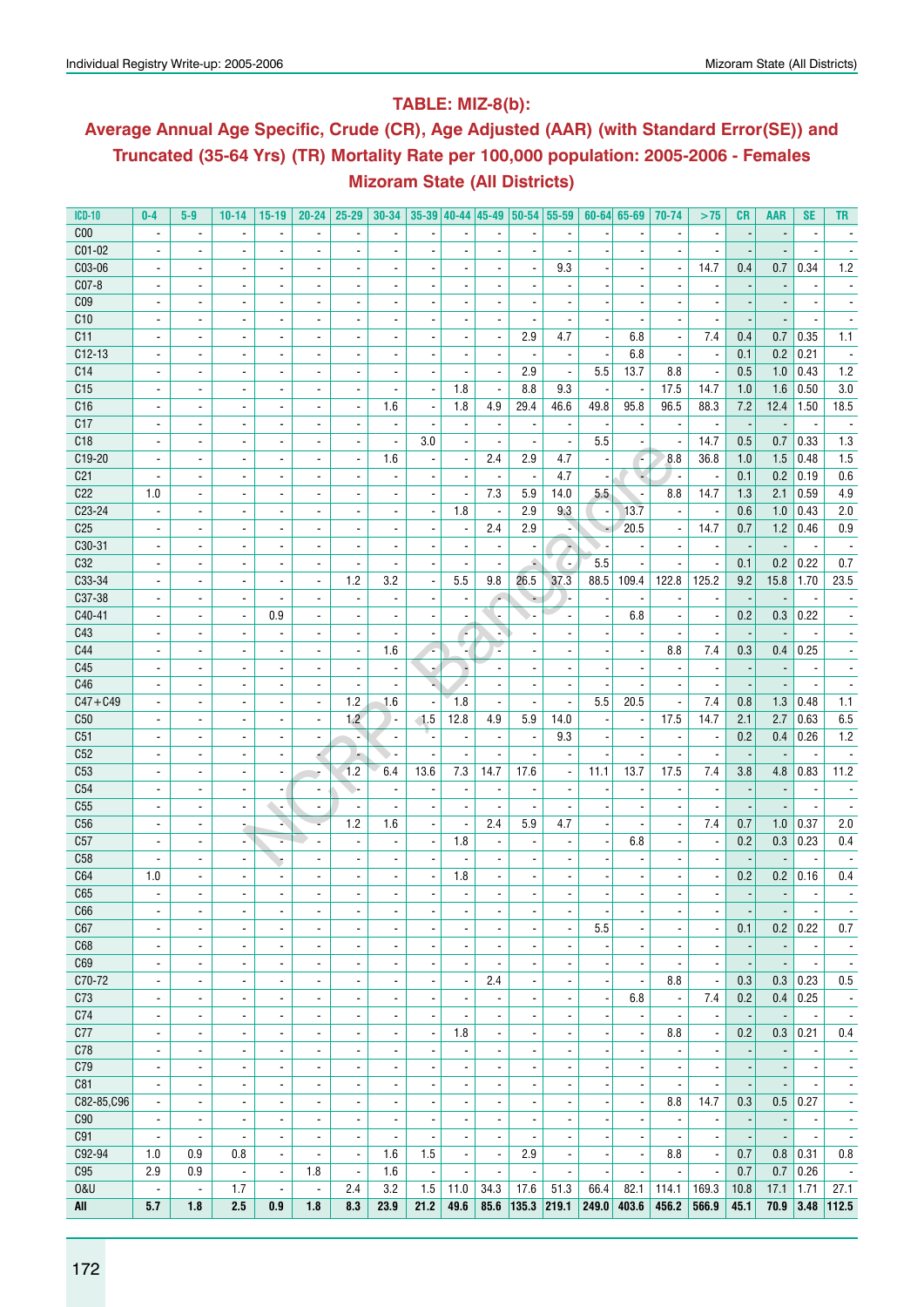## **Table: MIZ-9(a): Cumulative Rate (Cu.Rate%) & Cumulative Risk (Cu.Risk) of Individual Sites (ICD-10) Based Age Specific Rates (from 0-64 Years and from 0-74 Years ) : 2005-2006 - Males Mizoram State (All Districts)**

|                 |                           | $0 - 64$ Years |                 | 0 - 74 Years        |                          |  |  |  |
|-----------------|---------------------------|----------------|-----------------|---------------------|--------------------------|--|--|--|
| <b>ICD-10</b>   | <b>Site</b>               | Cu. Rate %     | <b>Cu. Risk</b> | Cu. Rate%           | <b>Cu. Risk</b>          |  |  |  |
| C <sub>00</sub> | Lip                       | 0.01           | 0.01            | 0.01                | 0.01                     |  |  |  |
| C01-02          | Tongue                    | 0.31           | 0.30            | 0.31                | 0.30                     |  |  |  |
| C03-06          | Mouth                     | 0.24           | 0.23            | 0.35                | 0.35                     |  |  |  |
| $CO7-8$         | SalivaryGland             | 0.03           | 0.03            | 0.03                | 0.03                     |  |  |  |
| CO9             | Tonsil                    | 0.25           | 0.25            | 0.25                | 0.25                     |  |  |  |
| C10             | Oth. Oropharynx           | 0.13           | 0.13            | 0.17                | 0.17                     |  |  |  |
| C11             | Nasopharynx               | 0.45           | 0.44            | 0.80                | 0.80                     |  |  |  |
| $C12-13$        | Hypopharynx               | 0.74           | 0.74            | 0.89                | 0.89                     |  |  |  |
| C14             | Pharynx Unspecified       | 0.17           | 0.17            | 0.24                | 0.24                     |  |  |  |
| C15             | Oesophagus                | 1.81           | 1.79            | 2.19                | 2.17                     |  |  |  |
| C16             | Stomach                   | 3.07           | 3.03            | 5.66                | 5.50                     |  |  |  |
| C17             | Small Intestine           | 0.04           | 0.04            | 0.11                | 0.11                     |  |  |  |
| C18             | Colon                     | 0.11           | 0.11            | 0.26                | 0.26                     |  |  |  |
| C19-20          | Rectum                    | 0.21           | 0.21            | 0.31                | 0.31                     |  |  |  |
| C <sub>21</sub> | Anus & Anal Canal         |                |                 | 0.04                | 0.04                     |  |  |  |
| C22             | Liver                     | 0.27           | 0.27            | 0.68                | 0.67                     |  |  |  |
| C23-24          | Gallbladder etc.          | 0.09           | 0.09            | 0.19                | 0.19                     |  |  |  |
| C <sub>25</sub> | Pancreas                  | 0.13           | 0.13            | 0.35                | 0.35                     |  |  |  |
| C30-31          | Nose, Sinuses etc.        | 0.05           | 0.05            | 0.05                | 0.05                     |  |  |  |
| C32             | Larynx                    | 0.23           | 0.23            | 0.34                | 0.34                     |  |  |  |
| C33-34          | Lung etc.                 | 1.63           | 1.61            | 3.27                | 3.22                     |  |  |  |
| C37-38          | Other Thoracic Organs     | 0.01           | 0.01            | 0.01                | 0.01                     |  |  |  |
| C40-41          | <b>Bone</b>               | 0.06           | 0.06            | 0.06                | 0.06                     |  |  |  |
| C43             | Melanoma of Skin          |                |                 |                     |                          |  |  |  |
| C44             | <b>Other Skin</b>         | 0.05           | 0.05            | 0.20                | 0.20                     |  |  |  |
| C45             | Mesothelioma              |                |                 |                     |                          |  |  |  |
| C46             | Kaposi Sarcoma            |                |                 |                     |                          |  |  |  |
| $C47 + C49$     | Conn. & Soft Tissue       | 0.10           | 0.10            | 0.26                | 0.26                     |  |  |  |
| C50             | <b>Breast</b>             |                |                 | 0.07                | 0.07                     |  |  |  |
| C60             | Penis                     | 0.11           | 0.11            | 0.15                | 0.15                     |  |  |  |
| C61             | Prostate                  | 0.02           | 0.02            | 0.22                | 0.22                     |  |  |  |
| C62             | <b>Testis</b>             | 0.03           | 0.03            | 0.03                | 0.03                     |  |  |  |
| C63             | <b>Other Male Genital</b> |                |                 |                     |                          |  |  |  |
| C64             | Kidneyetc.                | 0.03           | 0.03            | 0.06                | 0.06                     |  |  |  |
| C65             | <b>Renal Pelvis</b>       | ä,             | $\mathbf{r}$    | $\bar{\phantom{a}}$ |                          |  |  |  |
| C66             | Ureter                    |                |                 |                     |                          |  |  |  |
| C67             | <b>Bladder</b>            | 0.06           | 0.06            | 0.09                | 0.09                     |  |  |  |
| C68             | Uns.UrinaryOrgans         |                | $\blacksquare$  |                     |                          |  |  |  |
| C69             | Eye                       | 0.03           | 0.03            | 0.03                | 0.03                     |  |  |  |
| C70-72          | Brain, Nervous System     | 0.09           | 0.09            | 0.21                | 0.21                     |  |  |  |
| C73             | Thyroid                   | 0.04           | 0.04            | 0.15                | 0.14                     |  |  |  |
| C74             | <b>Adrenal Gland</b>      | $\Box$         |                 |                     |                          |  |  |  |
| C77             | Sec Lymph Nodes           | 0.03           | 0.03            | 0.03                | 0.03                     |  |  |  |
| C78             | Sec Resp& Digestive       |                |                 |                     |                          |  |  |  |
| C79             | Sec Others                | $\Box$         | $\mathbb{Z}^2$  | $\mathbf{u}$        | $\overline{\phantom{a}}$ |  |  |  |
| C81             | <b>Hodgkins Disease</b>   | 0.02           | 0.02            | 0.02                | 0.02                     |  |  |  |
| C82-85,C96      | <b>NHL</b>                | 0.18           | 0.18            | 0.35                | 0.35                     |  |  |  |
| C90             | Multiple Myeloma          | 0.01           | 0.01            | 0.01                | 0.01                     |  |  |  |
| C91             | Lymphoid Leuk.            | 0.10           | 0.10            | 0.10                | 0.10                     |  |  |  |
| C92-94          | Myeloid Leukaemia         | 0.16           | 0.16            | 0.20                | 0.20                     |  |  |  |
| C95             | Leukaemia Uns             | 0.09           | 0.09            | 0.13                | 0.13                     |  |  |  |
| <b>0&amp;U</b>  | Other and Uns             | 1.30           | 1.29            | 2.66                | 2.62                     |  |  |  |
|                 | <b>All Sites</b>          |                |                 |                     |                          |  |  |  |
|                 |                           | 12.45          | 11.70           | 21.54               | 19.38                    |  |  |  |